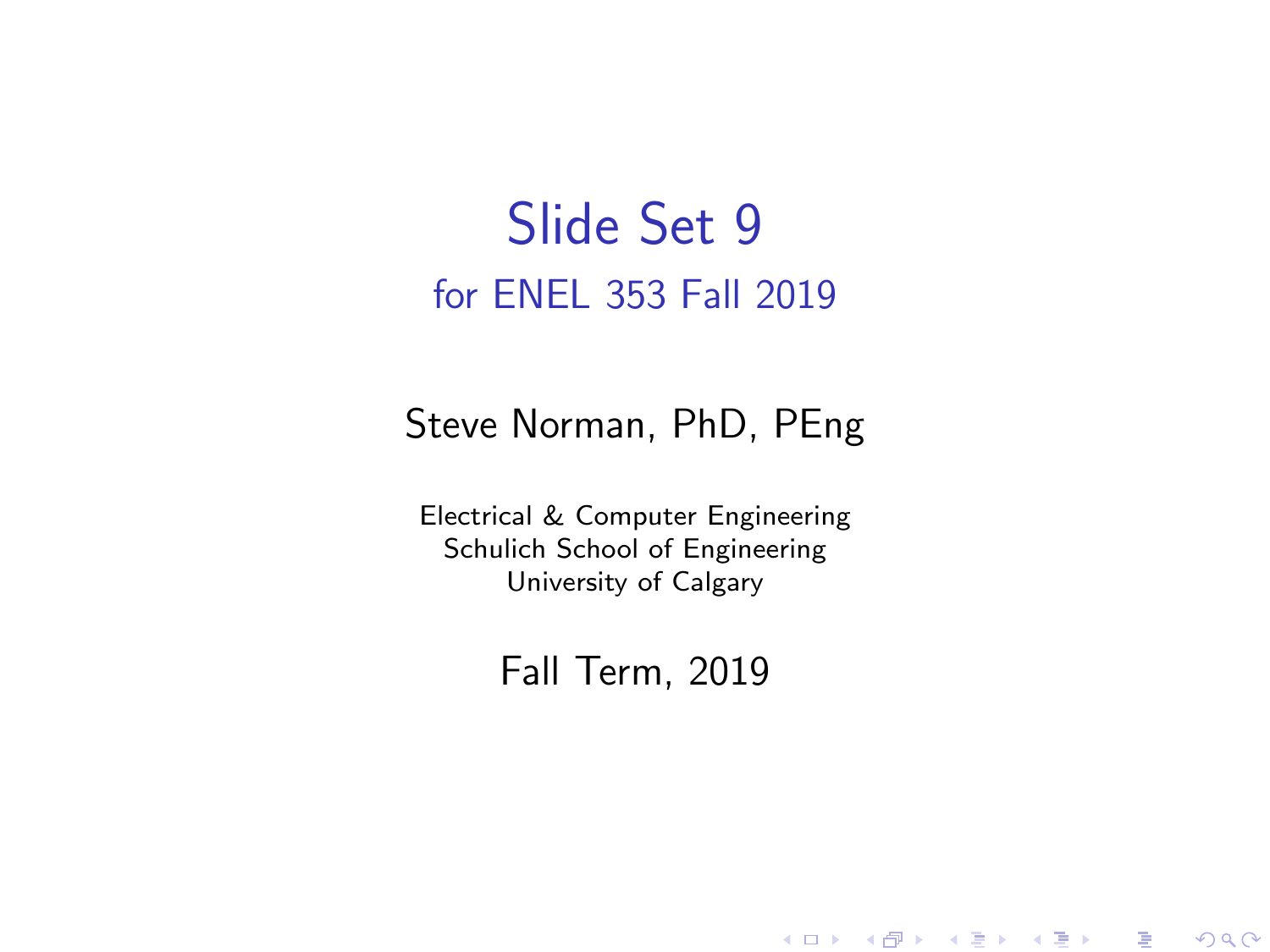KID KA KERKER KID KO

#### Contents

[Introduction to timing of sequential logic](#page-2-0)

[Timing parameters for DFFs](#page-6-0)

[Timing constraints for synchronous sequential logic](#page-15-0)

[Clock skew](#page-26-0)

[Clock skew, setup and hold time constraints](#page-30-0)

[Violations of setup-and-hold-time rules, and metastability](#page-35-0)

[Some insight into circuits, setup times, and metastability](#page-47-0)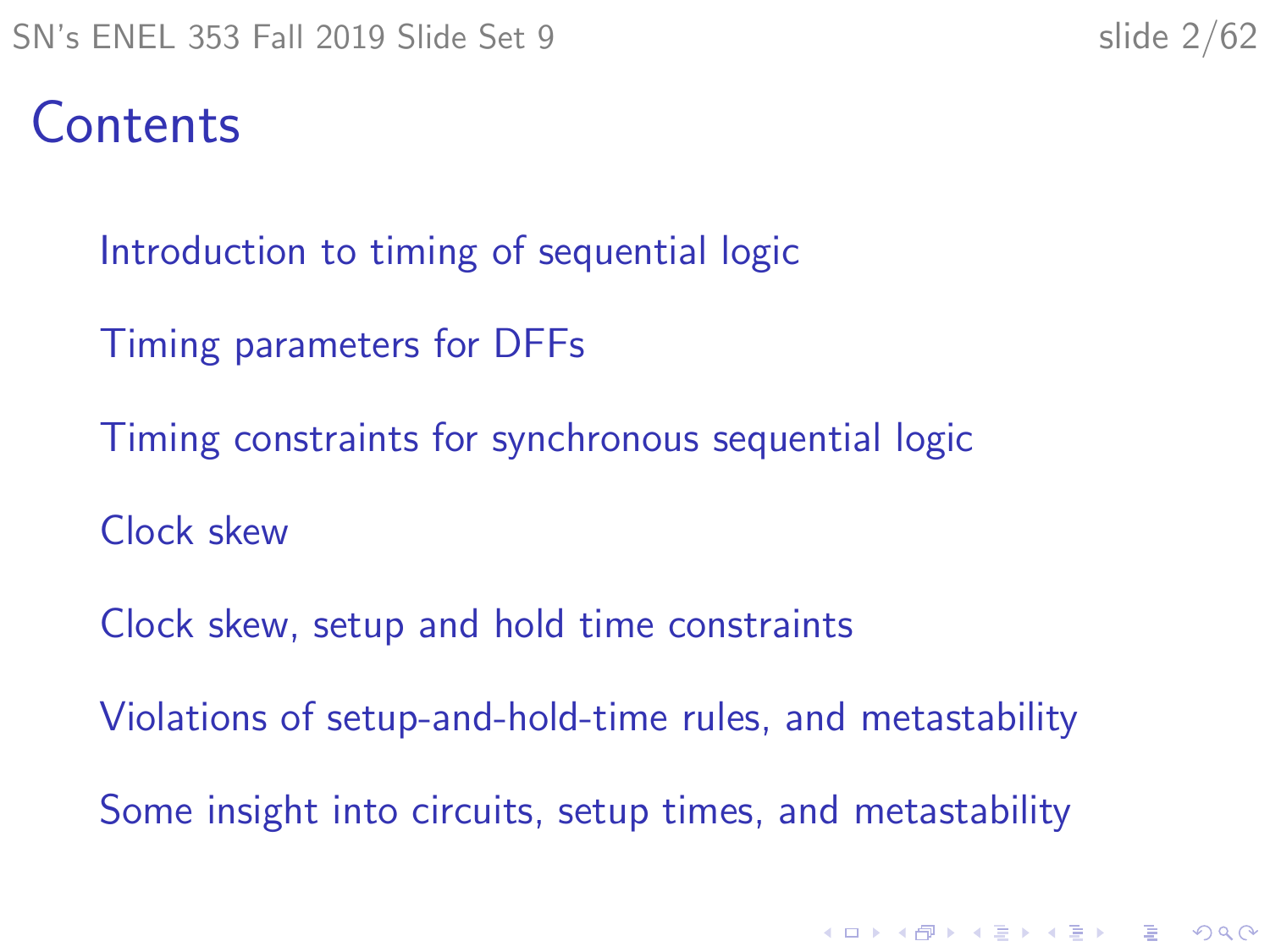K ロ ▶ K 個 ▶ K 할 ▶ K 할 ▶ 이 할 → 9 Q Q →

#### <span id="page-2-0"></span>Outline of Slide Set 9

#### [Introduction to timing of sequential logic](#page-2-0)

- [Timing parameters for DFFs](#page-6-0)
- [Timing constraints for synchronous sequential logic](#page-15-0)
- [Clock skew](#page-26-0)
- [Clock skew, setup and hold time constraints](#page-30-0)
- [Violations of setup-and-hold-time rules, and metastability](#page-35-0)
- [Some insight into circuits, setup times, and metastability](#page-47-0)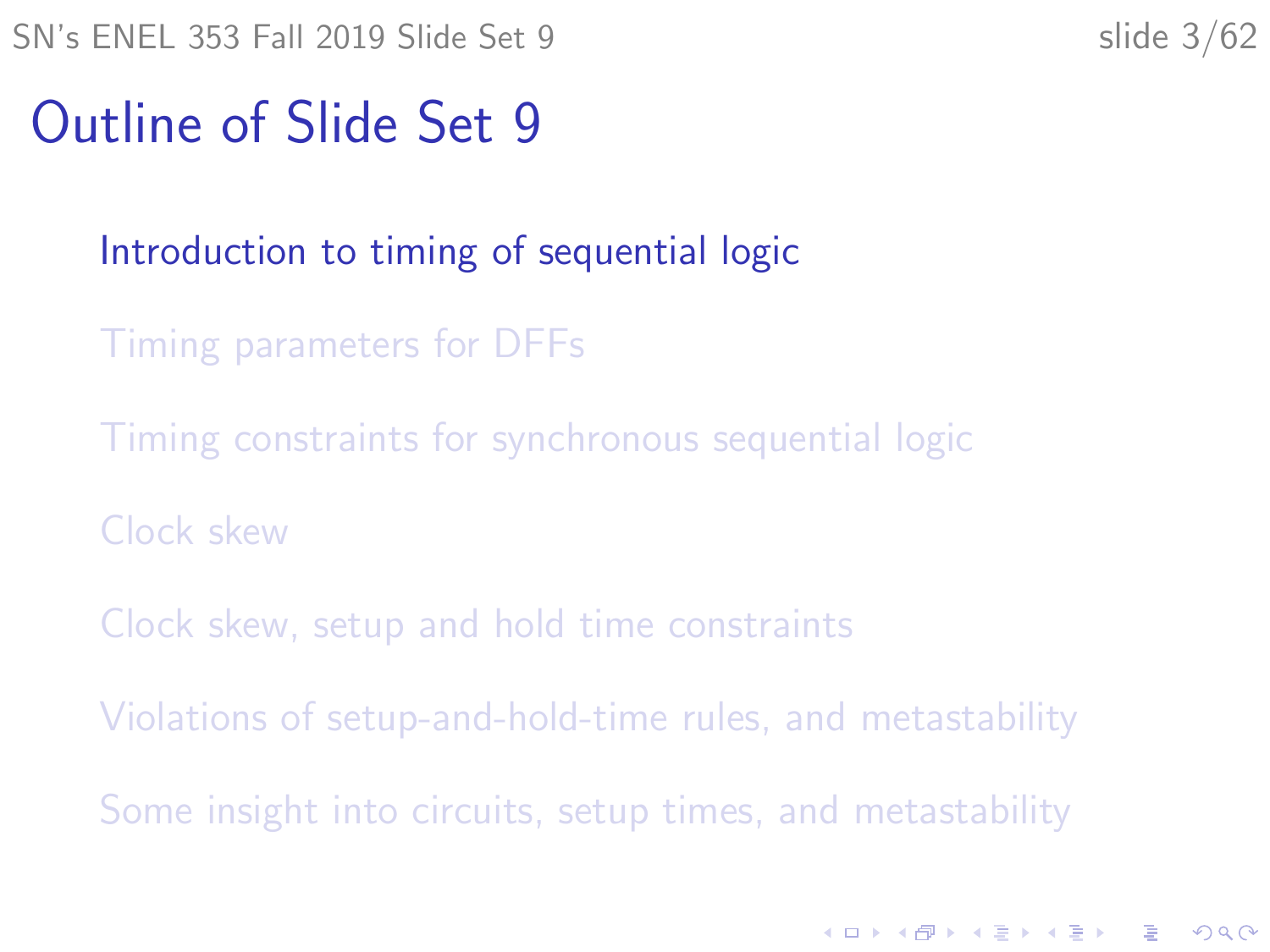#### Introduction to timing of sequential logic

For a synchronous sequential circuit design, some of the major timing concerns are . . .

- $\triangleright$  What are sufficient conditions on the D input of a DFF to ensure reliable operations of the DFF? (This is called the "dynamic discipline".)
- $\triangleright$  Given timing specifications for DFFs and a desired clock period  $T_c$ , what do those things say about maximum delays in combinational elements in the circuit?
- $\triangleright$  What can go wrong if D inputs of DFFs go  $0 \to 1$  or  $1 \rightarrow 0$  at a bad time?

Section 3.5 of Harris & Harris is **excellent** on these topics. Please read it carefully, more than once!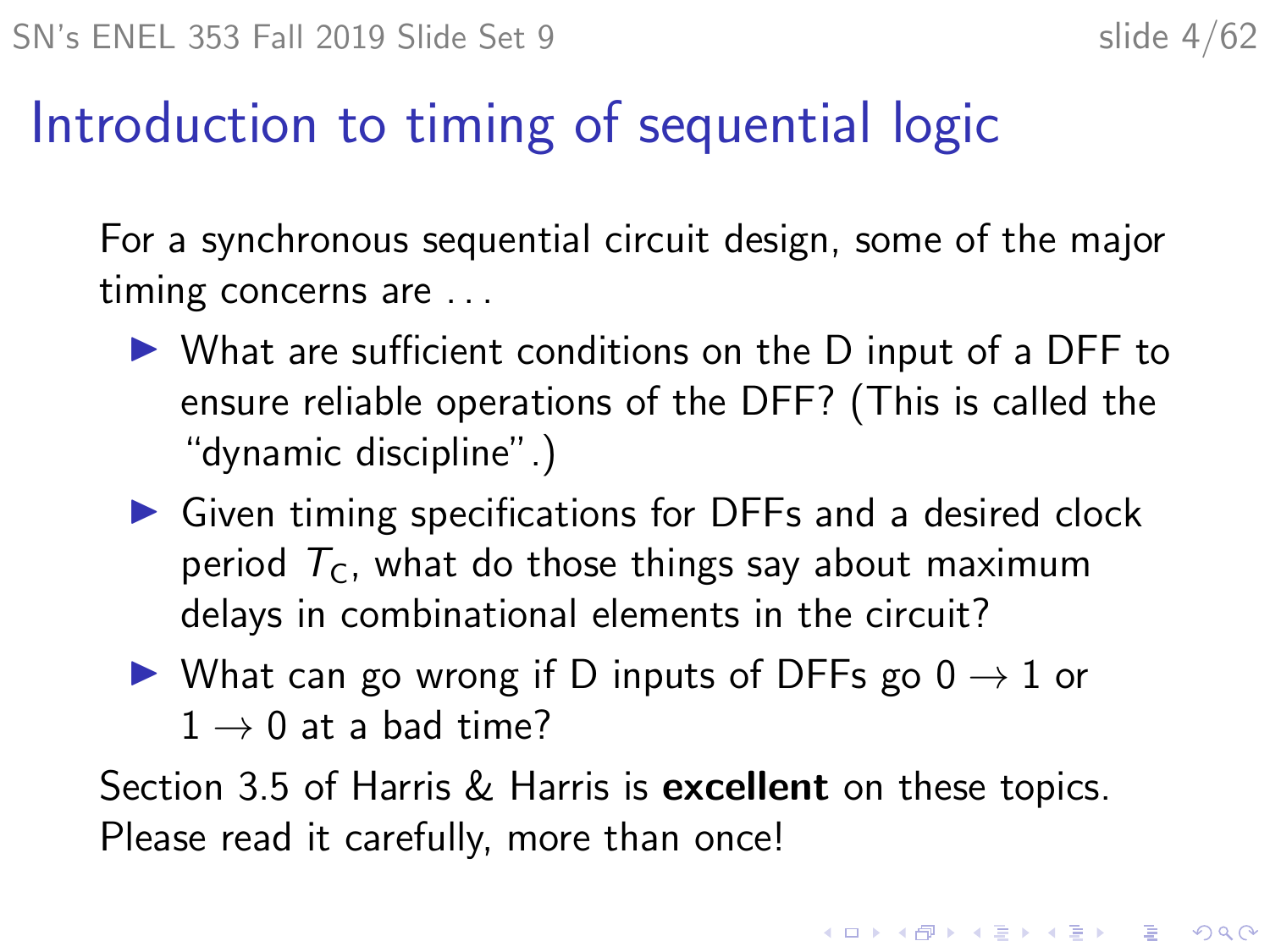KID KA KERKER KID KO

#### Review: The static discipline

This idea was introduced very early in the course. (See Section 1.6 of Harris and Harris.)

The static discipline says that for reliable operation of digital circuit elements, voltages on inputs of circuit elements must not sit in the forbidden zone between  $V_{\text{II}}$  and  $V_{\text{H}}$ .

(Of course, voltages are allowed to pass through the forbidden zone when making low-to-high or high-to-low transitions!)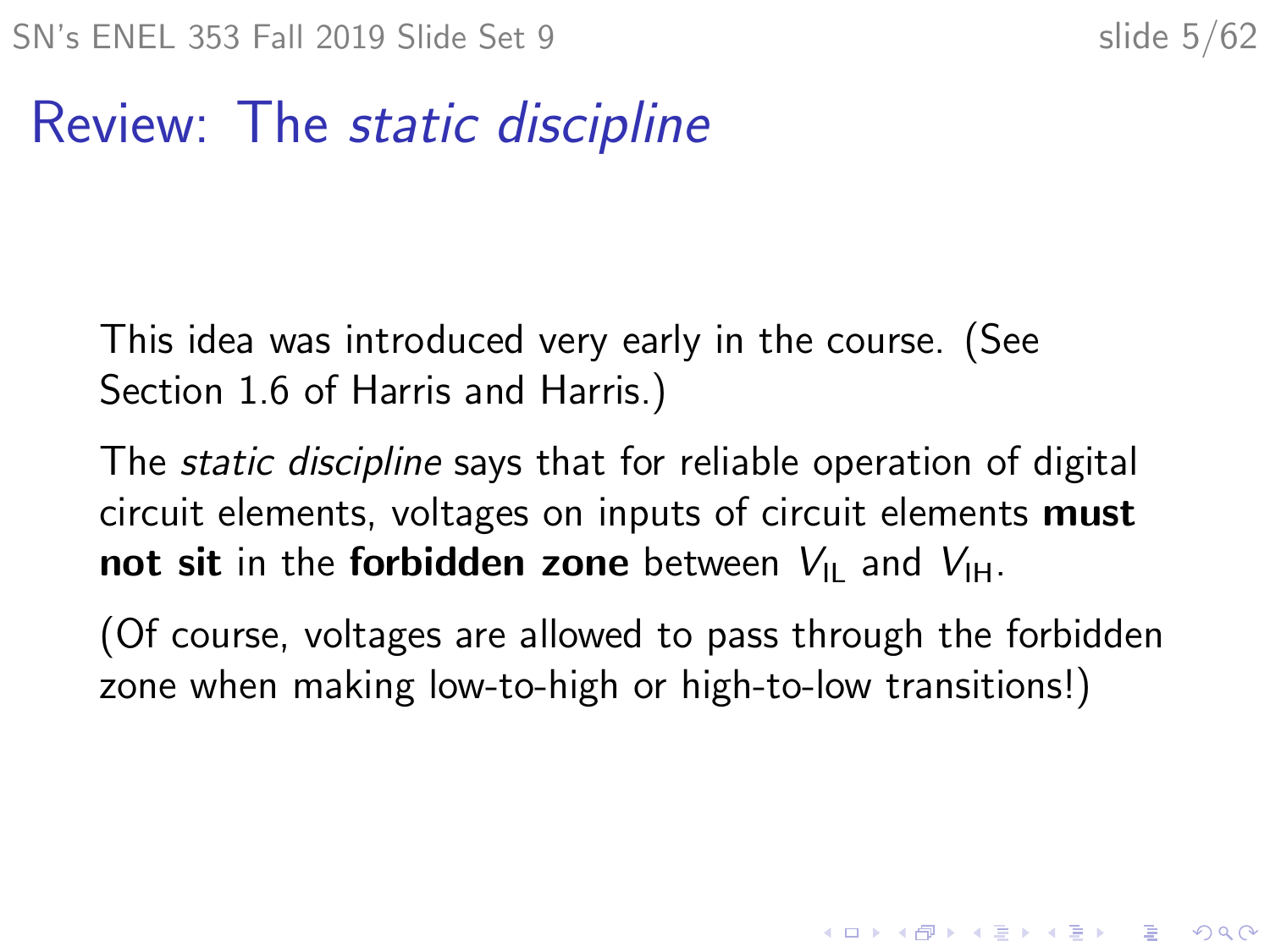#### The dynamic discipline

The *dynamic discipline* has to do with rules about the **timing** of transitions on input signals to sequential devices such as latches and flip-flops.

If a sequential circuit design does not comply with the dynamic discipline, the circuit is likely to be unreliable or completely defective.

Specifically, for D flip-flops, the dynamic discipline says:

The D input to a DFF must not make a  $0 \rightarrow 1$ or  $1 \rightarrow 0$  transition within an aperture time surrounding an an active clock edge.

The *aperture time*, as we'll see, is defined by two DFF timing parameters called the setup time and the hold time.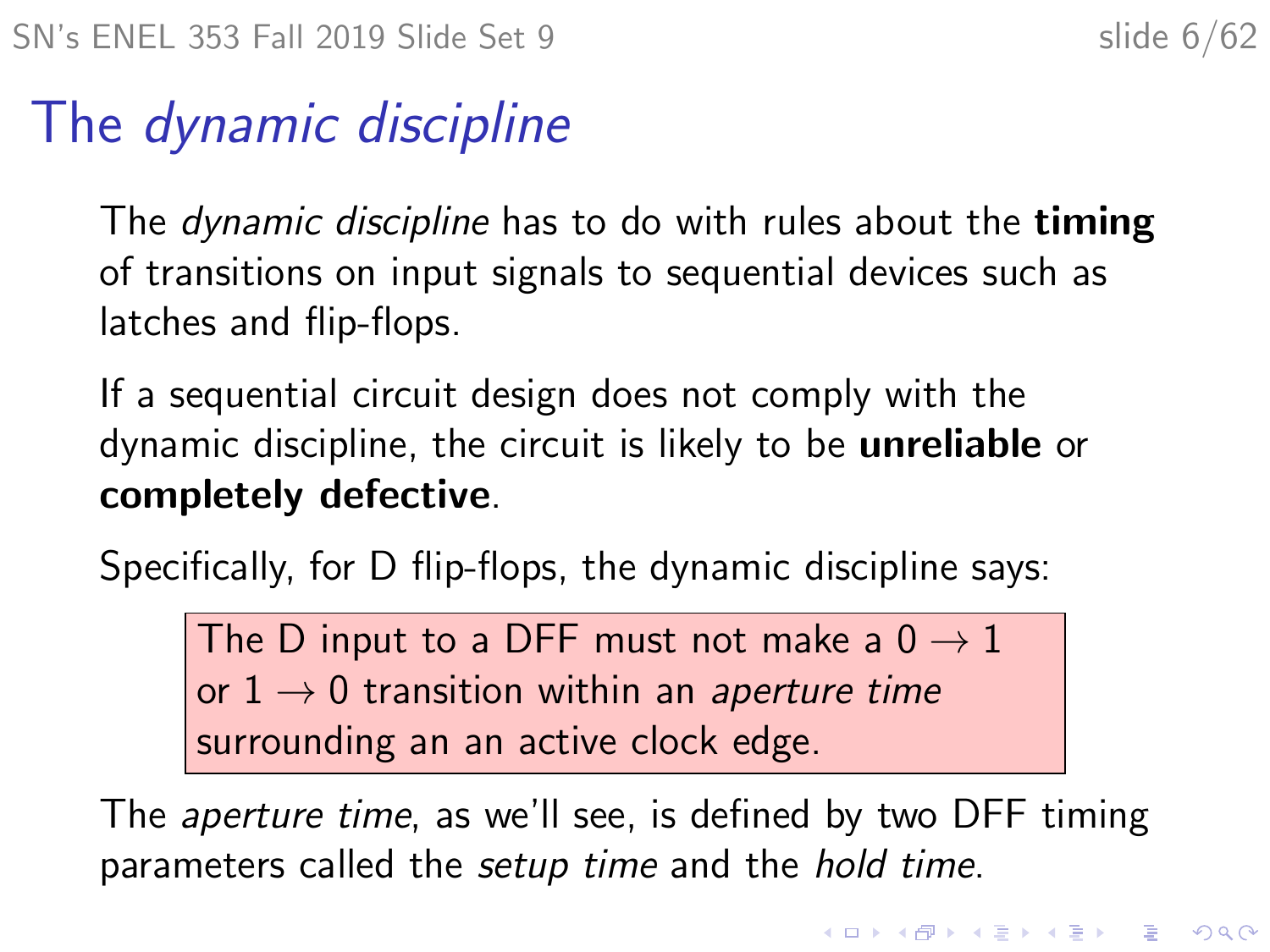<span id="page-6-0"></span> $SN's ENEL 353 Fall 2019 Slide Set 9$  slide  $7/62$ 

**KORKARYKERKER OQO** 

#### Outline of Slide Set 9

[Introduction to timing of sequential logic](#page-2-0)

- [Timing parameters for DFFs](#page-6-0)
- [Timing constraints for synchronous sequential logic](#page-15-0)
- [Clock skew](#page-26-0)
- [Clock skew, setup and hold time constraints](#page-30-0)
- [Violations of setup-and-hold-time rules, and metastability](#page-35-0)
- [Some insight into circuits, setup times, and metastability](#page-47-0)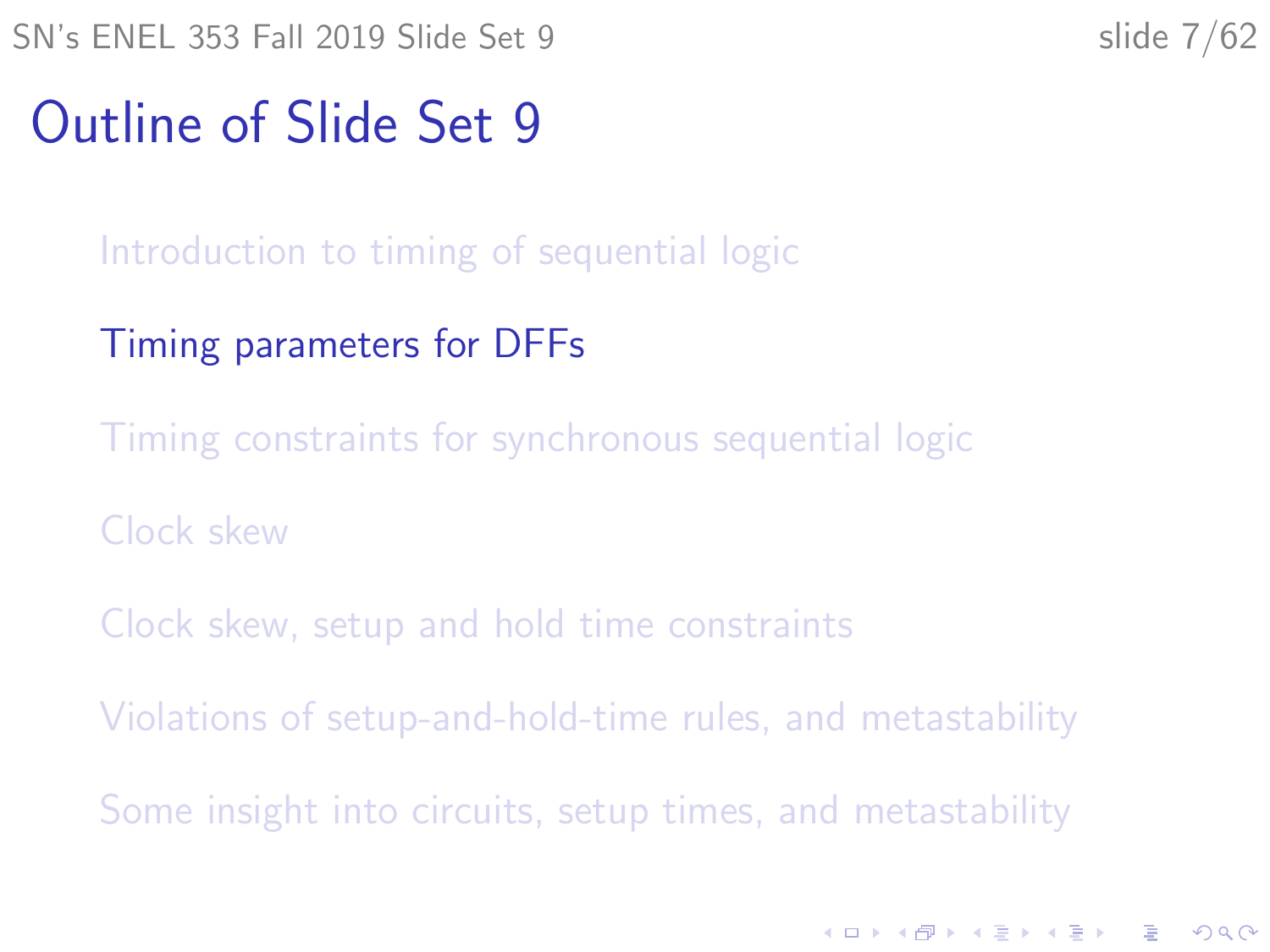**KORKARYKERKER OQO** 

#### Setup and hold times for DFFs



The *setup time, t* $_{\rm setup}$  (just  $t_{\rm s}$  in some textbooks) is a short time interval **before** a rising edge on CLK.

The *hold time*,  $t_{hold}$  (just  $t<sub>h</sub>$  in some textbooks) is a short time interval after a rising edge on CLK.

Proper DFF behaviour—Q copies D on rising edges of CLK—is guaranteed only if D does not change value within the aperture time defined by the setup and hold times.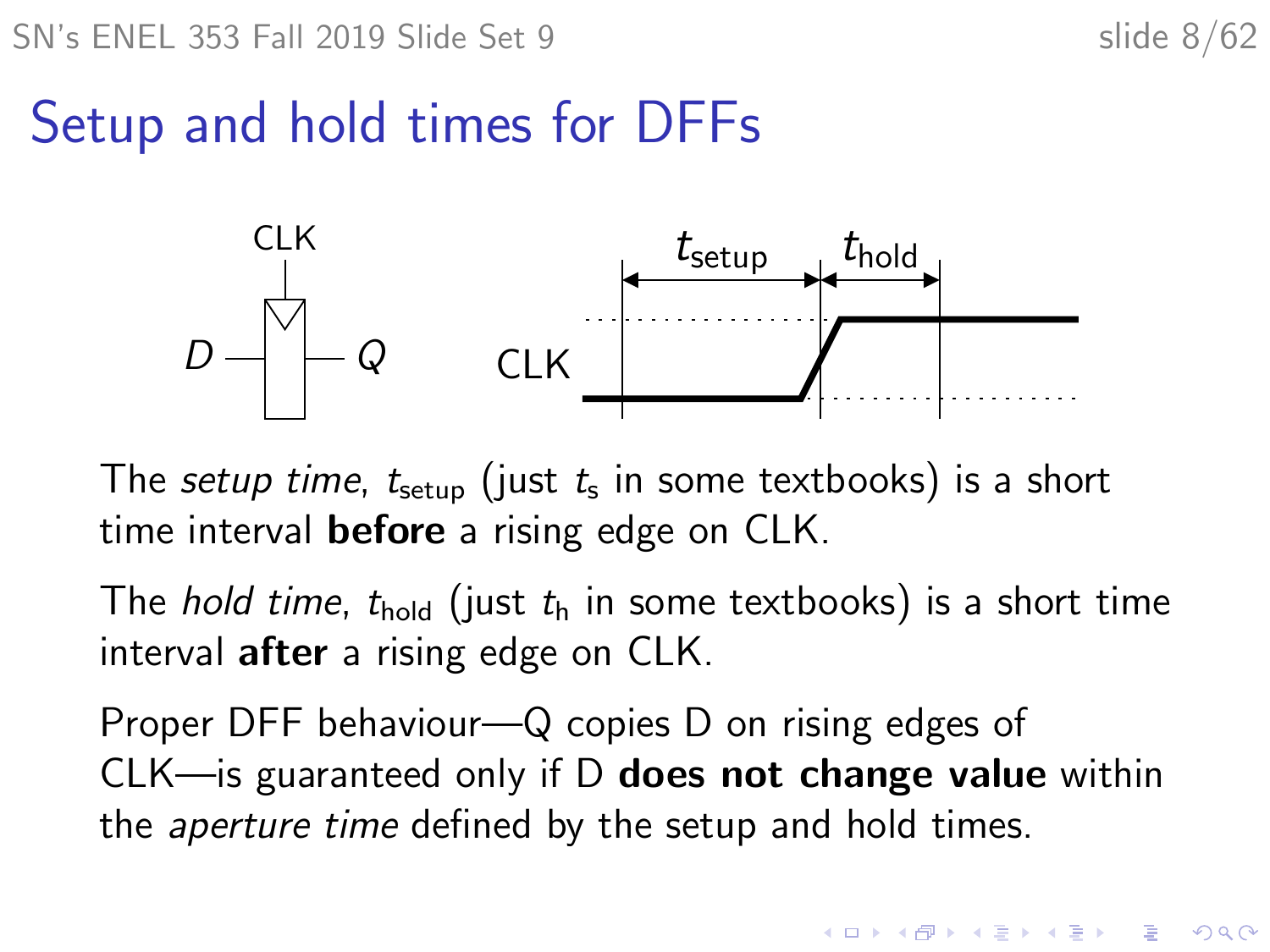**KORKARYKERKER OQO** 

#### Setup and hold times—example 1

The gold rectangles mark apertures defined by setup and hold times for a DFF.



Here  $D$  is stable through both apertures, so  $Q$  reliably takes values of 0 shortly after  $t_0$  and 1 shortly after  $t_1$ .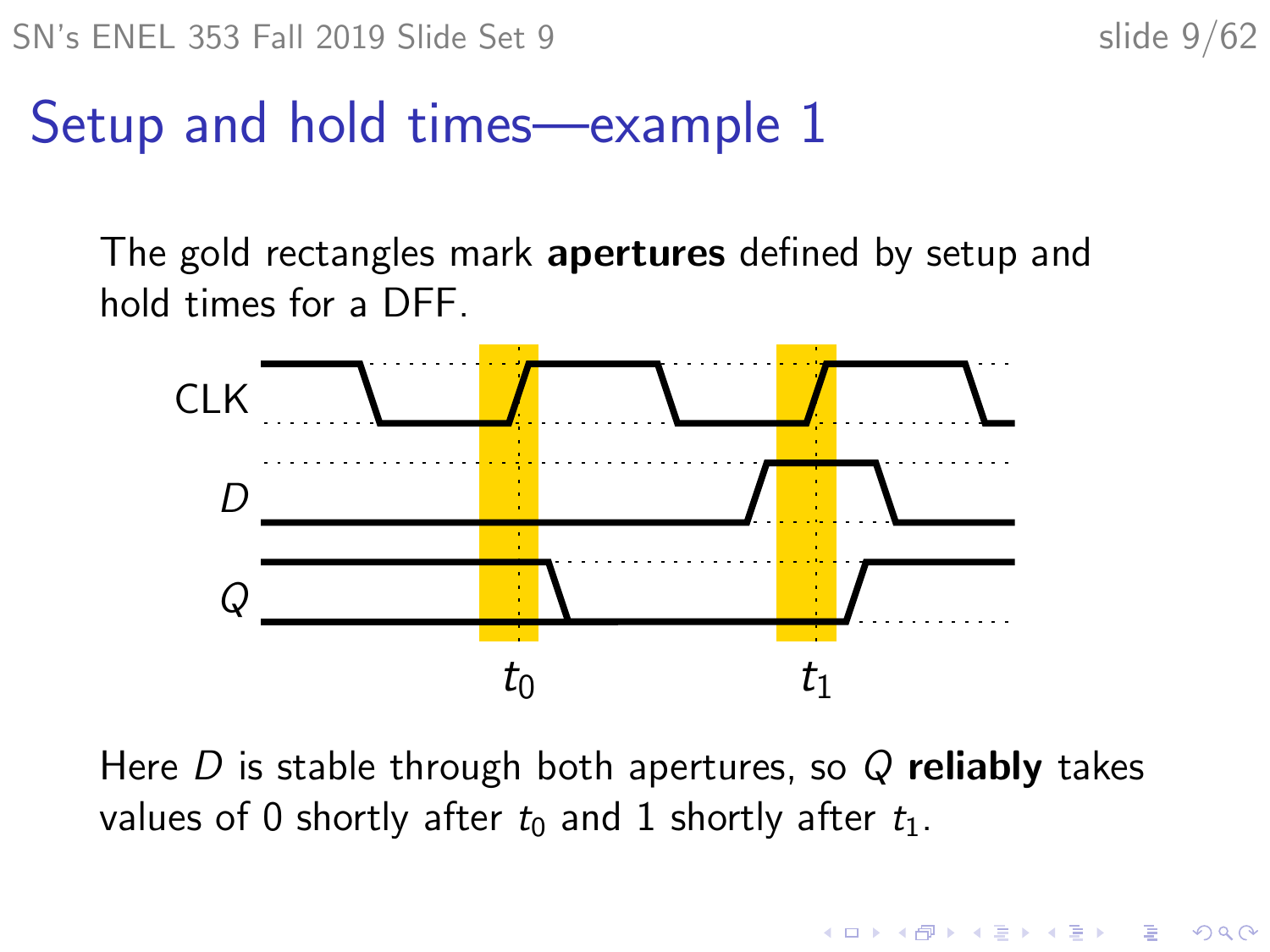$SN's ENEL 353$  Fall 2019 Slide Set 9 slide 10/62

 $\mathbf{E} = \mathbf{A} \oplus \mathbf{B} + \mathbf{A} \oplus \mathbf{B} + \mathbf{A} \oplus \mathbf{B} + \mathbf{A} \oplus \mathbf{A}$ 

 $2990$ 

#### Setup and hold times—example 2



Here D changes after the aperture around  $t_1$  is over, so Q remains 0 for the clock cycle following  $t_1$ .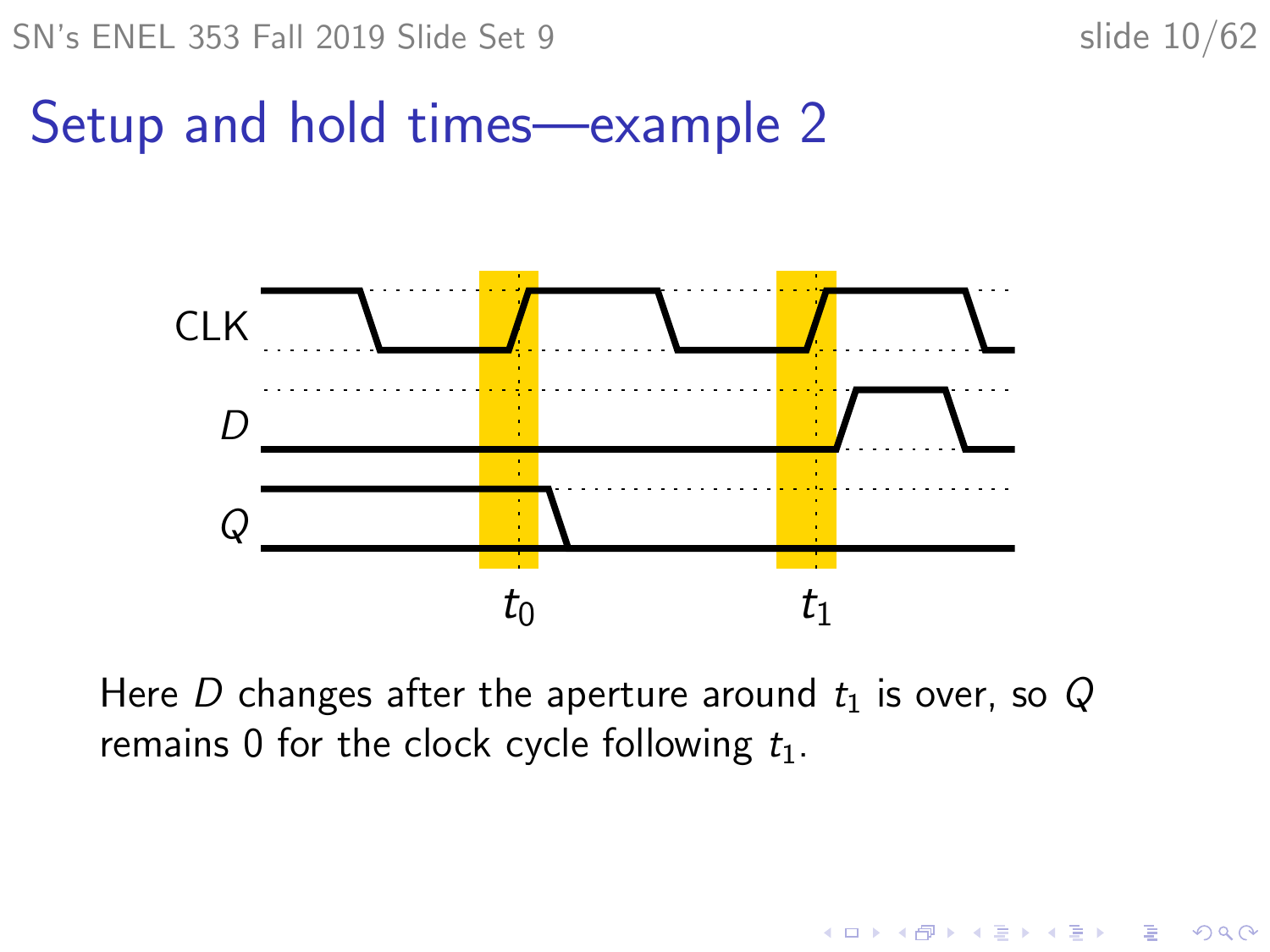#### Setup and hold times—example 3

Here there is a violation of the setup-and-hold-time rules around  $t_1$ .



What happens to Q after  $t_1$ ? There are multiple possibilities, which we'll get to later.

For now, what's important to know is that circuit behaviour following  $t_1$  is **unpredictable**. **KORKAR KERKER SAGA**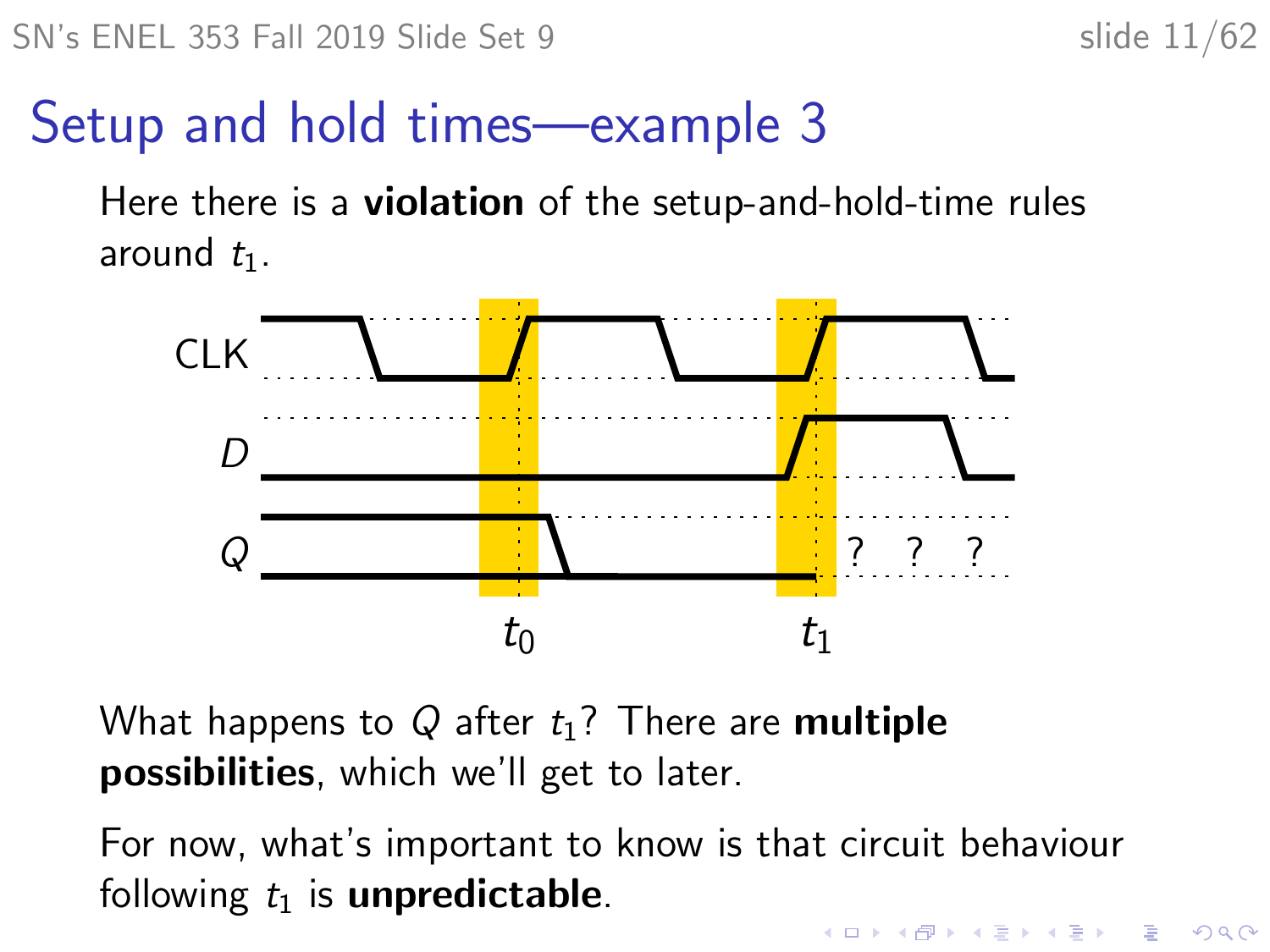KID KA KERKER KID KO

## D flip-flop clock-to-Q delays:  $t_{\text{cc}q}$  and  $t_{\text{p}cq}$



 $\mathsf{CLK}$  As mentioned several lectures ago, the Q output of a DFF does not change at exactly the same time as its input CLK signal rises—there is a short delay.

 $t_{\text{ceq}}$  is the clock-to-Q contamination delay. It takes at least this much time for a rising edge of CLK to cause a change in Q.

 $t_{\text{pcq}}$  is the clock-to-Q propagation delay. It takes no more than this much time for a rising edge of CLK to cause a change in Q.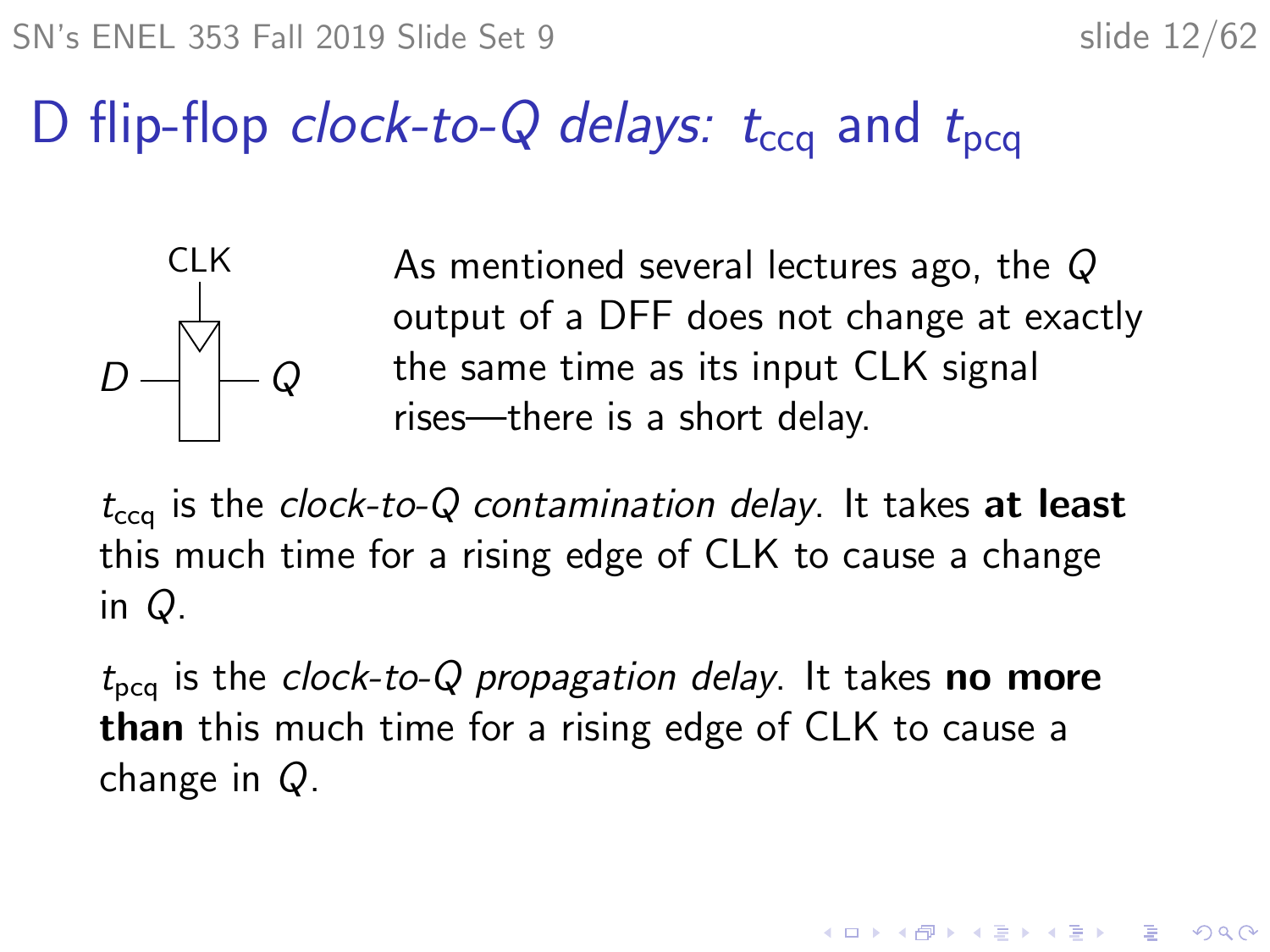$SN's ENEL 353 Fall 2019 Slide Set 9$  slide 13/62

 $t_{\text{setup}}$ ,  $t_{\text{hold}}$ ,  $t_{\text{ccq}}$ , and  $t_{\text{pcq}}$ , all on one timing diagram



Let's write down some notes about how to read this diagram.

Image is Figure 3.37 from Harris D. M. and Harris S. L., Digital Design and Computer Architecture, 2nd ed., C 2013, Elsevier, Inc.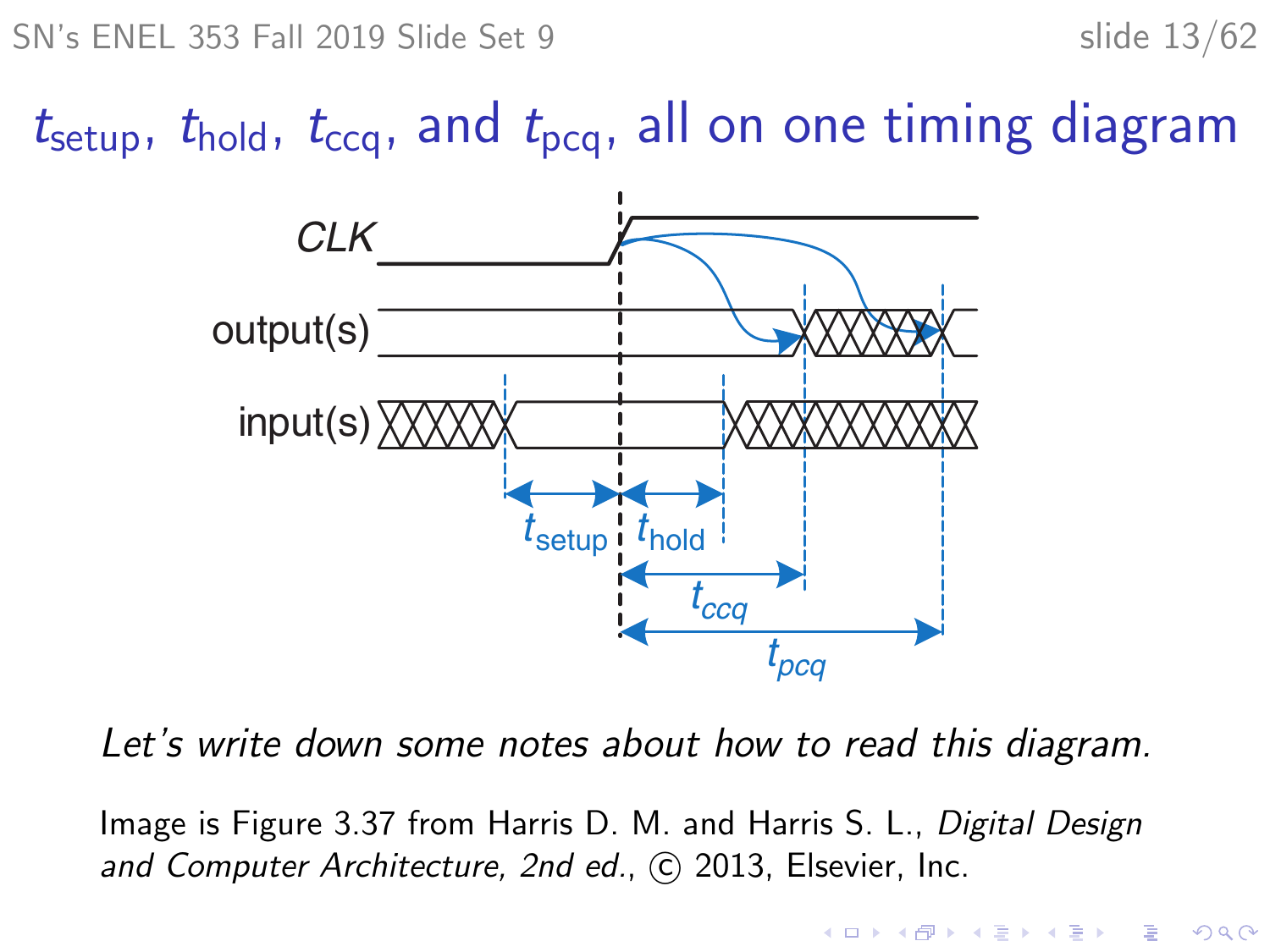## Where do DFF timing parameters come from?

The range of possible clock-to-Q delays from as fast as  $t_{\rm cca}$  to as slow as  $t_{\text{pca}}$  reflects factors such as

- $\blacktriangleright$  variation in  $V_{\text{DD}}$
- $\blacktriangleright$  variation in temperature
- $\triangleright$  minor variations in physical dimensions and chemical composition of transistors
- $\blacktriangleright$  various other physical factors.

 $t_{\rm setup}$  and  $t_{\rm hold}$  are **worst-case** numbers over all allowable operating conditions for a circuit.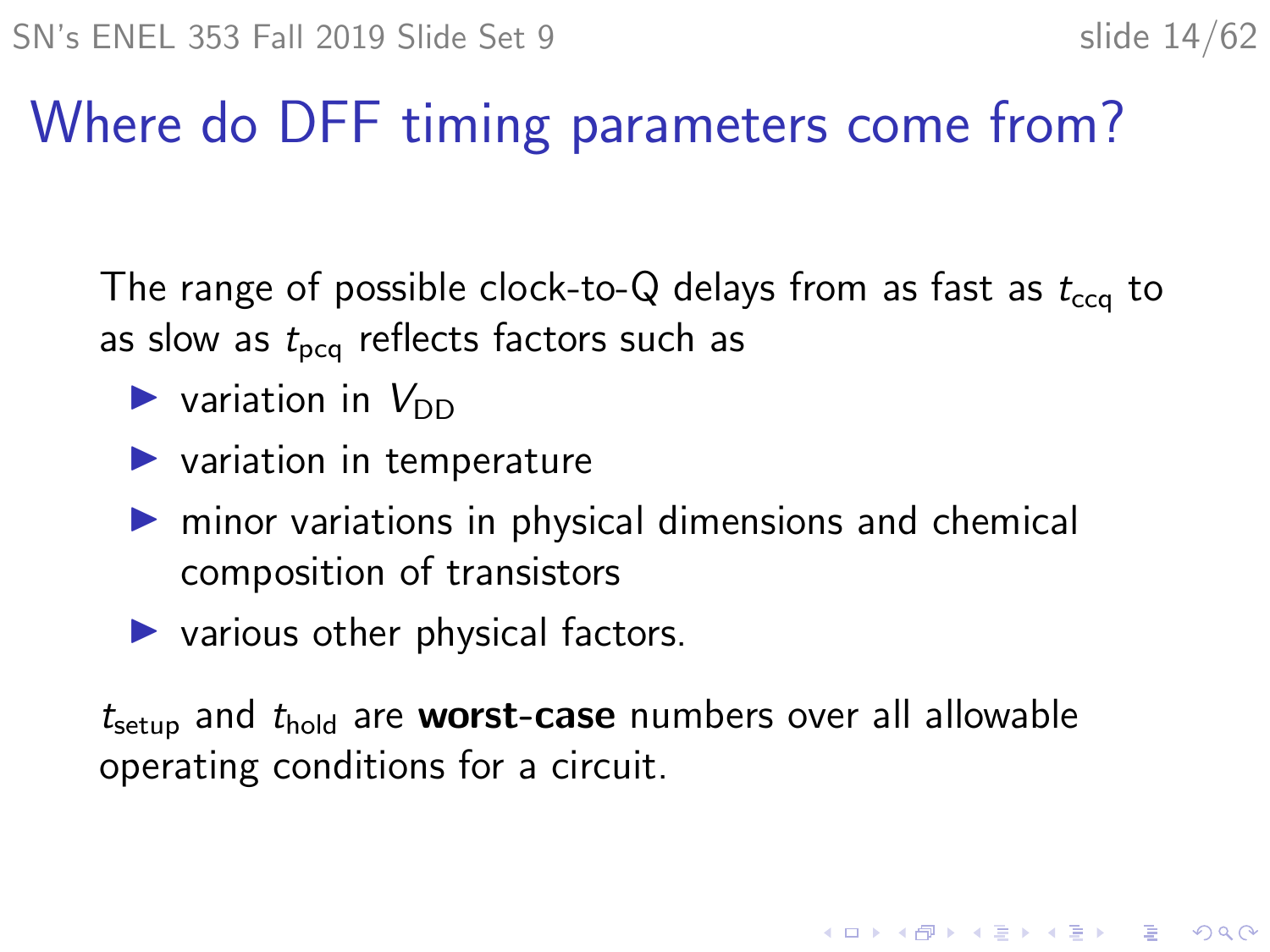# Remark about resettable, settable, and enabled flip-flops

The textbook doesn't mention this, but it's good to know.

For DFFs with EN inputs, and/or **synchronous** reset or set inputs, the EN, reset and set inputs have  $t_{\text{setup}}$  and  $t_{\text{hold}}$ parameters that are similar to the  $t<sub>setup</sub>$  and  $t<sub>hold</sub>$  parameters for the D input.

For DFFs with **asynchronous** reset or set inputs, the timing parameters for those inputs are typically a minimum width for a reset or set pulse, along with a minimum gap between when reset or set is turned off and a rising edge of the clock.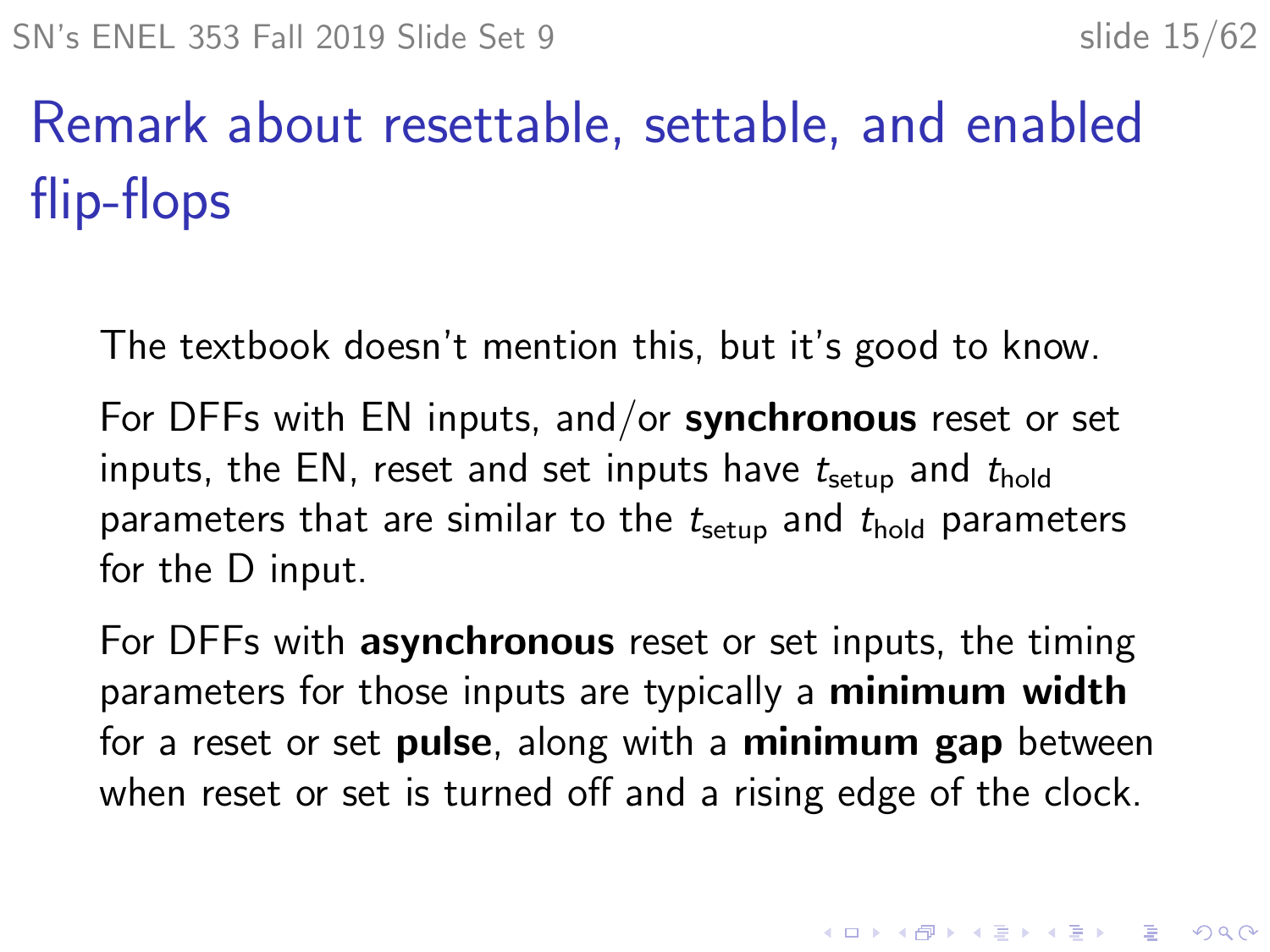<span id="page-15-0"></span> $SN's ENEL$  353 Fall 2019 Slide Set 9 slide 16/62

K ロ ▶ K 個 ▶ K 할 ▶ K 할 ▶ 이 할 → 9 Q Q →

#### Outline of Slide Set 9

[Introduction to timing of sequential logic](#page-2-0)

[Timing parameters for DFFs](#page-6-0)

[Timing constraints for synchronous sequential logic](#page-15-0)

[Clock skew](#page-26-0)

[Clock skew, setup and hold time constraints](#page-30-0)

[Violations of setup-and-hold-time rules, and metastability](#page-35-0)

[Some insight into circuits, setup times, and metastability](#page-47-0)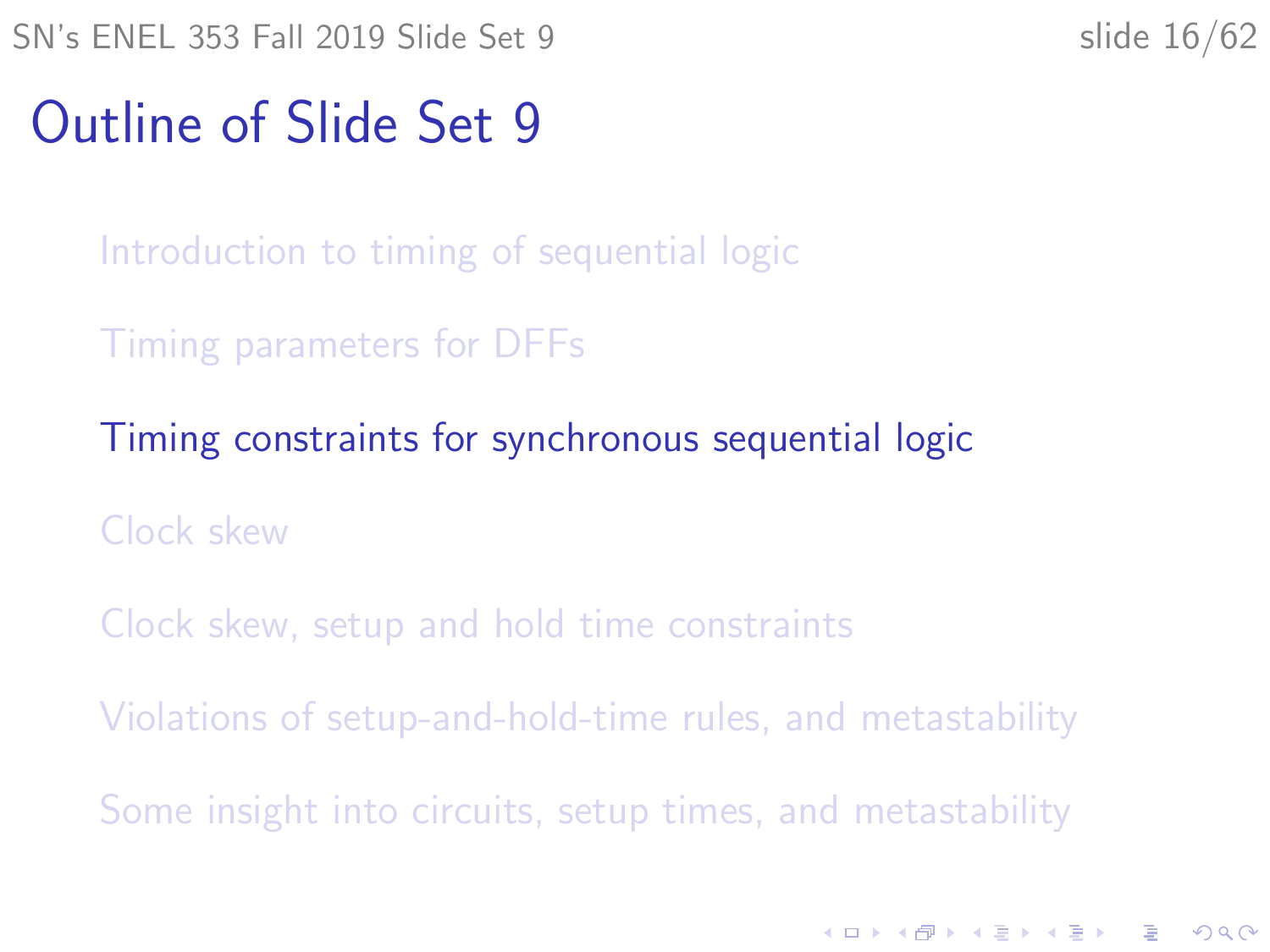## Timing constraints for synchronous sequential logic

We have now been introduced to the DFF timing parameters  $t_{\text{setup}}$ ,  $t_{\text{hold}}$   $t_{\text{ccq}}$ , and  $t_{\text{pcq}}$ .

We're about to put those ideas **together** with earlier ideas about timing of **combinational** logic.

The results will be some **inequalities** that will help us assess whether synchronous sequential designs are safe with respect to timing.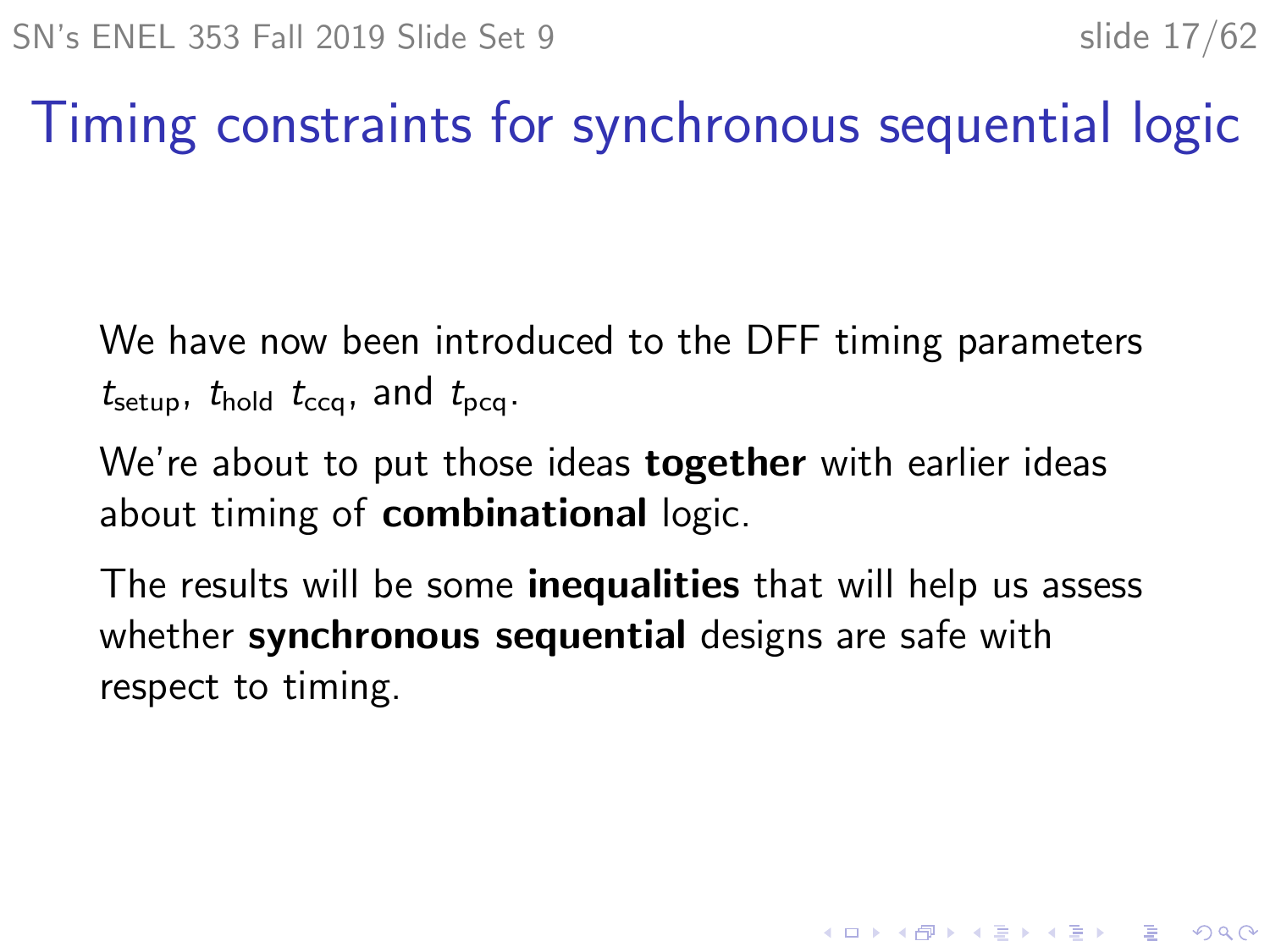#### A generic piece of synchronous sequential logic

Below is a small part of a larger synchronous sequential circuit. Registers R1 and R2 are collections of DFFs that all have the same  $t_{\text{setup}}$ ,  $t_{\text{hold}}$ ,  $t_{\text{cca}}$ , and  $t_{\text{pca}}$ .



The combinational element shown has contamination delay  $t_{\rm cd}$ and propagation delay  $t_{\rm{pd}}$ .

We'll assume that signal D1 meets the setup and hold time requirements of R1, and look at whether signal D2 meets the setup and hold time requirements of R2.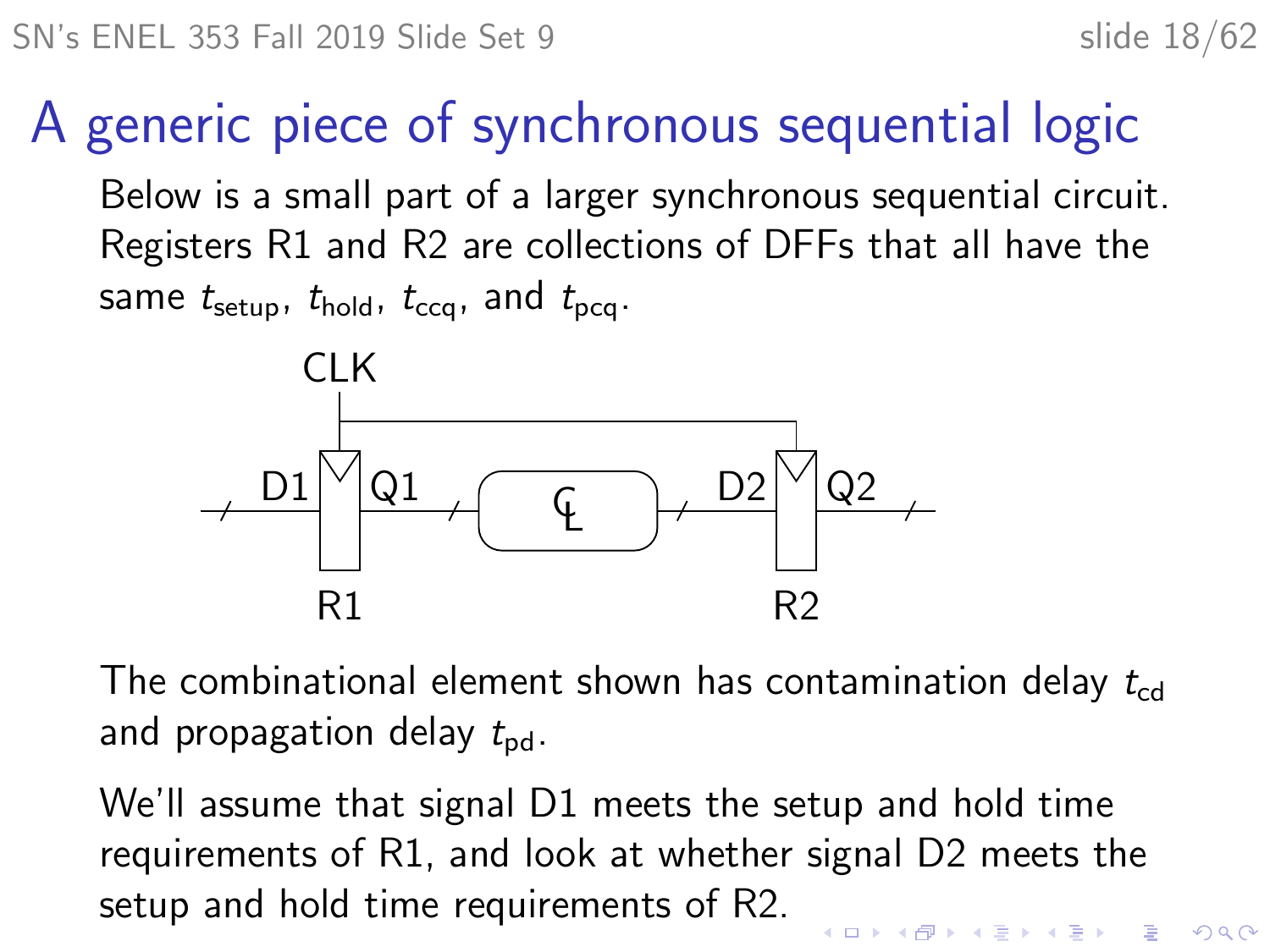$SN's ENEL$  353 Fall 2019 Slide Set 9 slide 19/62

**KORKARYKERKER OQO** 

Setup time constraint



Recall that  $T<sub>C</sub>$  stands for the **clock period**.

Suppose there is a rising edge of CLK at time  $t_0$ . What must be true so that there is **no setup time violation** at R2 at the next rising edge of CLK, at time  $t_0 + T_c$ ?

Let's do the simple math, then make some remarks.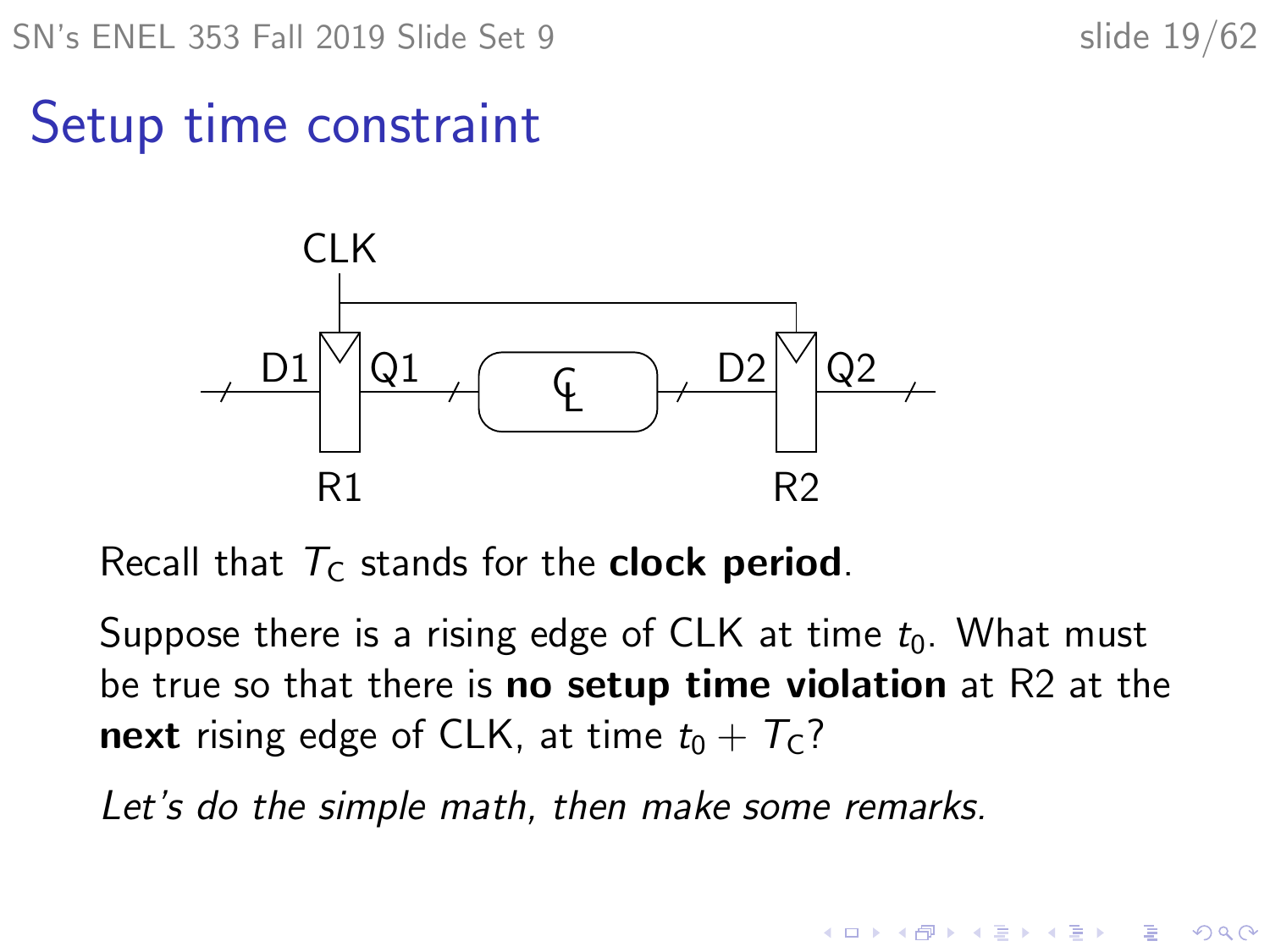$SN's ENEL$  353 Fall 2019 Slide Set 9 slide 20/62

 $\mathbf{E} = \mathbf{A} \oplus \mathbf{B} + \mathbf{A} \oplus \mathbf{B} + \mathbf{A} \oplus \mathbf{B} + \mathbf{A} \oplus \mathbf{A}$ 

 $2990$ 

Hold time constraint



Suppose there is a rising edge of CLK at time  $t_0$ . What must be true so that there is **no hold time violation** at R2 at the same rising edge of CLK, also at time  $t_0$ ?

Again, let's do some simple math, then make some remarks.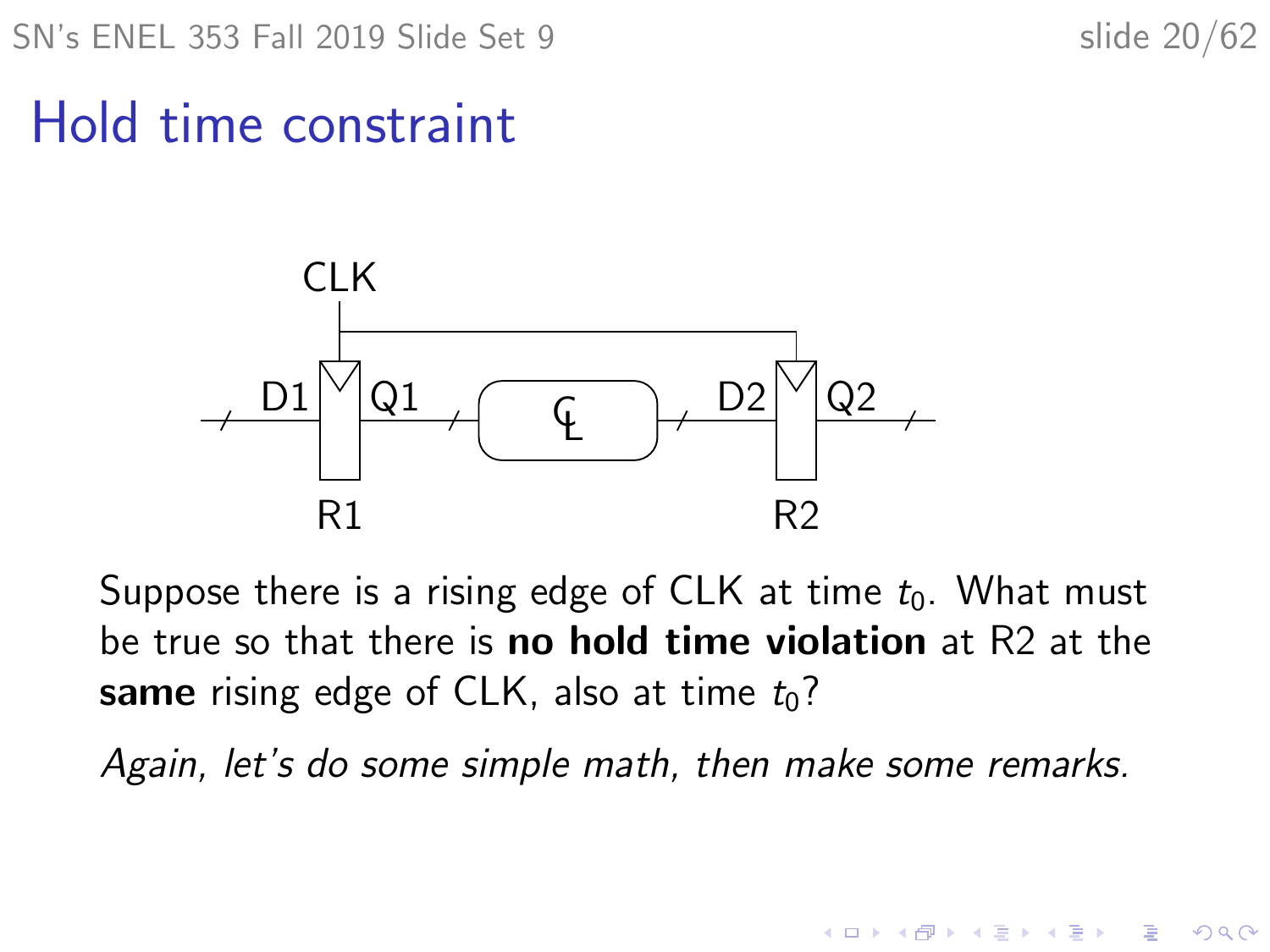#### Hold time constraint: Direct Q-to-D connection

Let's look at this special case, in which there is no combinational delay between a Q output of a DFF and the D input of another DFF.



Let's assume that the DFFs are identical, and that setup and hold time conditions are satisfied by the  $D_1$  input to FF1.

What must be true so that there is **no hold time violation** at FF2 at the same rising edge of CLK, also at time  $t_0$ ?

Let's do the very simple math, then make some remarks.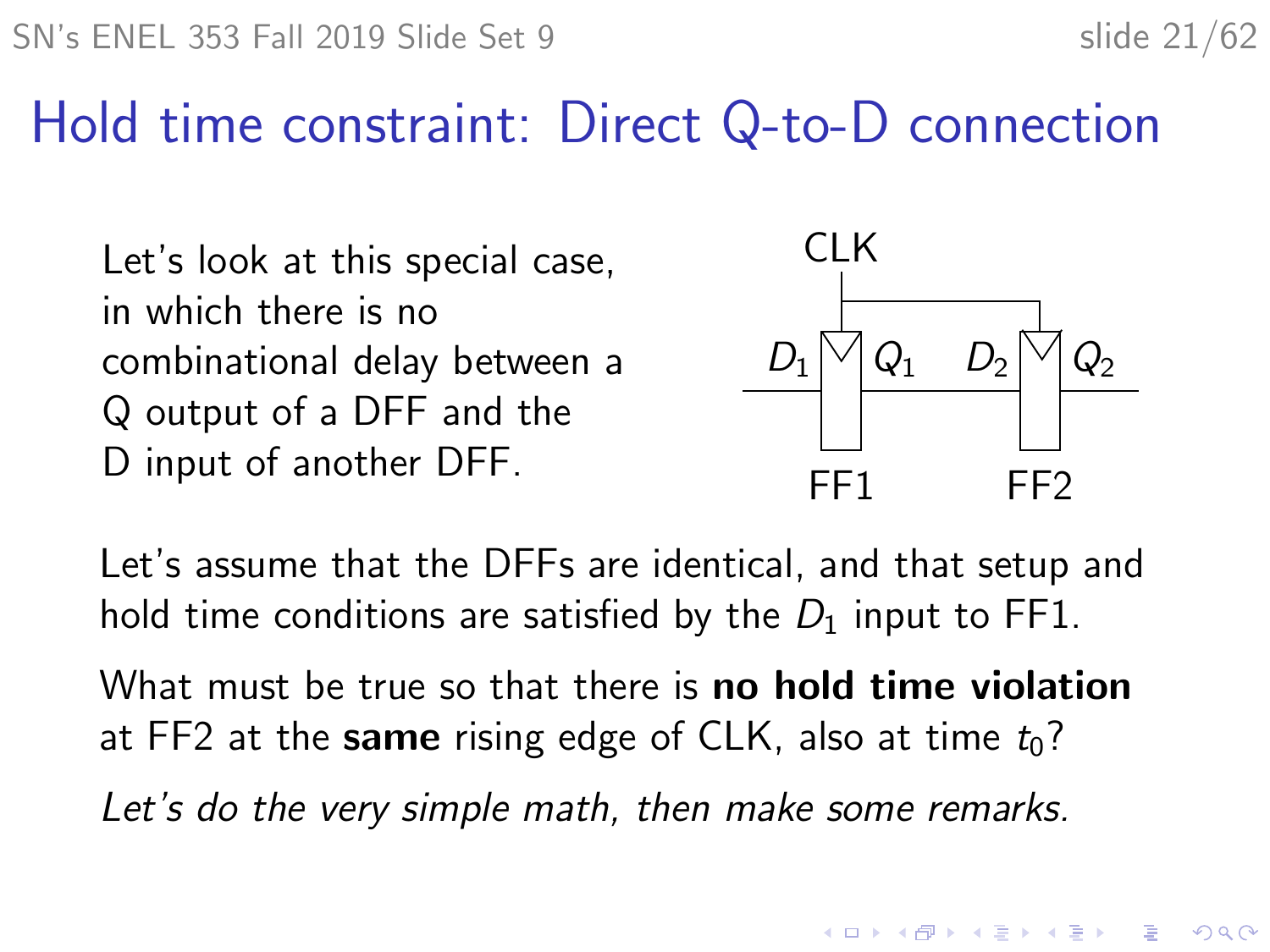SN's ENEL 353 Fall 2019 Slide Set 9 slide 22/62

 $\mathbf{A} \equiv \mathbf{A} + \mathbf{A} + \mathbf{B} + \mathbf{A} + \mathbf{B} + \mathbf{A} + \mathbf{B} + \mathbf{A} + \mathbf{B} + \mathbf{A} + \mathbf{B} + \mathbf{A} + \mathbf{B} + \mathbf{A} + \mathbf{B} + \mathbf{A} + \mathbf{B} + \mathbf{A} + \mathbf{B} + \mathbf{A} + \mathbf{B} + \mathbf{A} + \mathbf{B} + \mathbf{A} + \mathbf{B} + \mathbf{A} + \mathbf{B} + \mathbf{A} + \mathbf{B} + \mathbf{A} + \math$ 

 $2990$ 

#### Setup time constraint for a Moore-type FSM circuit



Suppose that  $T_c$  is the desired clock period.

Suppose we know  $t_{\text{setup}}$  and  $t_{\text{pca}}$  for the register, and we know  $t_{nd}$  for the next-state logic.

Can we do a simple calculation to determine whether this circuit might have setup time violations? Why or why not?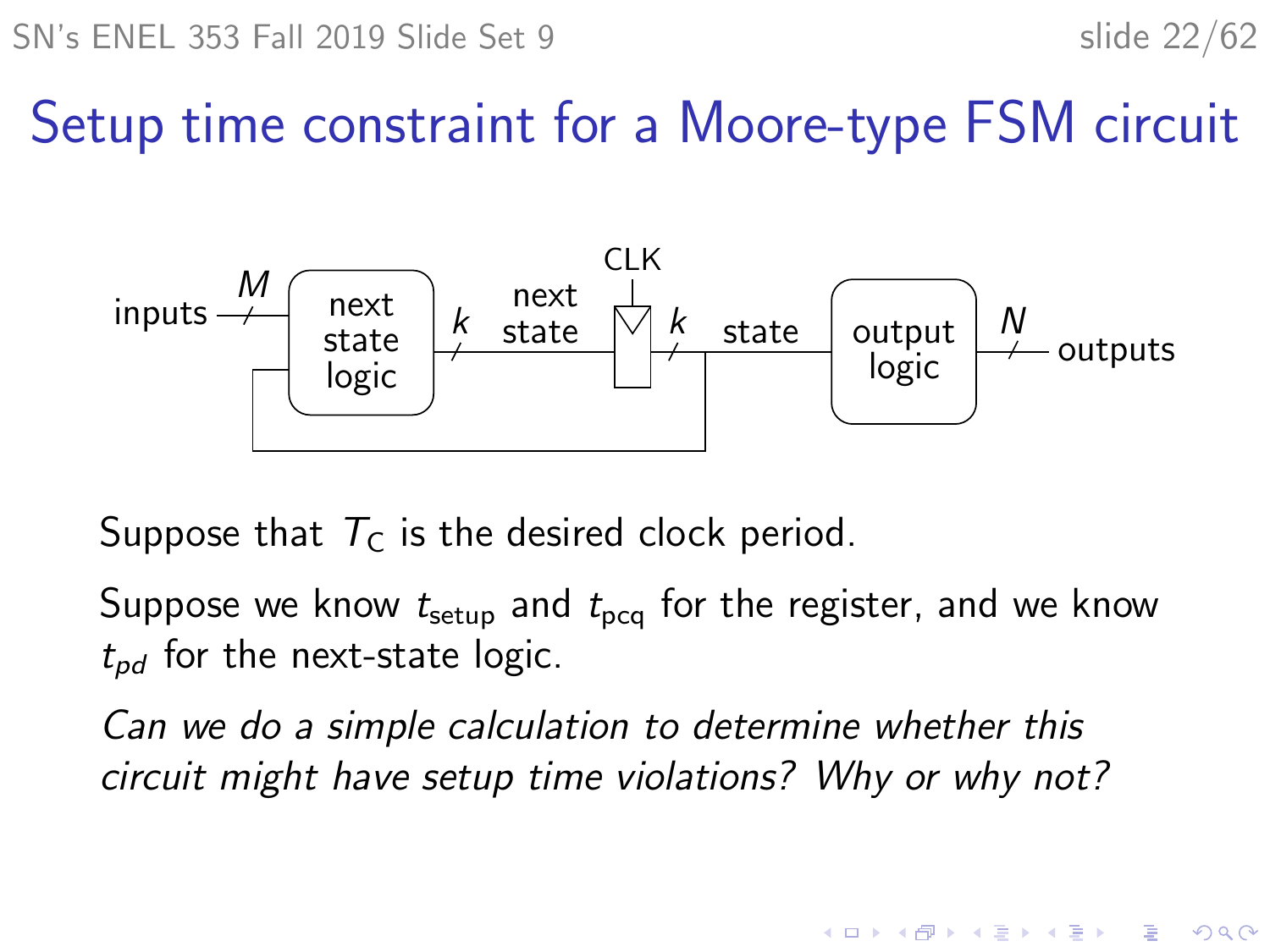# Setup time constraint for a "free running" Moore-type FSM circuit



Again, suppose that  $T_c$  is the desired clock period.

Again, suppose we know  $t<sub>setup</sub>$  and  $t<sub>pcq</sub>$  for the register, and we know  $t_{nd}$  for the next-state logic.

For the above circuit, it is possible to do a simple calculation to check for possible setup time violations.

Let's do the calculation, then make some remarks.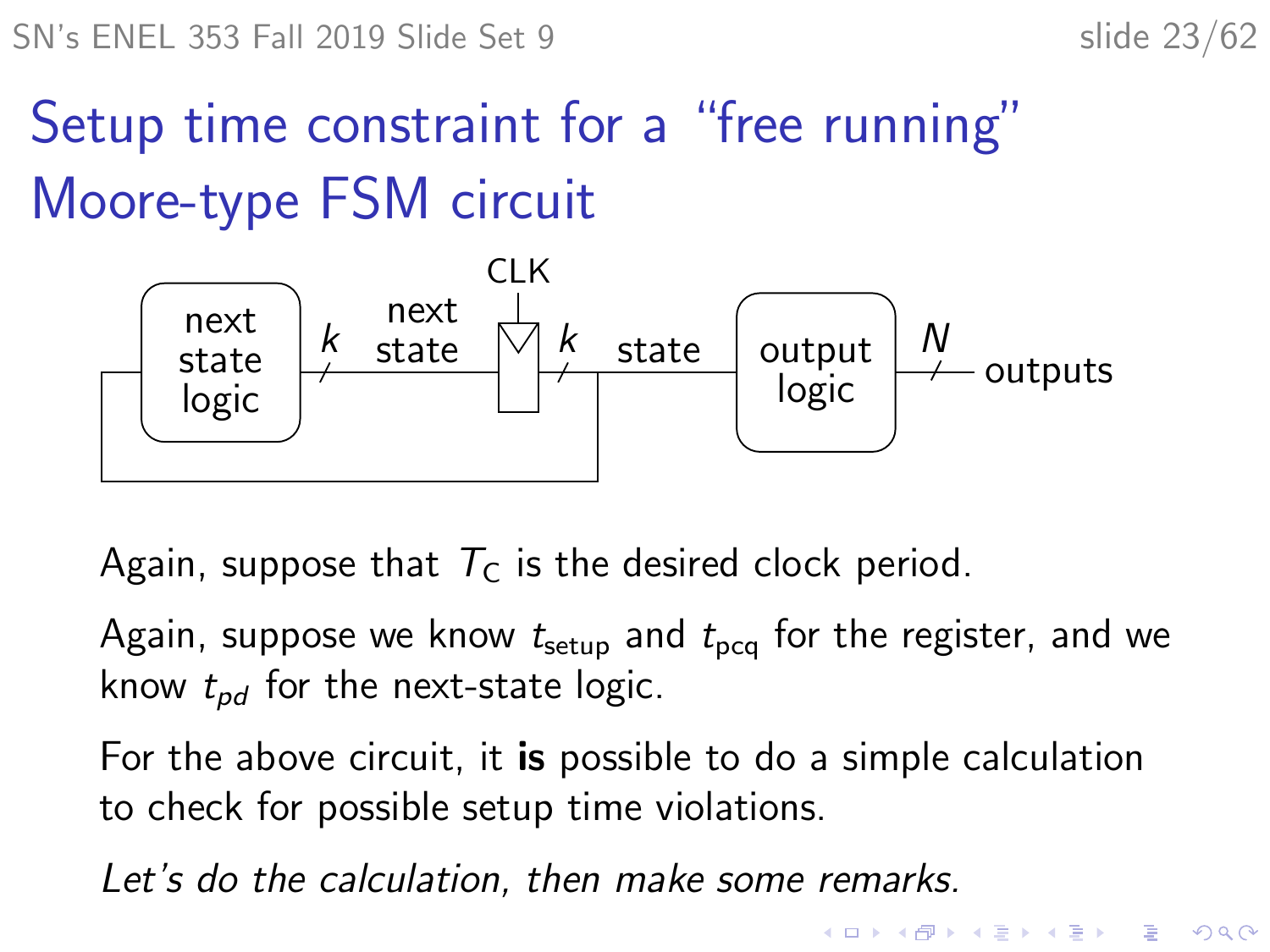#### Synchronous logic timing: Detailed example

Suppose A is connected to  $V_{DD}$  in the circuit on the next slide.

Bubbles on the AND gate inputs are implemented using NOT gates.

For the register,  $t_{\text{setun}} = 35$  ps and  $t_{\text{pca}} = 75$  ps.

Is it safe to run the clock with a frequency of 3.33 GHz?

If not, what is a simple redesign that would allow safe operation at 3.33 GHz?

| gate              | $t_{\rm pd}$ (ps) |
|-------------------|-------------------|
| <b>NOT</b>        | 30                |
| NAND <sub>2</sub> | 40                |
| NAND3             | 60                |
| NAND4             | 80                |
| AND <sub>2</sub>  | 60                |
| AND3              | 80                |
| AND4              | 100               |
| OR <sub>2</sub>   | 80                |
| OR3               | 110               |

**KORKARYKERKER OQO**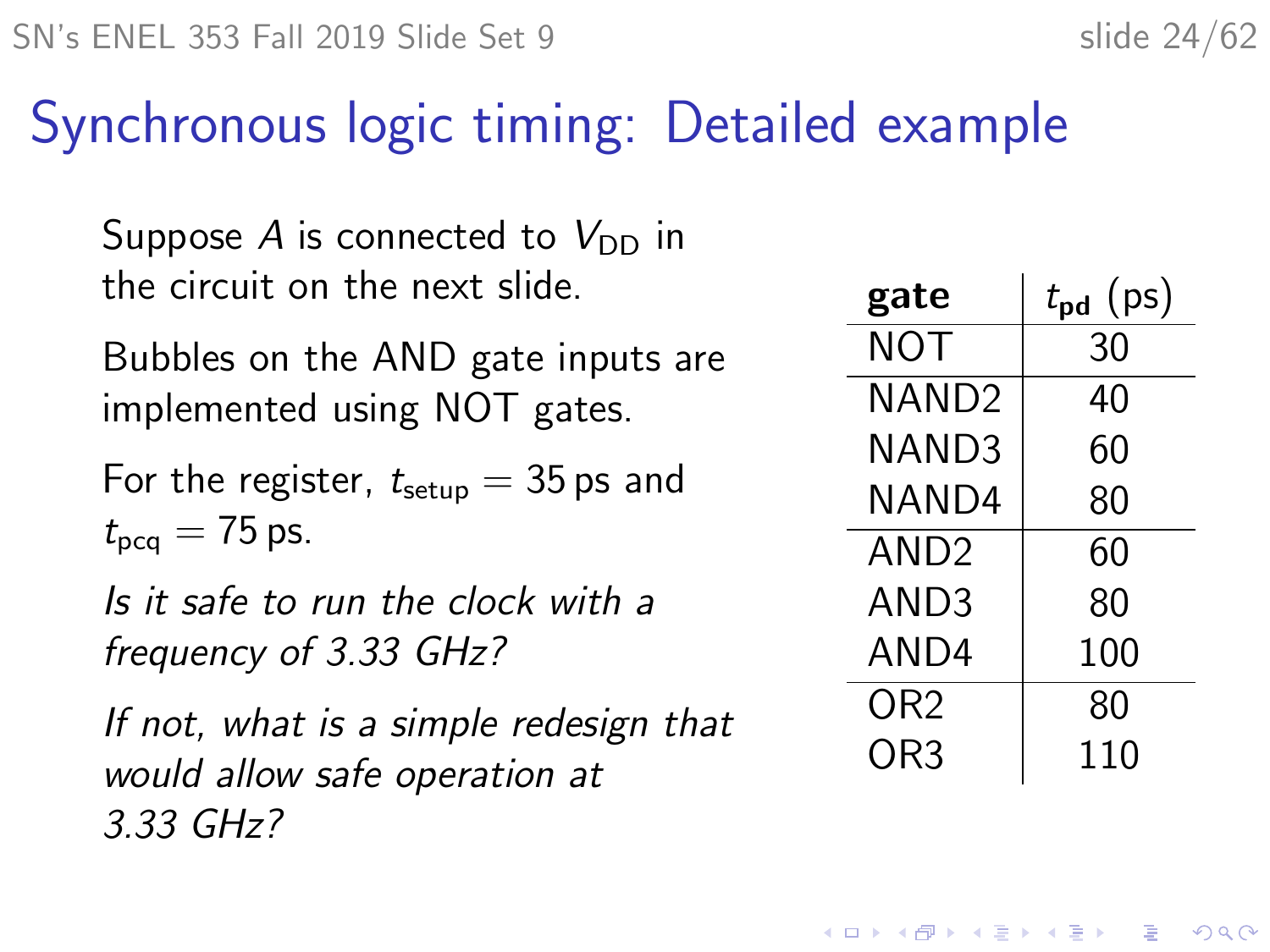slide 25/62



メロト メ御ト メミト メミト 一番  $299$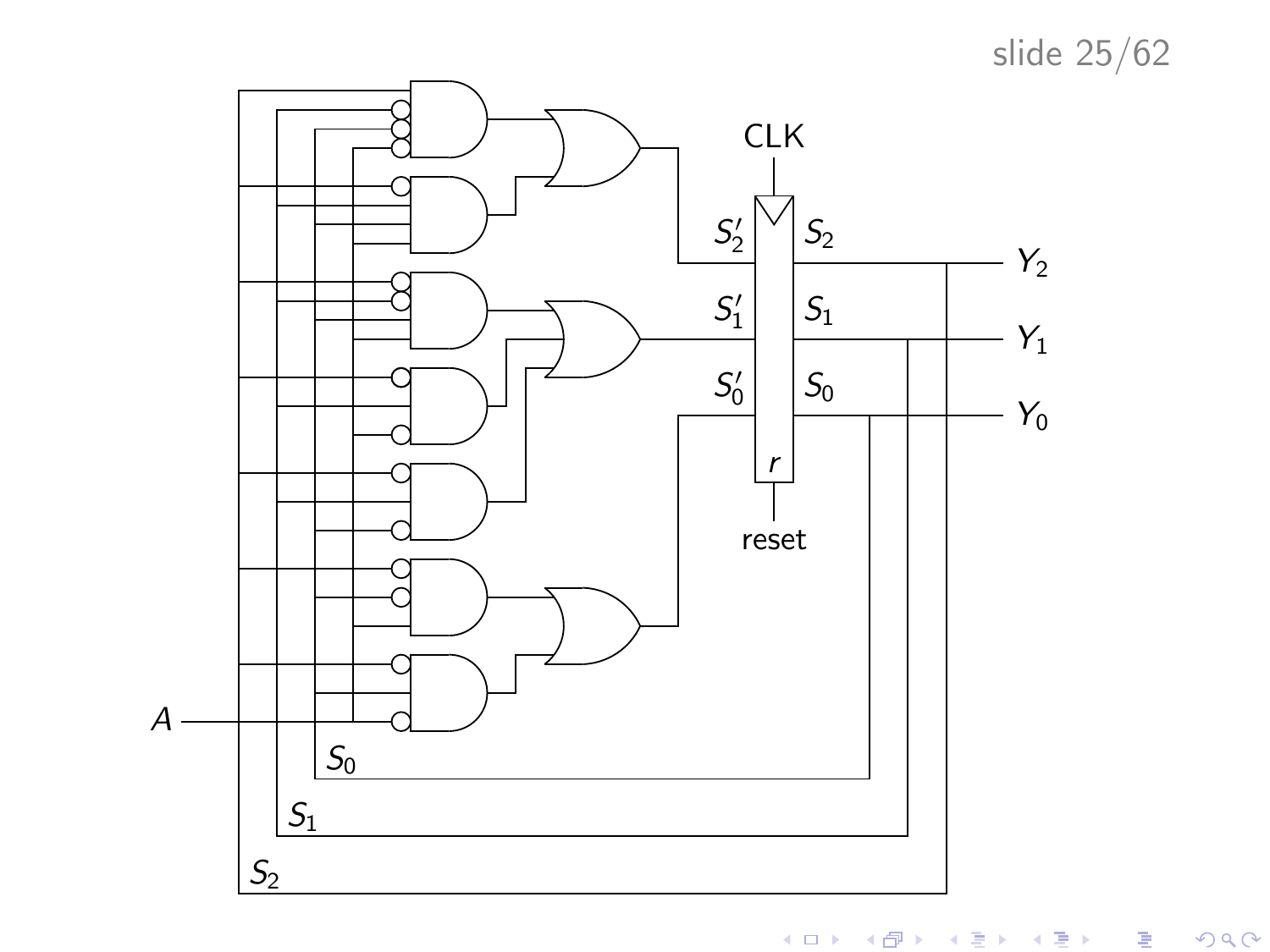## Another example of timing analysis

Using some 1970's/1980's inverters and DFFs found in a junk drawer, a student builds a clock-divide-by-4 circuit. For the inverters,  $t_{cd} = 9$  ns and  $t_{dd} = 15$  ns. DFF timing parameters, in ns, are given in the table.



The student tests the circuit with a 1 MHz CLK input, expecting to see a 250 kHz square wave on Y.

Why doesn't the circuit work? What can be done to fix it?

KO KA KO KERKER KONGK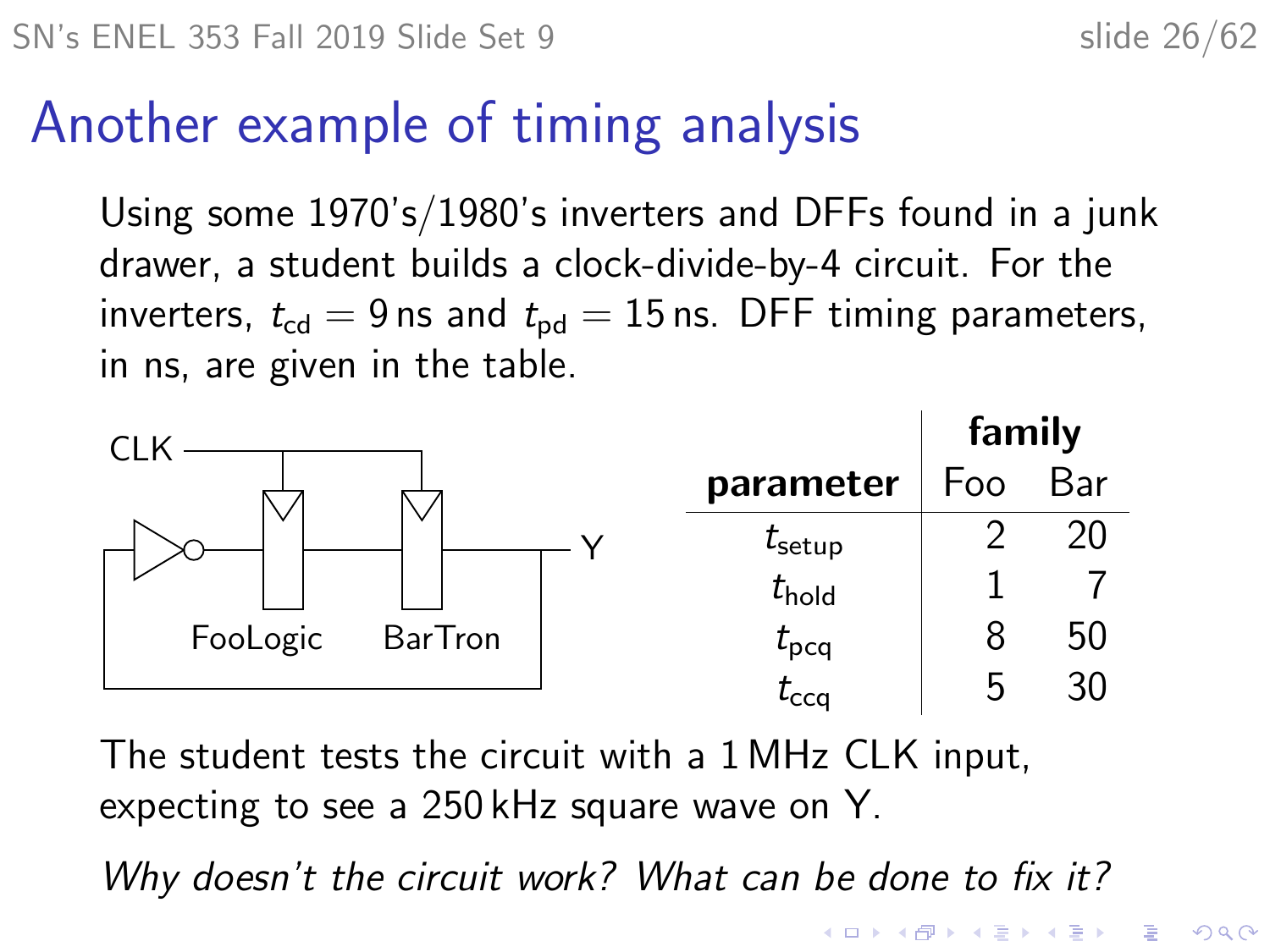**KORKARYKERKER OQO** 

#### <span id="page-26-0"></span>Outline of Slide Set 9

[Introduction to timing of sequential logic](#page-2-0)

[Timing parameters for DFFs](#page-6-0)

[Timing constraints for synchronous sequential logic](#page-15-0)

[Clock skew](#page-26-0)

[Clock skew, setup and hold time constraints](#page-30-0)

[Violations of setup-and-hold-time rules, and metastability](#page-35-0)

[Some insight into circuits, setup times, and metastability](#page-47-0)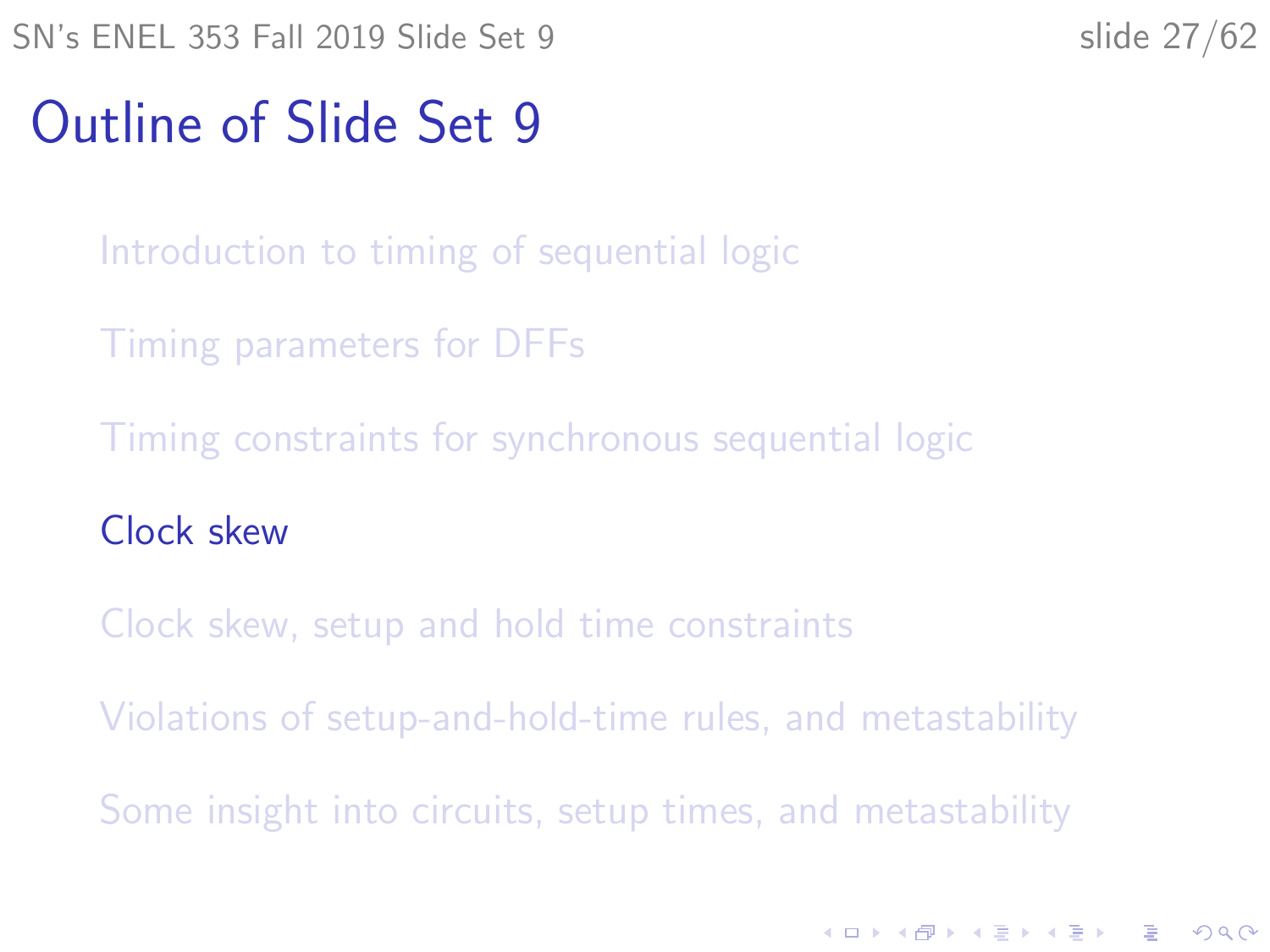#### Introduction to clock skew

This list is review. It's a list of sufficient conditions for building a synchronous sequential circuit ...

- 1. Every element in the circuit either is a register or is combinational.
- 2. At least one element is a register.
- 3. All registers receive the same clock signal.
- 4. Every cyclic path in the circuit passes through at least one register.

Unfortunately, the laws of physics make it very hard to perfectly satisfy condition 3 . . .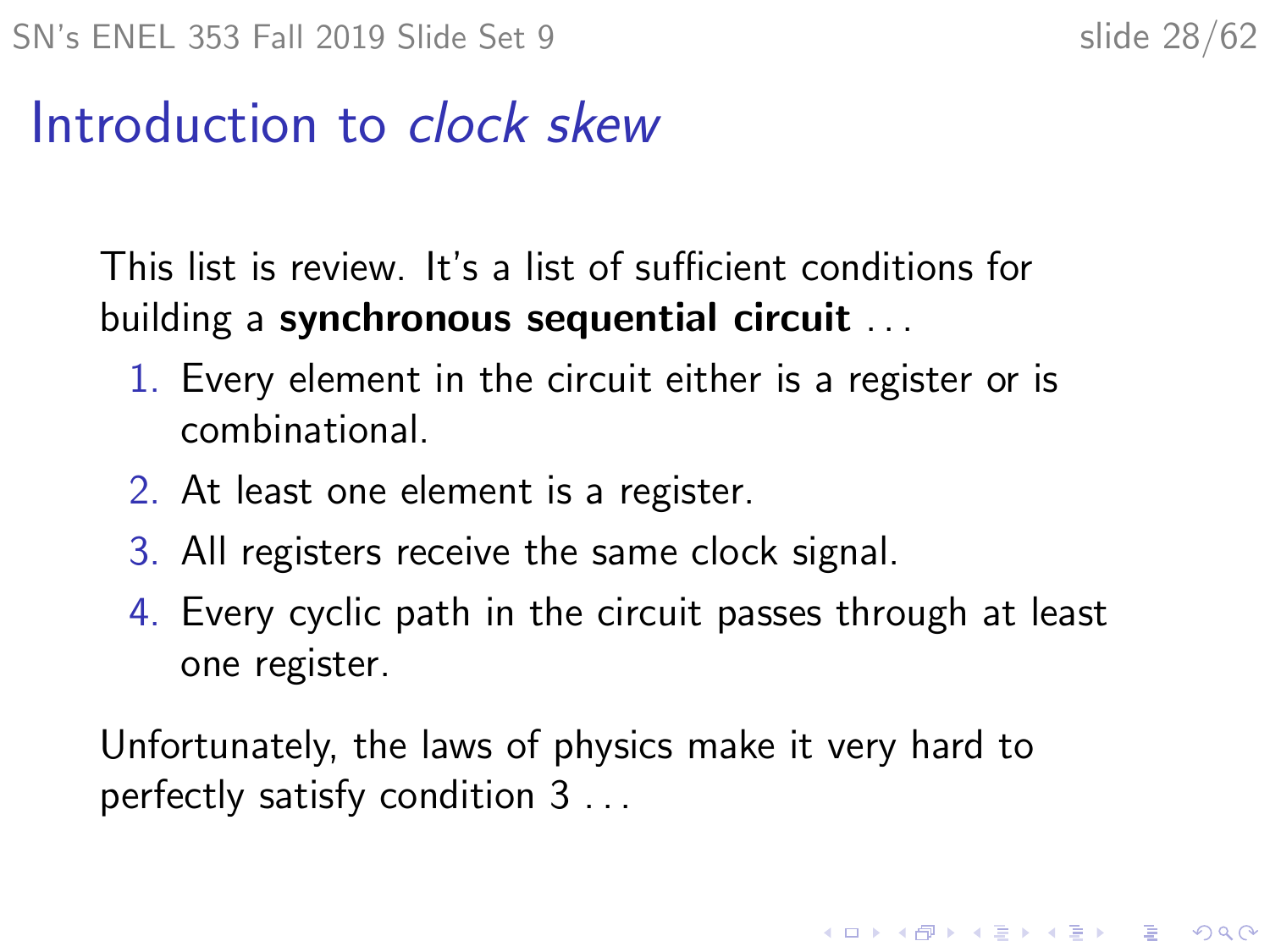It takes **time** for a voltage change to propagate along a wire.



Clock edges received by R1 are early relative to clock edges received by R2. Clock edges received by R3 are late relative to clock edges received by R2.

**KORK EXTERNE PROVIDE**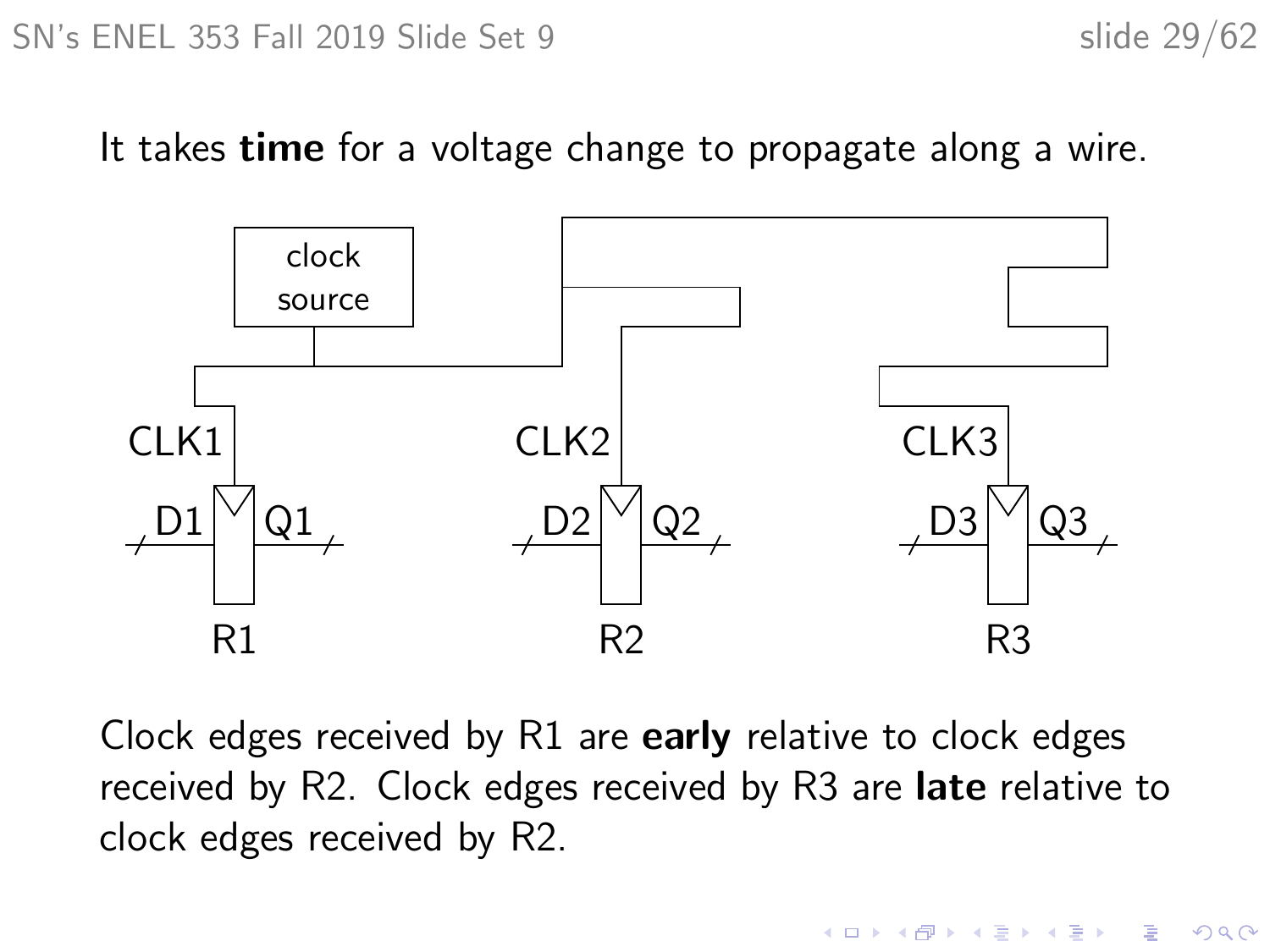#### Minimization of clock skew; definition of  $t<sub>skew</sub>$

Clock skew is the name given to the problem having different registers get clock edges at slightly different moments in time.

Delay from the clock source to clock inputs **cannot** be avoided. Circuit designers try to minimize clock skew by making all the source-to-input delays very close to the same.

(Because delays can be affected by factors such as temperature and electrical noise, clock skew can't be made zero just by ensuring that all clock wires have the same length.)

In a synchronous sequential circuit,  $t_{\rm skew}$  is defined as the worst-case difference in times of arrival of an active clock edge at any two registers in the circuit.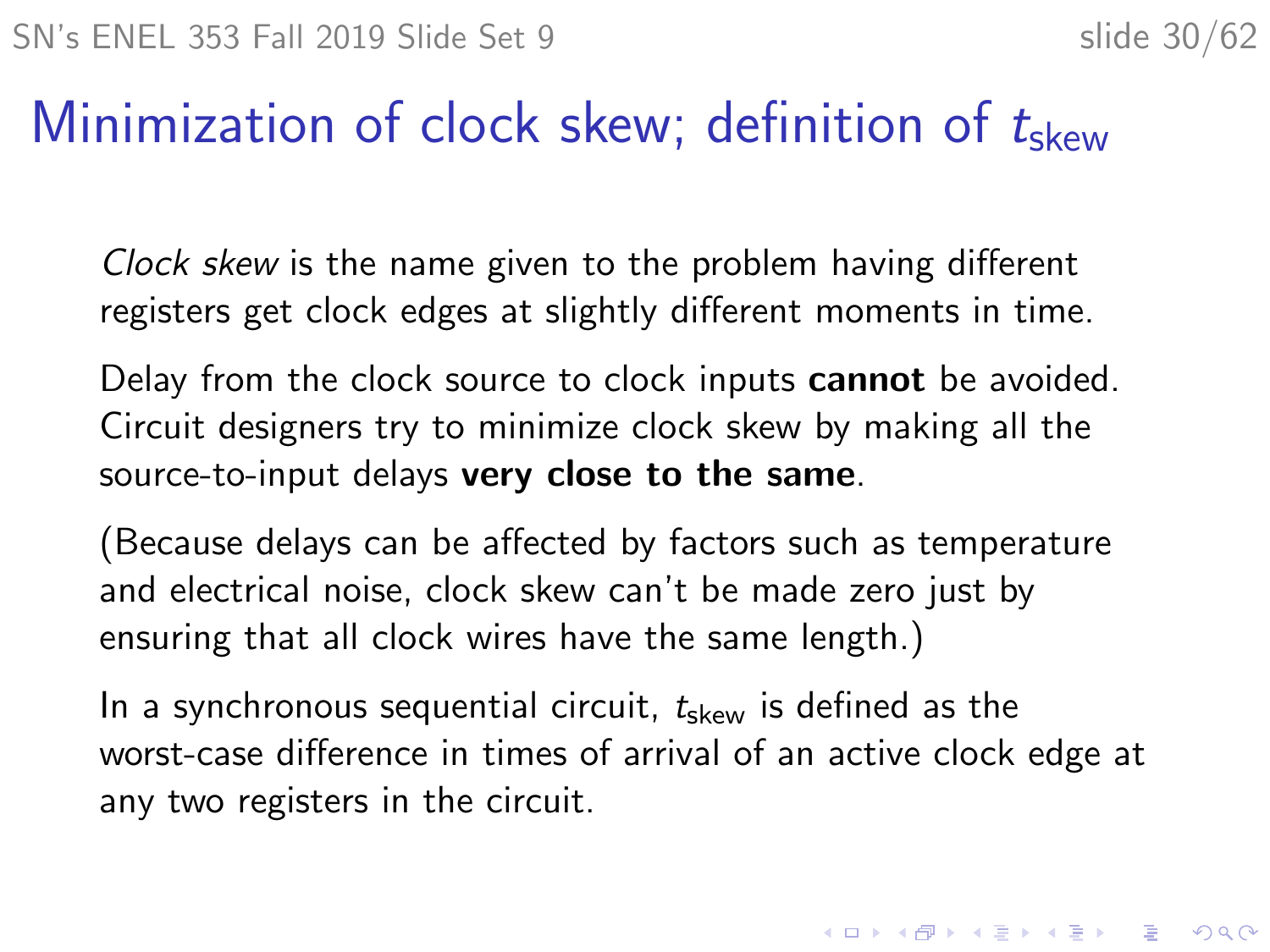K ロ ▶ K 個 ▶ K 할 ▶ K 할 ▶ 이 할 → 9 Q Q →

#### <span id="page-30-0"></span>Outline of Slide Set 9

[Introduction to timing of sequential logic](#page-2-0)

[Timing parameters for DFFs](#page-6-0)

[Timing constraints for synchronous sequential logic](#page-15-0)

[Clock skew](#page-26-0)

[Clock skew, setup and hold time constraints](#page-30-0)

[Violations of setup-and-hold-time rules, and metastability](#page-35-0)

[Some insight into circuits, setup times, and metastability](#page-47-0)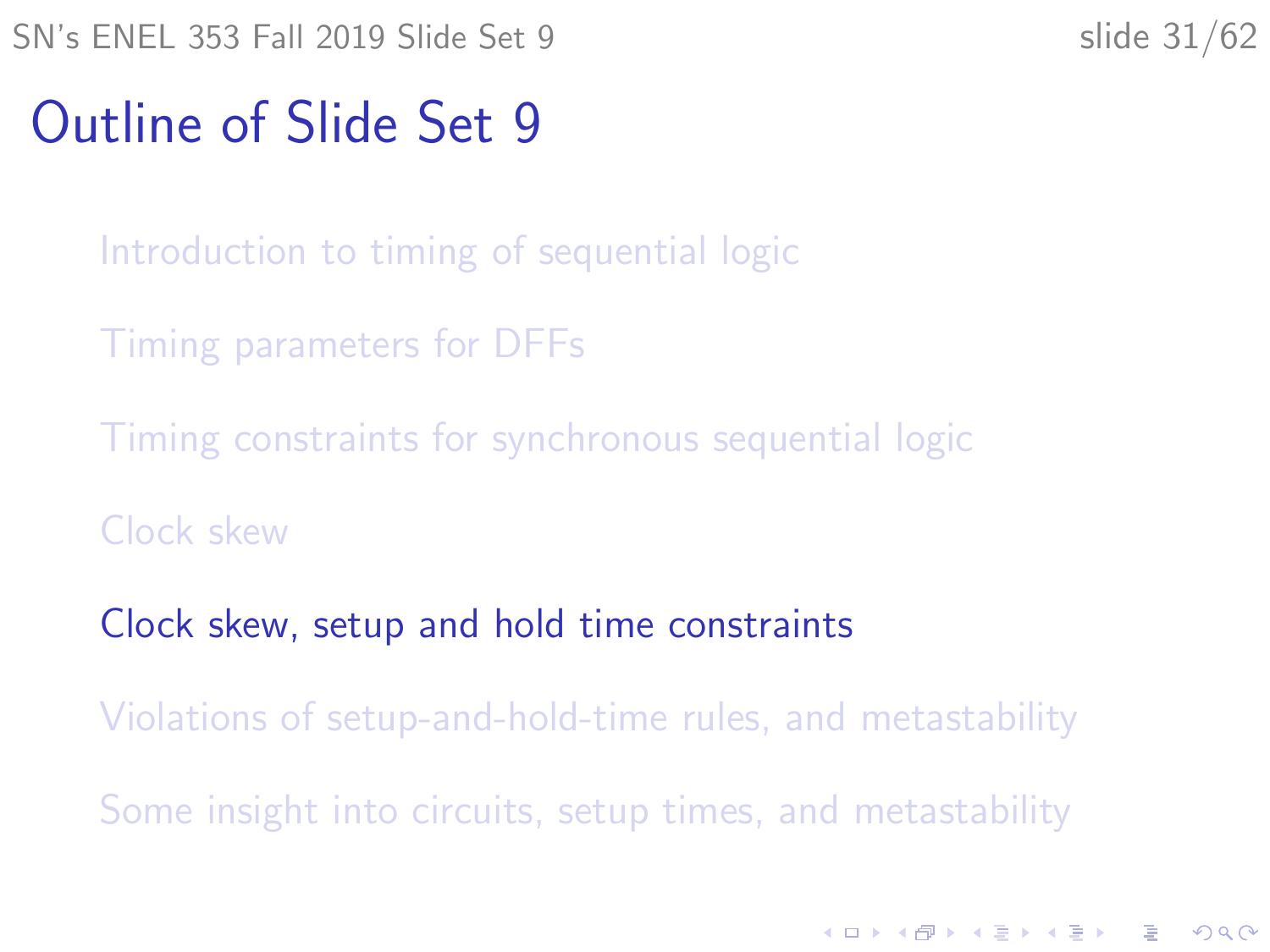$\mathbf{A} \equiv \mathbf{A} + \mathbf{A} + \mathbf{B} + \mathbf{A} + \mathbf{B} + \mathbf{A} + \mathbf{B} + \mathbf{A} + \mathbf{B} + \mathbf{A} + \mathbf{B} + \mathbf{A} + \mathbf{B} + \mathbf{A} + \mathbf{B} + \mathbf{A} + \mathbf{B} + \mathbf{A} + \mathbf{B} + \mathbf{A} + \mathbf{B} + \mathbf{A} + \mathbf{B} + \mathbf{A} + \mathbf{B} + \mathbf{A} + \mathbf{B} + \mathbf{A} + \mathbf{B} + \mathbf{A} + \math$ 

 $2990$ 

#### Clock skew, setup and hold time constraints

CLK1 and CLK2 come from the same clock source, but due to clock skew, clock edges might not arrive at R1 and R2 at exactly the same time.



Review: If it happens that that there is **no** clock skew, then we know for safe operation this must be true . . .

$$
t_{\text{pd}} \text{ for } \mathcal{L} \leq T_{\text{C}} - (t_{\text{pcq}} + t_{\text{setup}}) \qquad (t_{\text{setup}} \text{ constraint})
$$
  

$$
t_{\text{cd}} \text{ for } \mathcal{L} \geq t_{\text{hold}} - t_{\text{ccq}} \qquad (t_{\text{hold}} \text{ constraint})
$$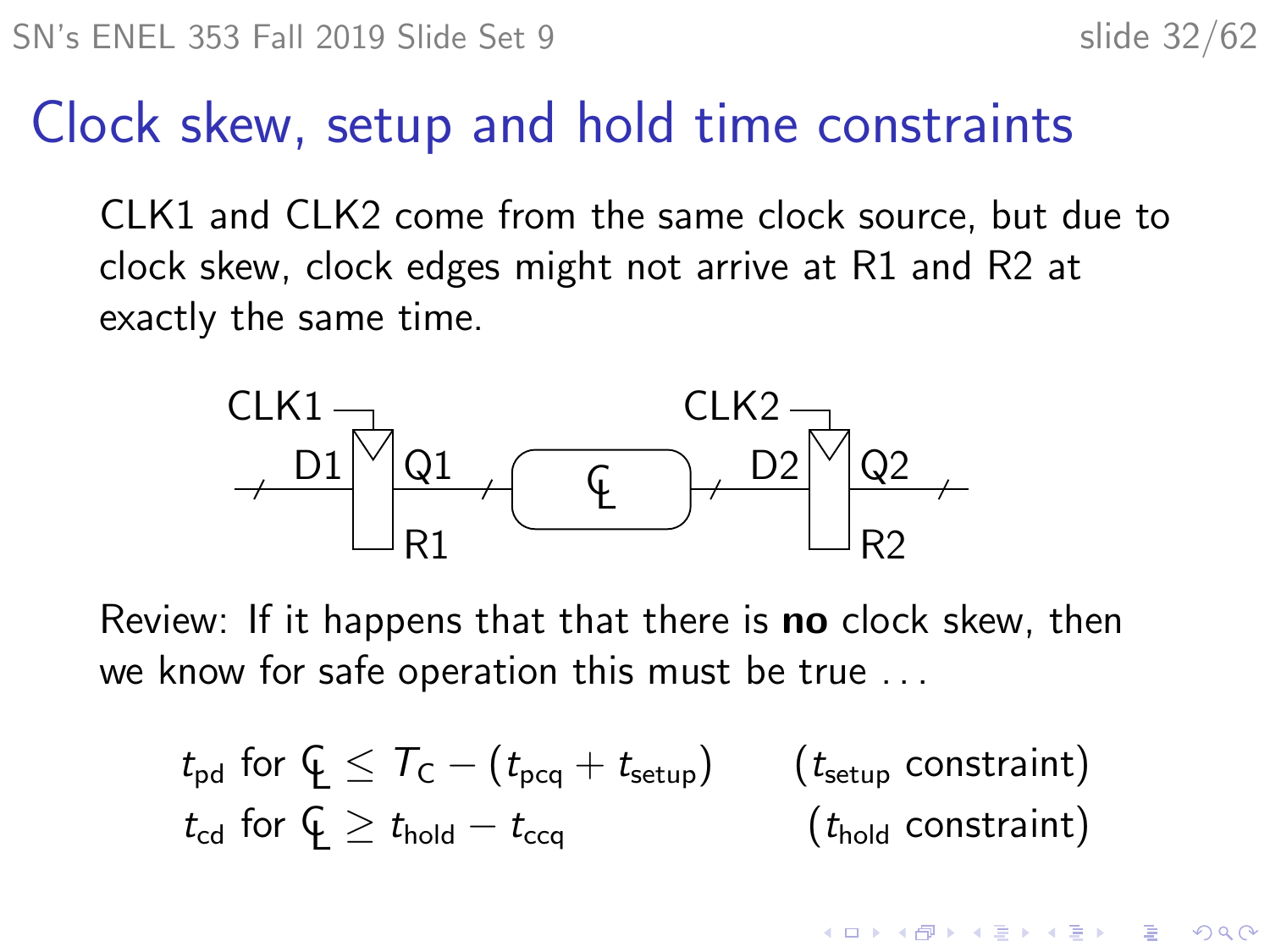**Clock skew and the setup time constraint** slide  $33/62$ 



Suppose CLK2 is early relative to CLK1. For reliable operation, what must be true about the speed of the combinational logic? (The gold rectangle shows the  $t_{\rm setun}/t_{\rm hold}$ aperture for R2.)



€ □ ≯

 $2Q$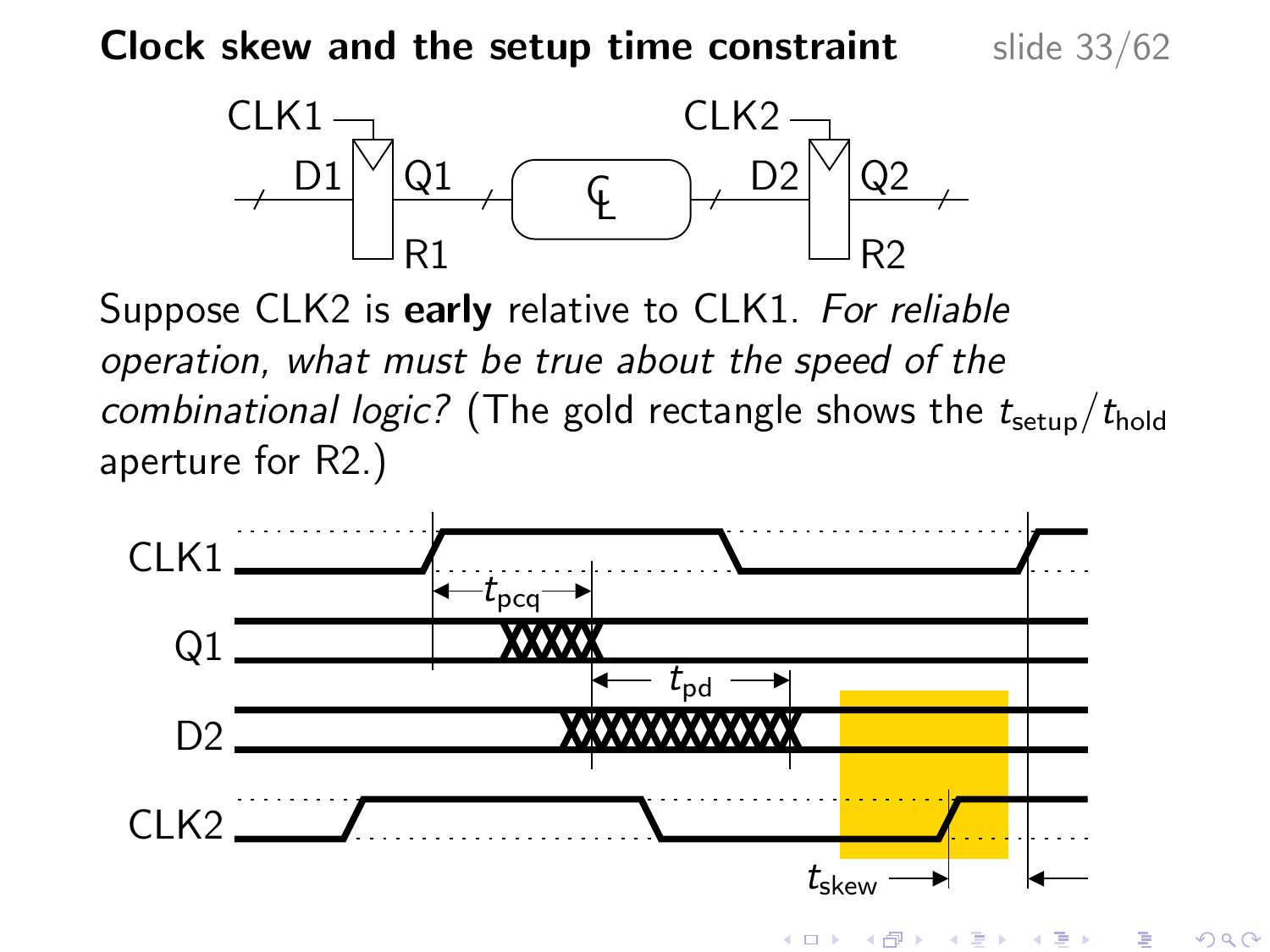**Clock skew and the hold time constraint** slide 34/62



Now suppose CLK2 is late relative to CLK1. For reliable operation, what must be true about the speed of the combinational logic? (Again, the gold rectangle shows the  $t_{\text{setup}}/t_{\text{hold}}$  aperture for R2.)



K ロ ▶ | K 御 ▶ | K 重 ▶ | K Э× 重  $2Q$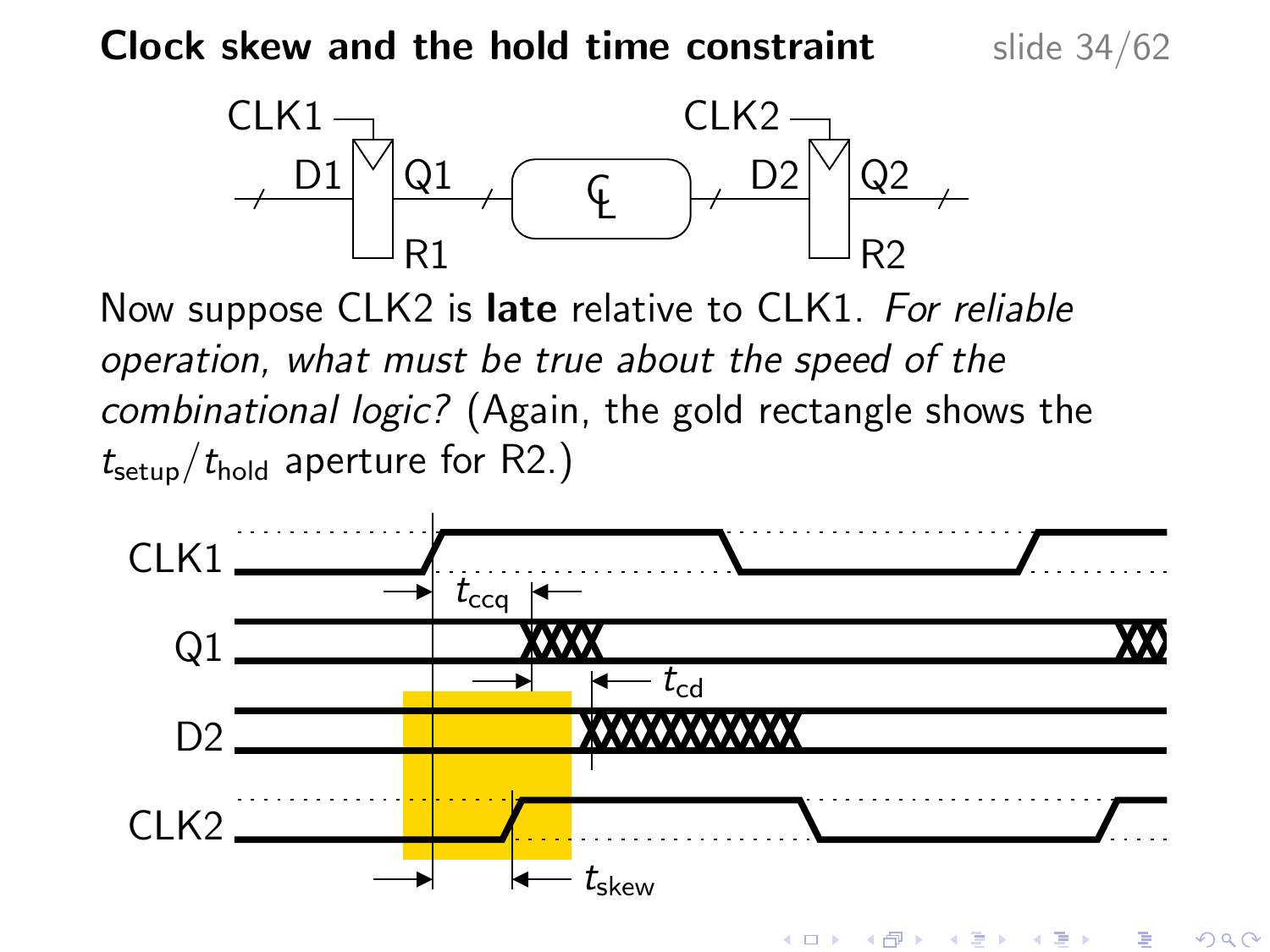# Summary of timing constraints in the presence of clock skew

setup time constraint:  $t_{\rm pd} \leq T_{\rm C} - (t_{\rm bca} + t_{\rm setup} + t_{\rm skew})$ hold time constraint:  $t_{\text{cd}} \geq t_{\text{hold}} + t_{\text{skew}} - t_{\text{ccq}}$ 

Things to note:

- If we set  $t_{\text{skew}} = 0$ , we get the same inequalities we've derived previously.
- $\triangleright$  Both inequalities say that as  $t_{\text{skew}}$  increases, the circuit designer's job gets more difficult.  $t_{nd}$  may need to be reduced on some paths, and  $t_{\rm cd}$  may need to be increased on other paths.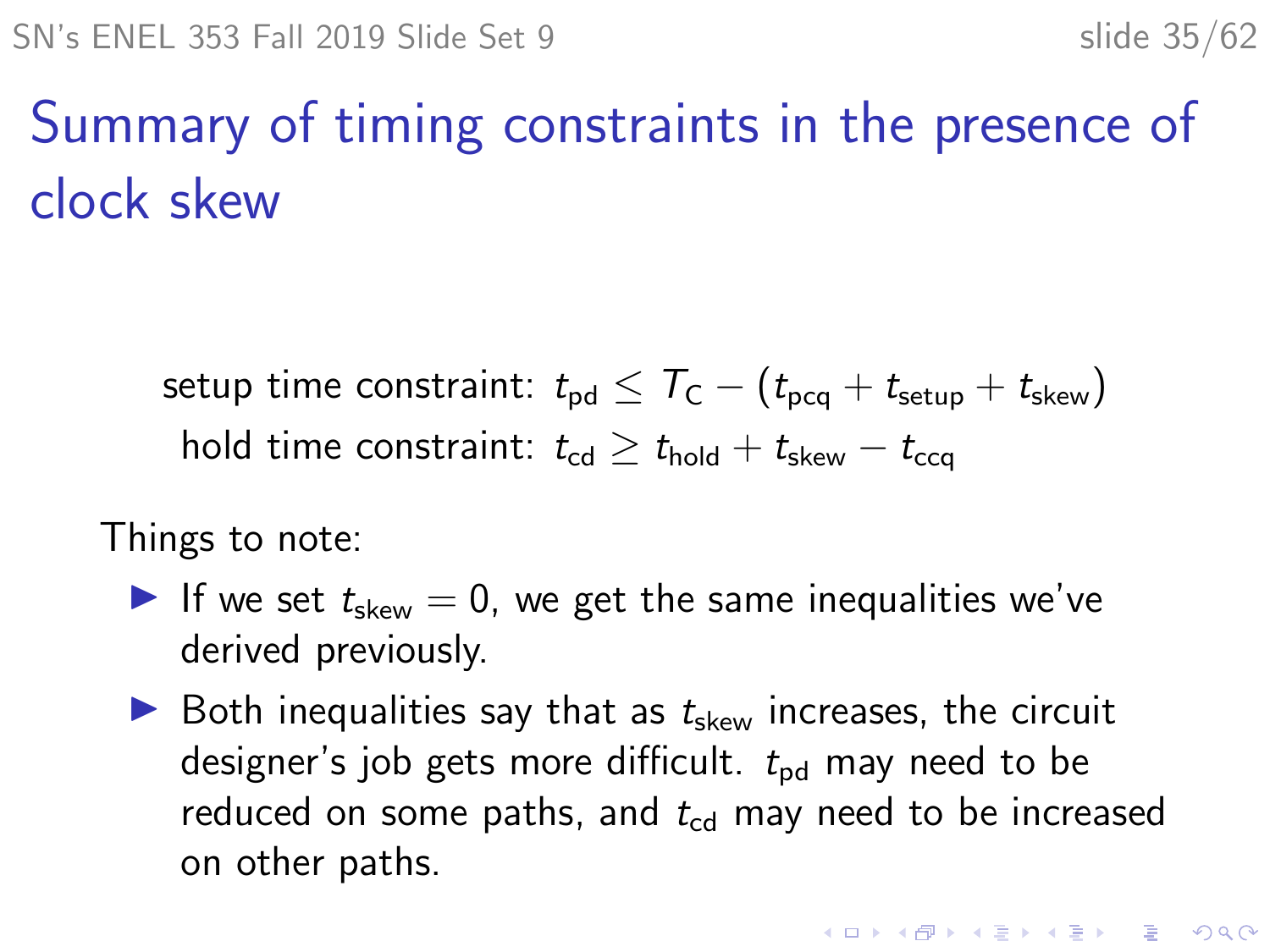K ロ ▶ K 個 ▶ K 할 ▶ K 할 ▶ 이 할 → 9 Q Q →

#### <span id="page-35-0"></span>Outline of Slide Set 9

[Introduction to timing of sequential logic](#page-2-0)

[Timing parameters for DFFs](#page-6-0)

[Timing constraints for synchronous sequential logic](#page-15-0)

[Clock skew](#page-26-0)

[Clock skew, setup and hold time constraints](#page-30-0)

[Violations of setup-and-hold-time rules, and metastability](#page-35-0)

[Some insight into circuits, setup times, and metastability](#page-47-0)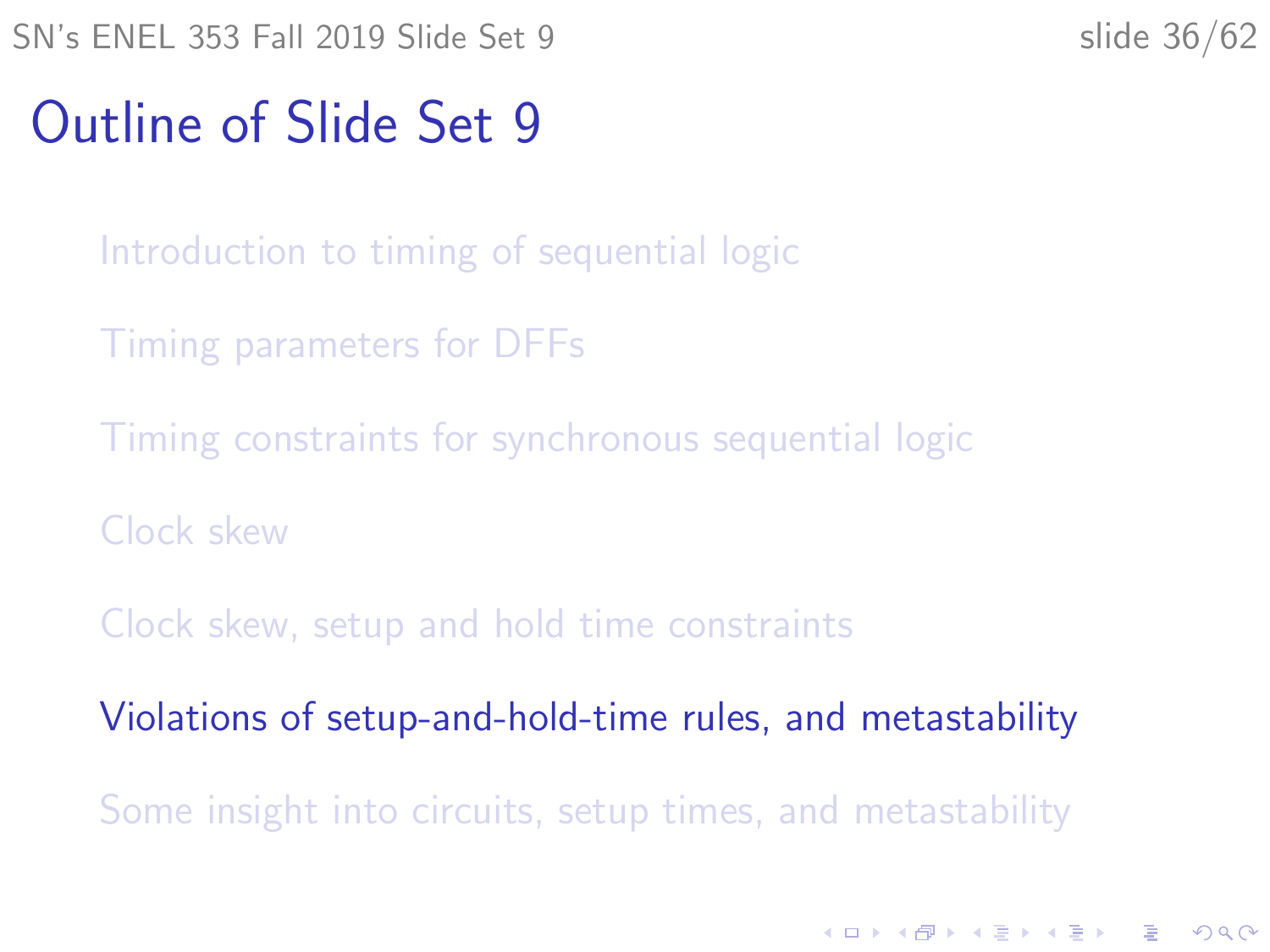**KORKARYKERKER OQO** 

## Review of a simple timing example

Here there is a violation of the setup-and-hold-time rules around  $t_1$ .



What happens to Q after  $t_1$ ? There are **multiple** possibilities.

Let's look at these multiple possibilities in more detail.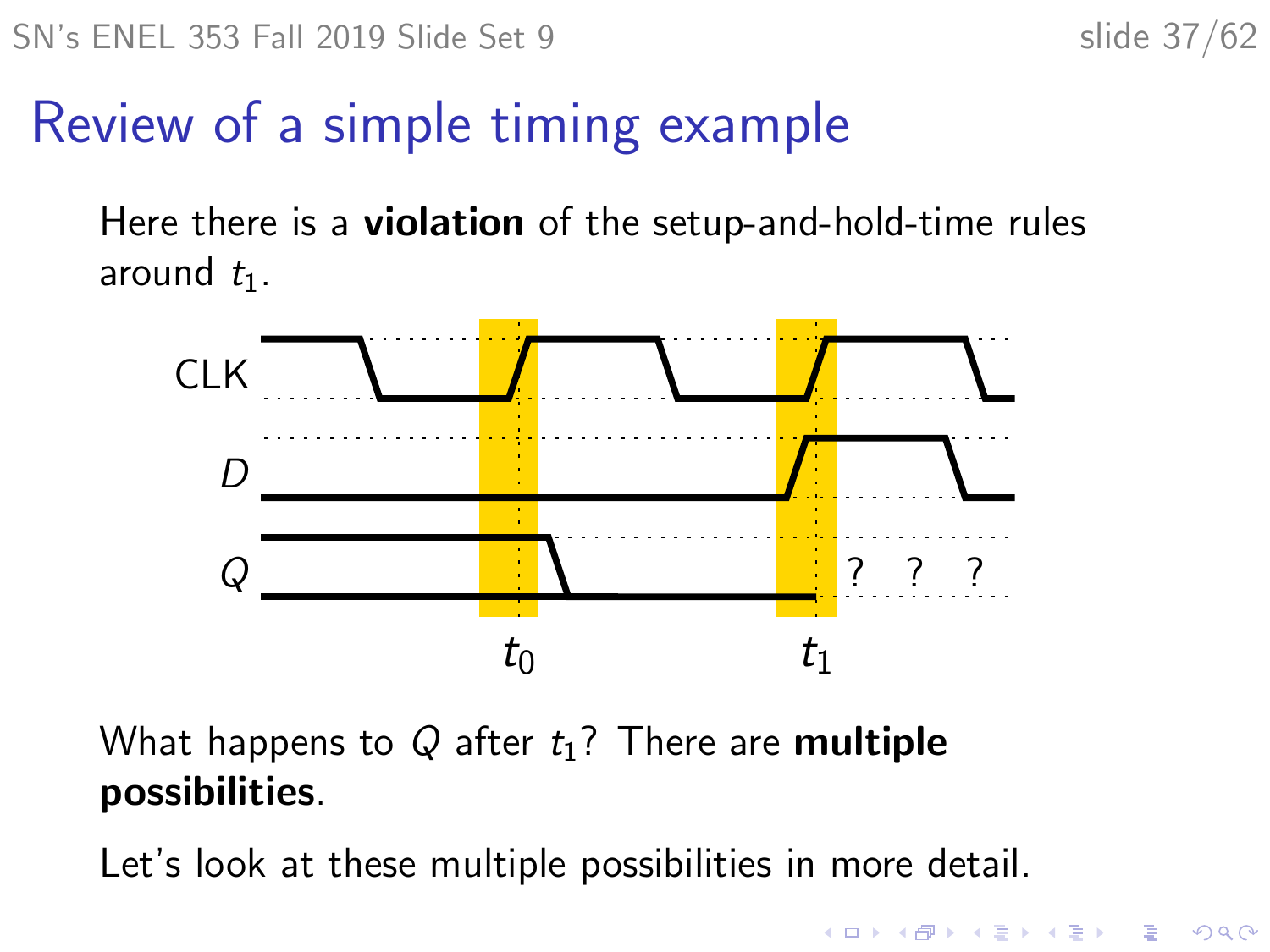**KORKAR KERKER SAGA** 

#### An odd-looking example circuit

Connecting one signal to four register inputs will let us make a point about the variety of possible responses to an aperture time violation.



The DFFs in the register are very close to identical, but not perfectly so, due to minor manufacturing variations.

If the setup and hold time rules are respected, all four Q values will copy D on each rising edge of CLK, with a delay in the range from  $t_{\text{cca}}$  to  $t_{\text{pca}}$ .

What might happen if the setup and hold time rules are violated?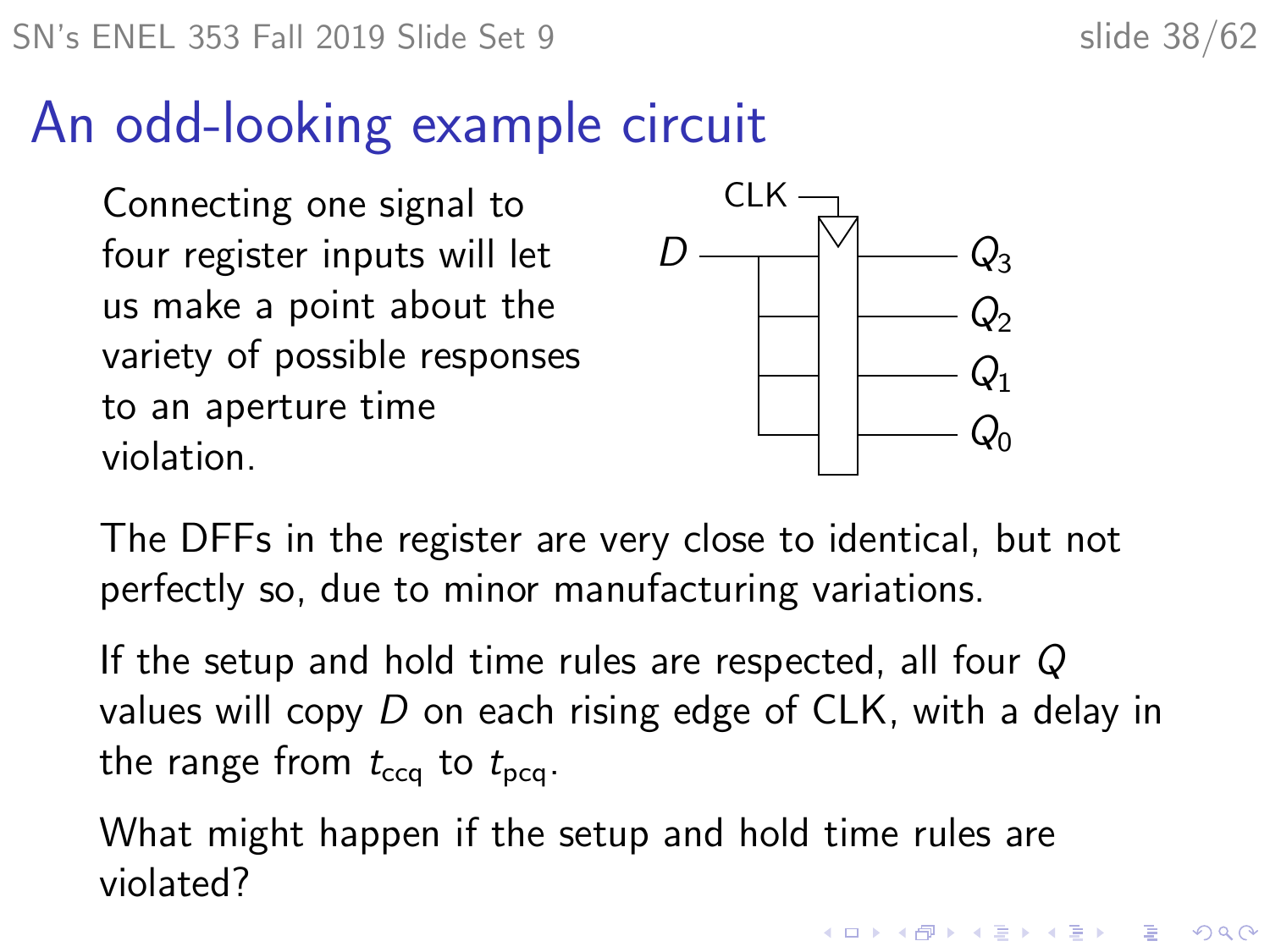KO KA KO KERKER KONGK

#### Example responses to a setup time violation

Here we assume that  $Q_{3,0} = 0000$  before the rising edge of CLK.



Let's make some remarks about these responses.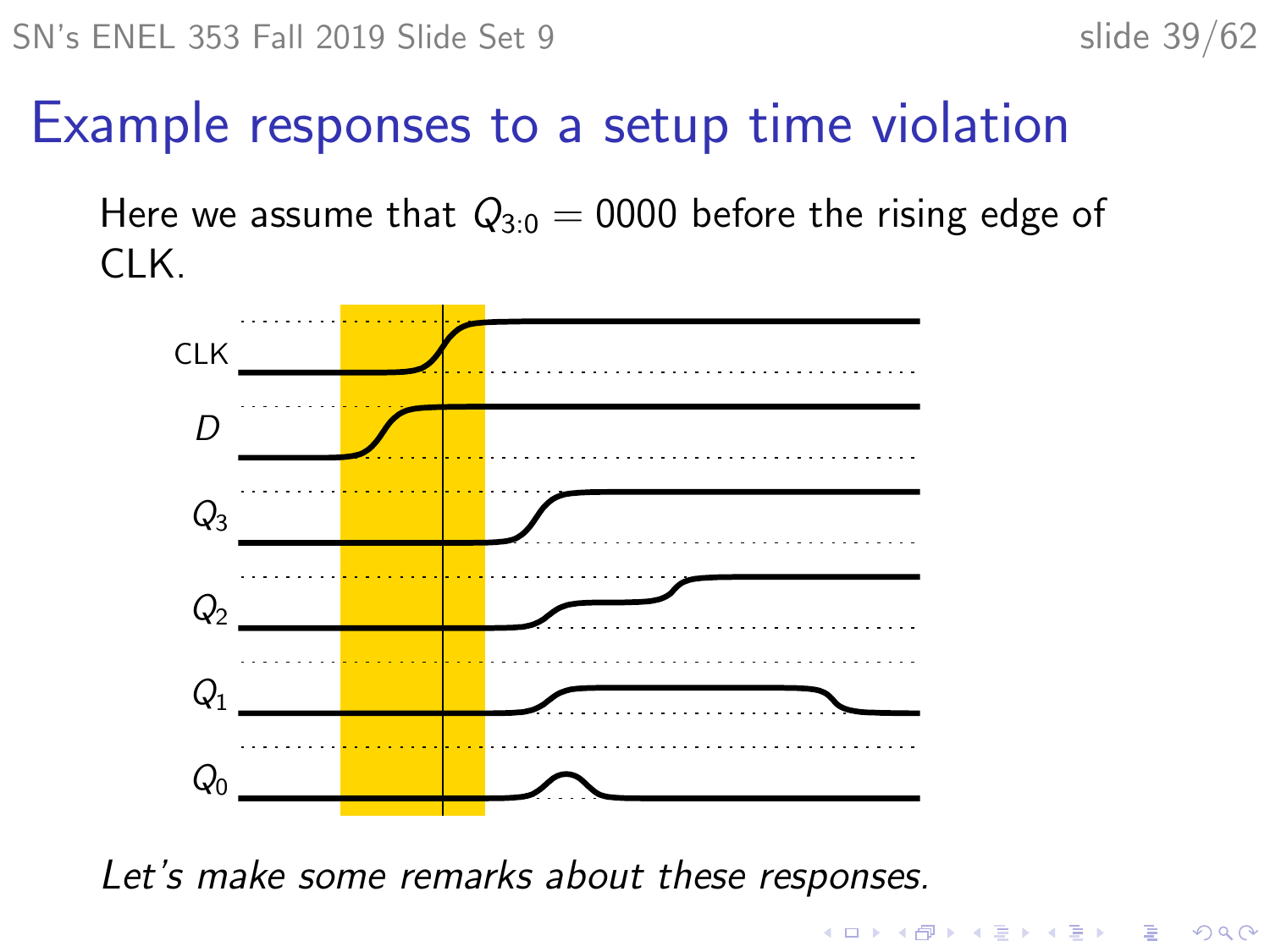**KORKAR KERKER SAGA** 

#### Metastability in latches and flip-flops

In normal operation the Q and  $\overline{Q}$  signals of a latch or flip-flop will sit in one or the other of two **stable** states:  $(Q, \overline{Q}) = (0, 1)$  or  $(Q, \overline{Q}) = (1, 0)$ .

Metastability is the name given to a kind of abnormal behaviour in which the voltages of the Q and  $\overline{Q}$  signals both sit approximately halfway between 0 and  $V_{\text{DD}}$  for some period of time called  $t_{res}$ , the resolution time.

Once the resolution time has passed, the latch or flip-flop goes to ("resolves" to) one or the other of its stable states.

 $t_{res}$  is random, differing in length from one instance of metastability to the next.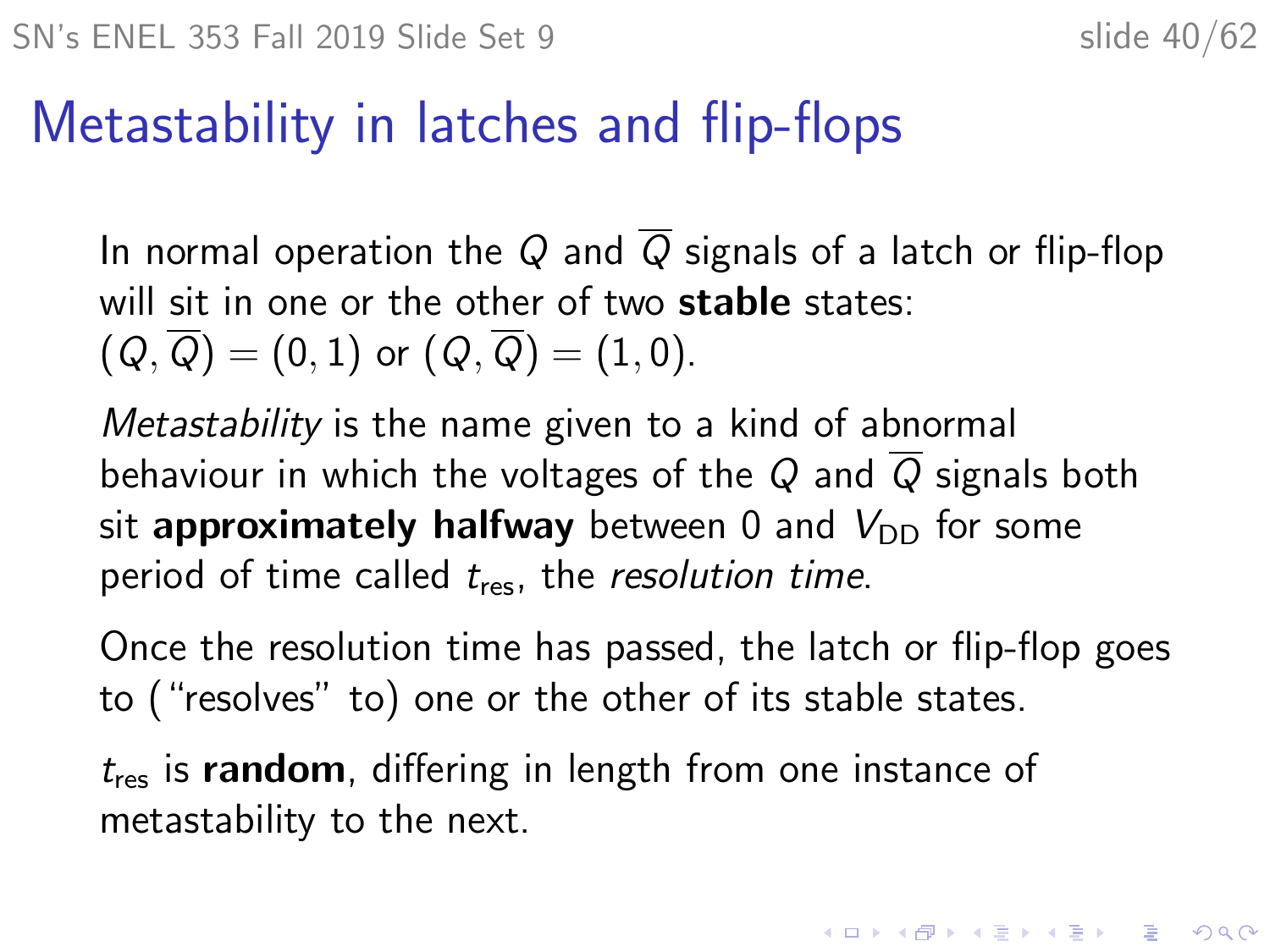**KORKARYKERKER OQO** 

#### A mechanical analogy for metastability

There are two stable places for the ball: the bottom of valley 0, and the bottom of valley 1.



Given a gentle nudge, the ball will move a little, but stay in valley 0. Given a strong push, the ball will roll over the hill and settle in valley 1.

What if the ball is given a push that gives it just enough energy to get to the top of the hill and stop?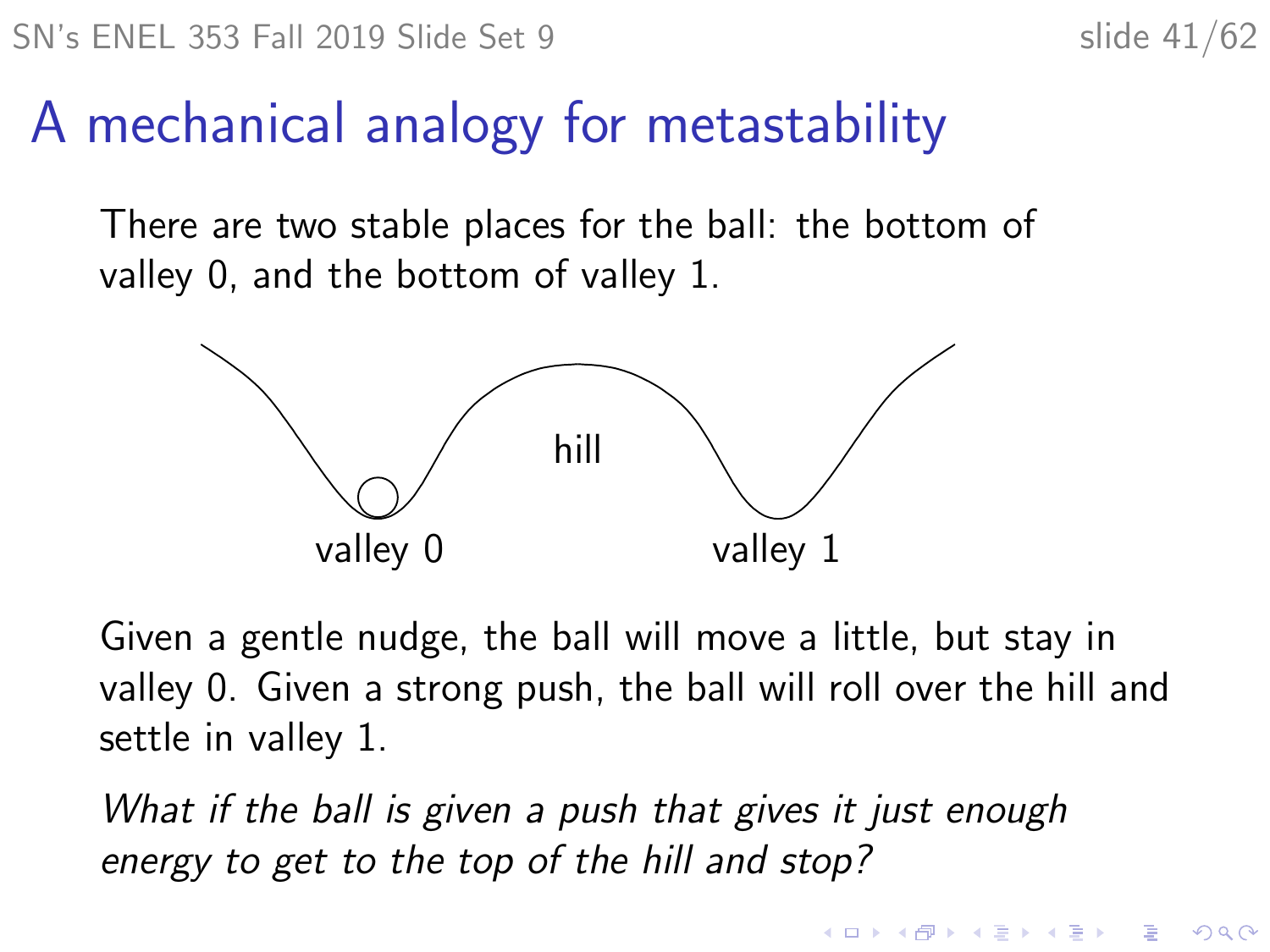## Why is metastability dangerous?

The key problem is this:  $t_{res}$  will sometimes be much longer than  $t_{\text{pca}}$ . Sometimes  $t_{\text{res}}$  may be as long as one whole clock period in a synchronous system.

Of course, the output signal of a flip-flop or latch is typically an input signal to one or more other circuit elements.

A circuit element with a metastable input will probably generate an incorrect output.

So metastability in a single DFF could cause an entire synchronous circuit to behave incorrectly, possibly getting the circuit into a state from which it can't recover.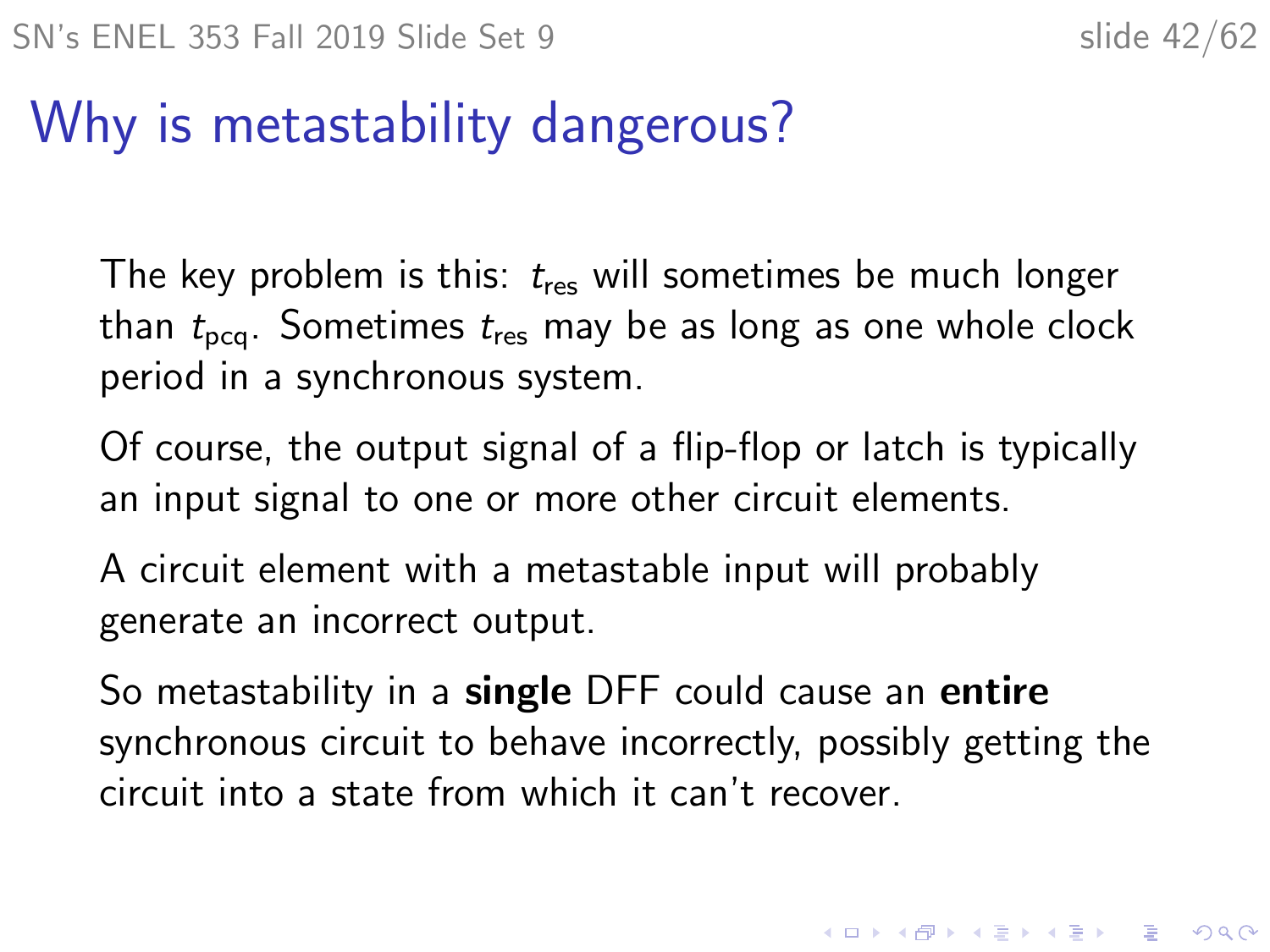# Preventing metastability from causing circuit failure

A single DFF going metastable for a fraction of a clock cycle may cause a synchronous system to behave incorrectly for a much longer time period, and may even cause the system to freeze completely.

One essential step in reducing the risk of problems is, as we've just seen, careful timing analysis of paths like this . . .



**KORKARYKERKER OQO** 

But what about **system inputs?** Edges on inputs can have completely unpredictable timing relative to edges on the system clock!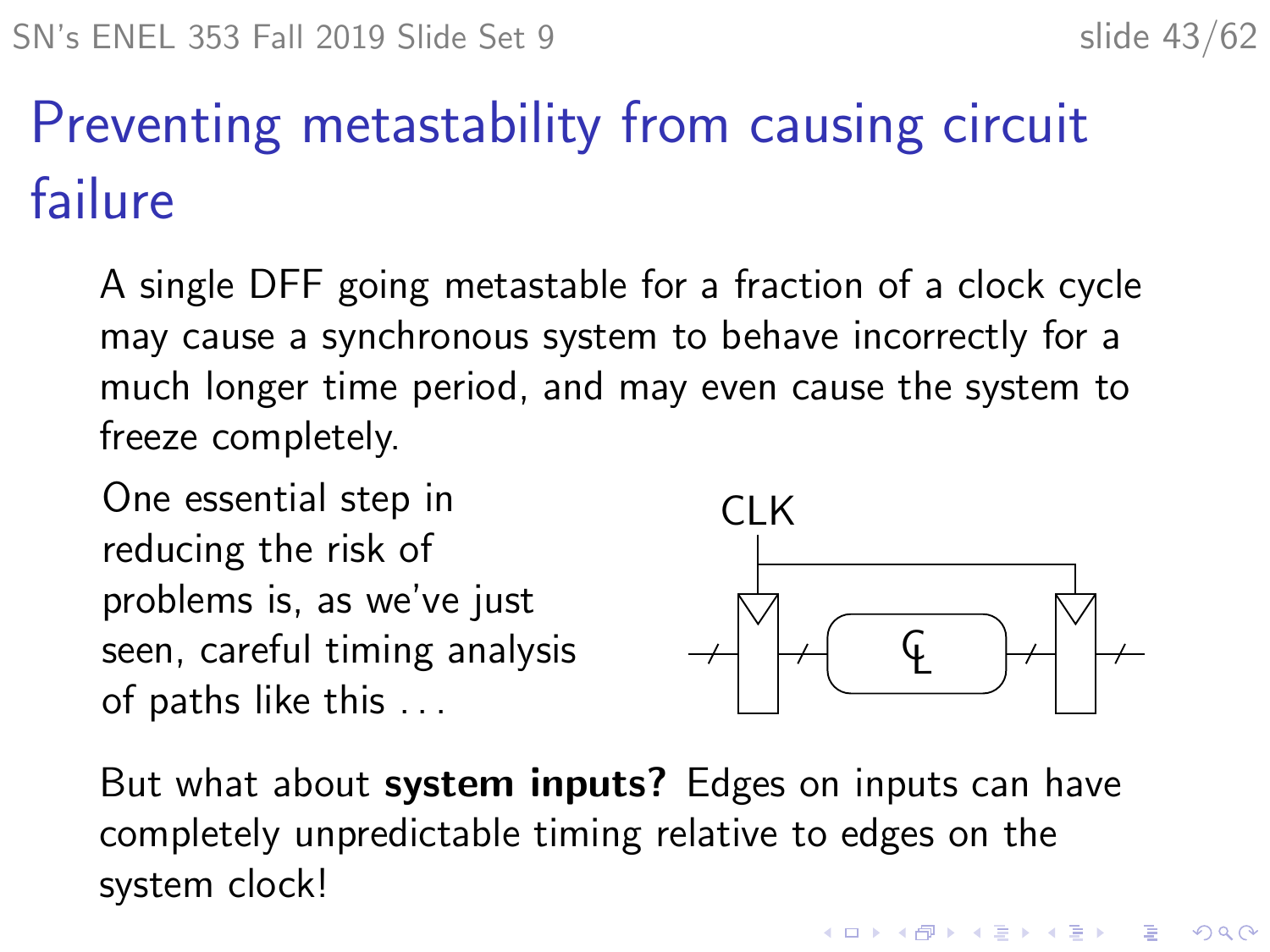#### Examples of asynchronous inputs

In each of the systems below, A is what is called an asynchronous input . . .





CLK1 and CLK2 are unrelated, with different frequencies.

**KORKARYKERKER OQO** 

On the left, the system can't control when a human might press or release the button. On the right, there will be no predictable relationship between edges on A and edges on CLK2.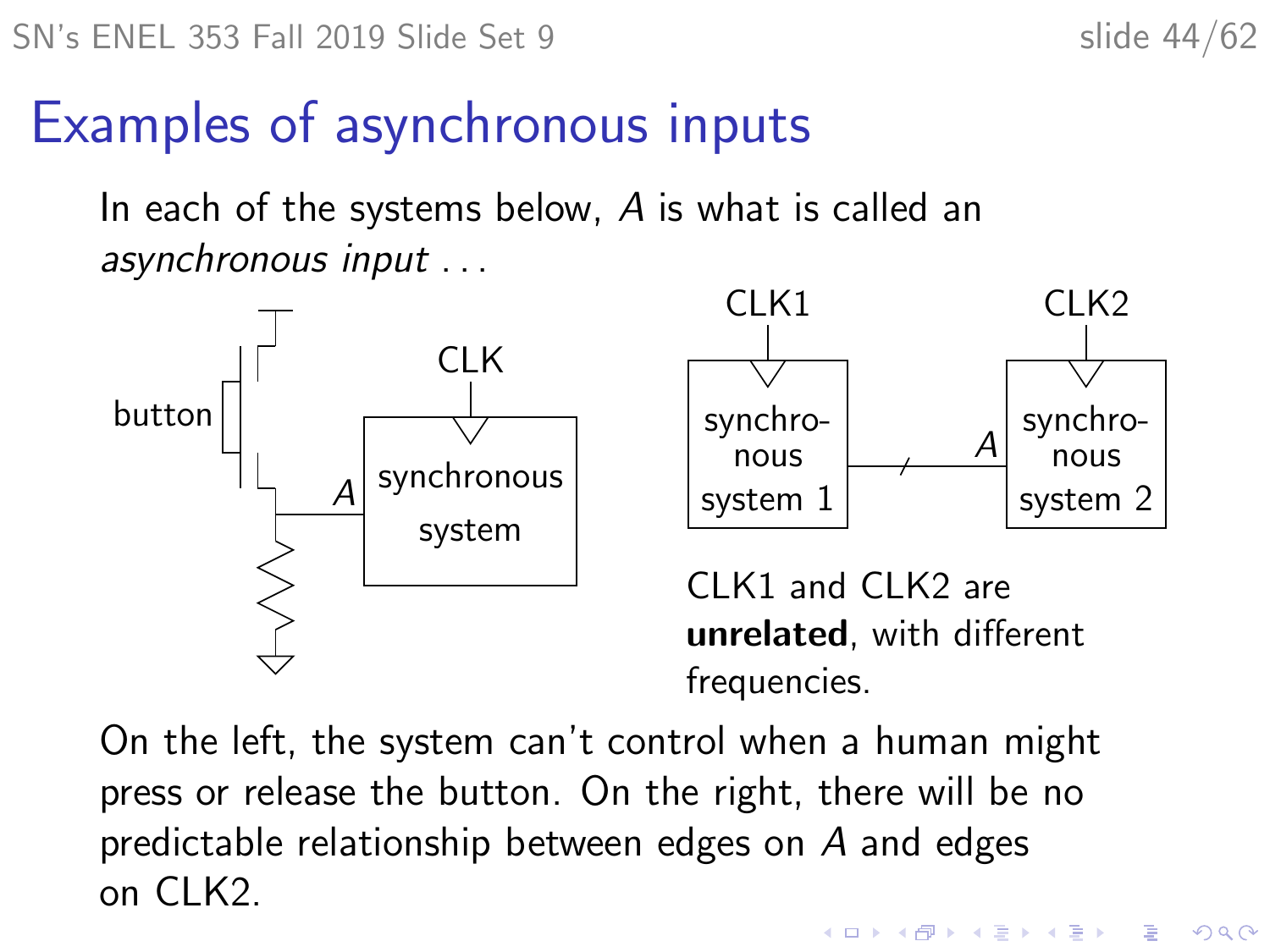**KORKARYKERKER OQO** 

## An example FSM with an asynchronous input

If we don't know anything at all about when edges on A might appear relative to edges on CLK, this is a **bad design...** 



Why is it impossible to design the next state logic to prevent disastrous metastability in the state register?

To greatly reduce the risk, A can be passed though a synchronizer circuit, as shown on the next slide ...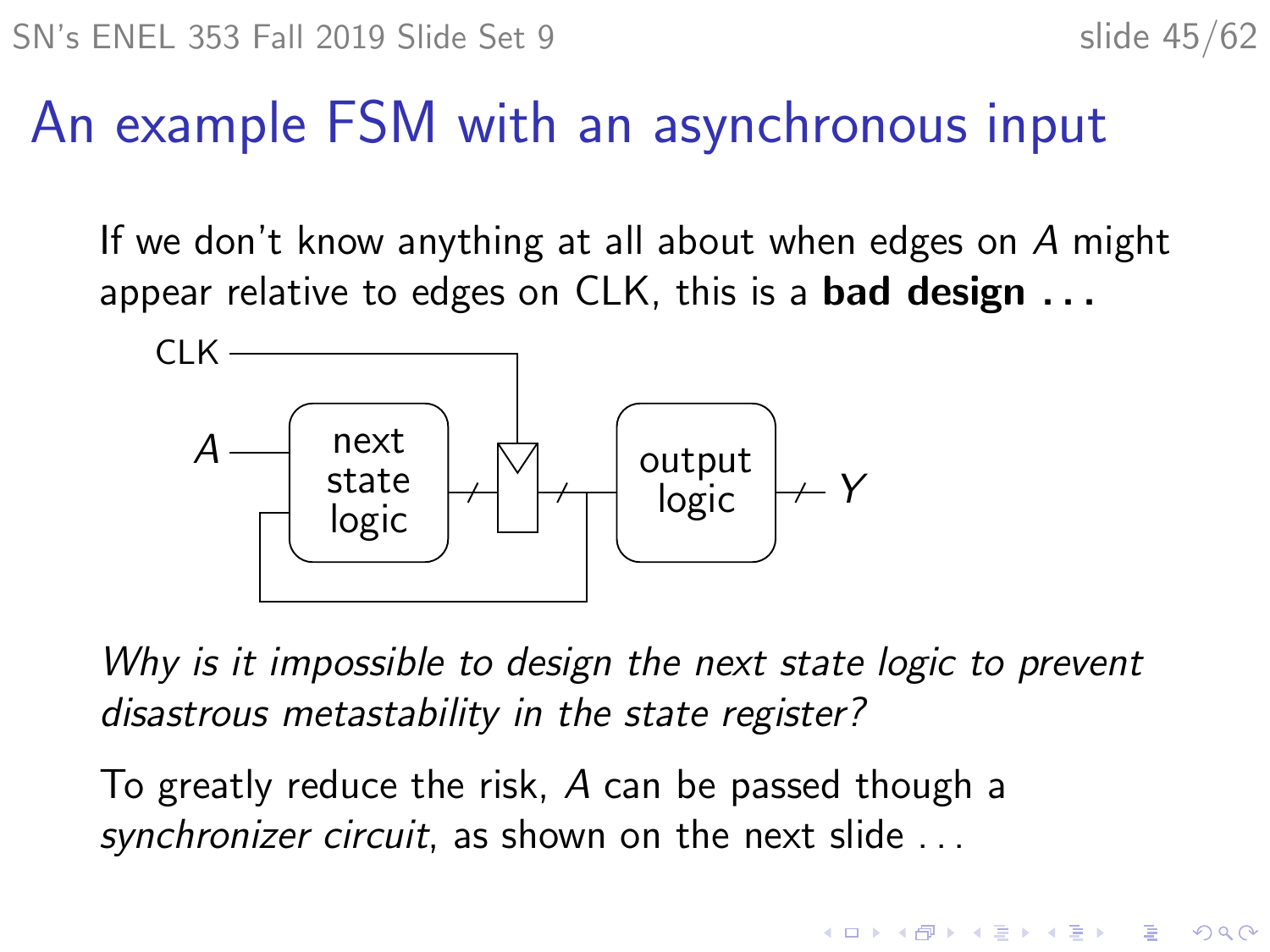

Suppose the next state logic has been designed so that its  $t_{pd}$ and  $t_{cd}$  meet setup and hold constraints for the state register.

Recall that  $t_{res}$  is the resolution time for a DFF or register.

Suppose that a detailed transistor-level model says that it is **extremely unlikely** that it will ever happen that  $t_{res} > 0.5T_c$ .

Let's give an approximate, qualitative argument that there is very little risk of metastability in the state register.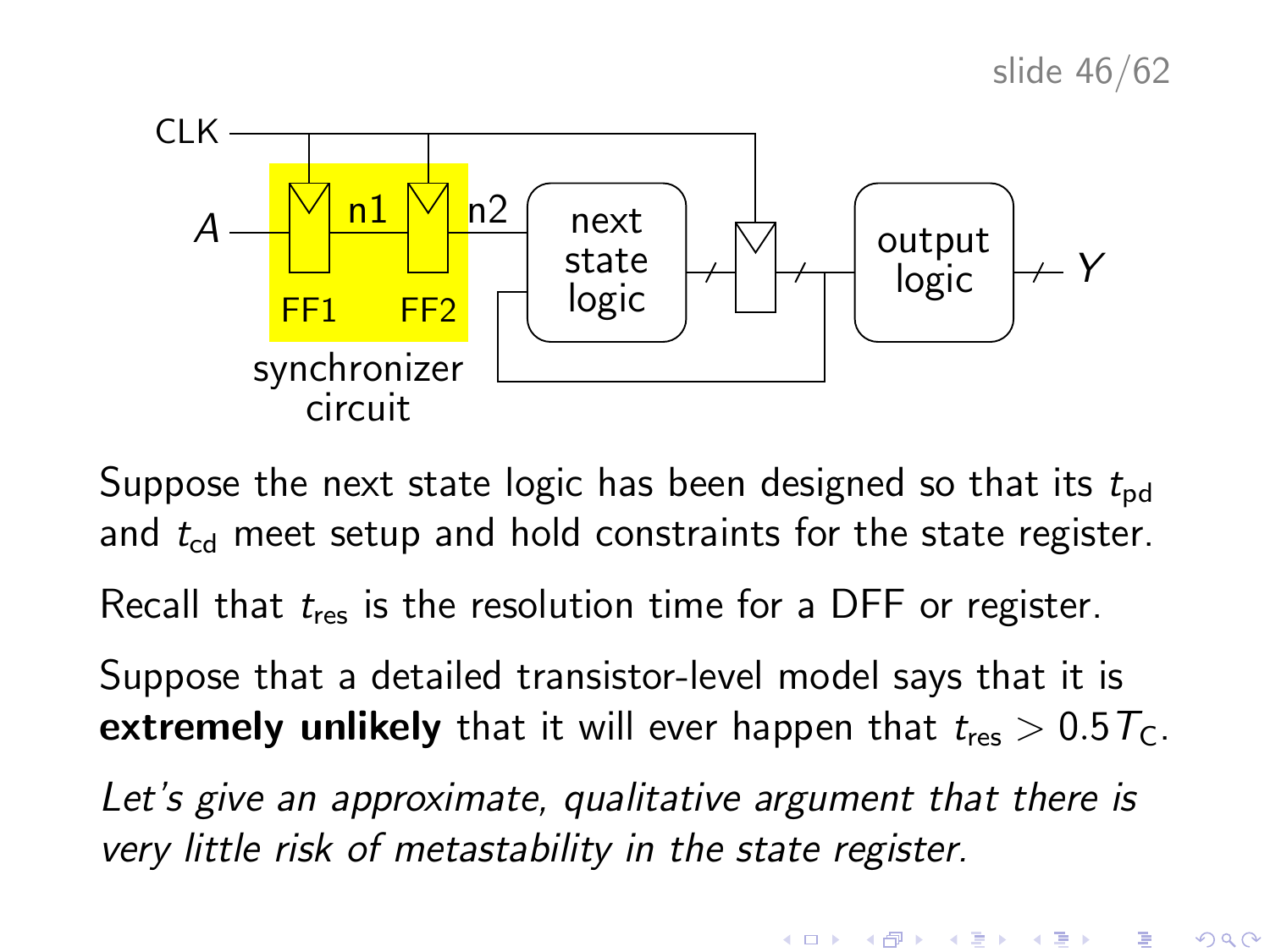#### Detailed analysis of  $t_{res}$  and synchronizers

In Sections 3.4.4–3.4.6, Harris and Harris present a formula for the probability distribution of  $t_{res}$ :

$$
P(t_{\text{res}} > t) = \frac{T_0}{T_{\text{C}}} \exp\left(\frac{-t}{\tau}\right)
$$

They go on to use that probability distribution to derive a formula for MTBF (mean time between failures) of synchronizer circuits.

In ENEL 353 in Fall 2019, we are **not** going to cover that material, and you will **not** be tested on it on the final exam.

You are expected to understand the qualitative ideas about metastability and synchronizers presented in Sections 3.4.4 and 3.4.5.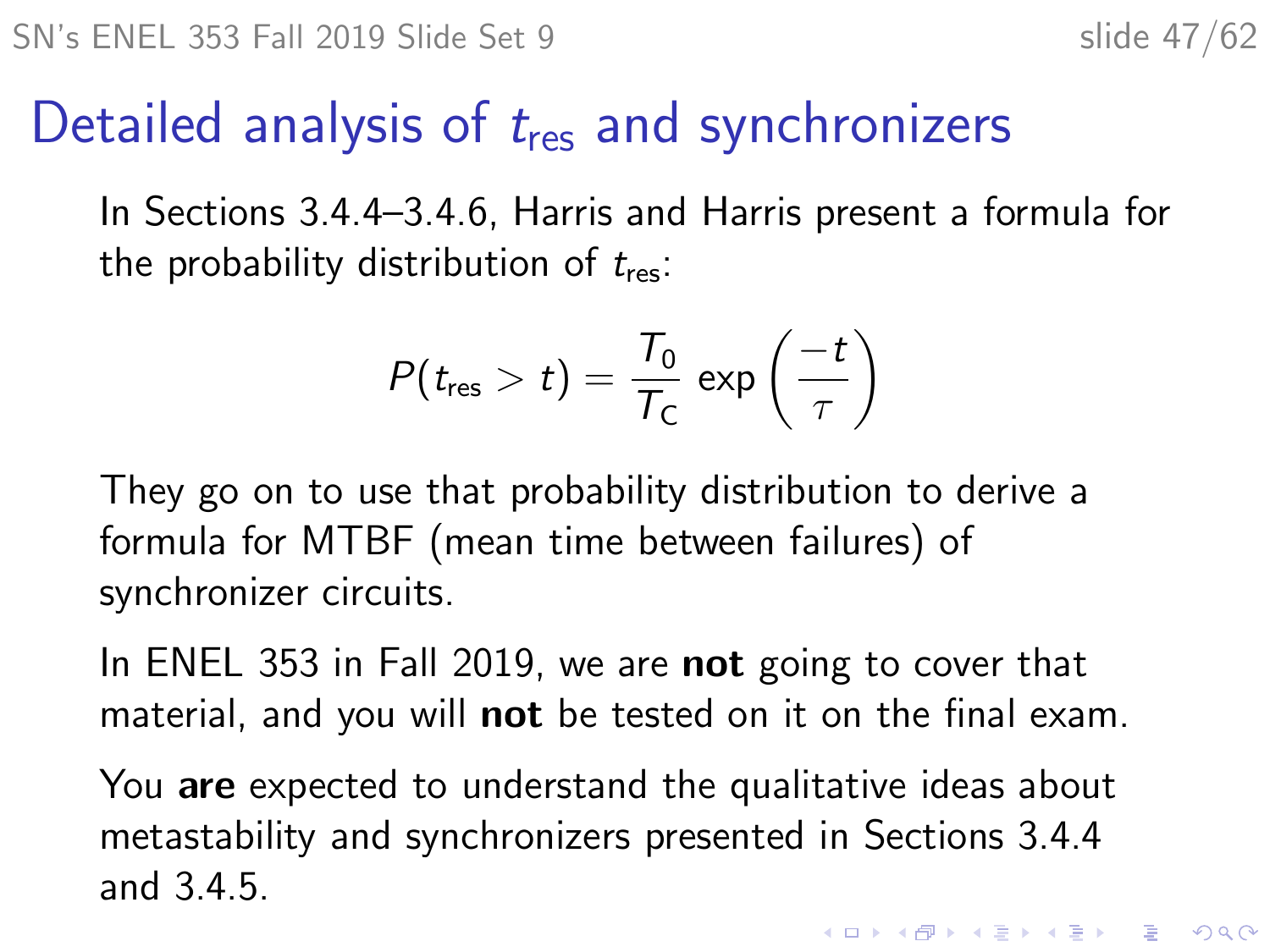K ロ ▶ K 個 ▶ K 할 ▶ K 할 ▶ 이 할 → 9 Q Q →

#### <span id="page-47-0"></span>Outline of Slide Set 9

- [Introduction to timing of sequential logic](#page-2-0)
- [Timing parameters for DFFs](#page-6-0)
- [Timing constraints for synchronous sequential logic](#page-15-0)
- [Clock skew](#page-26-0)
- [Clock skew, setup and hold time constraints](#page-30-0)
- [Violations of setup-and-hold-time rules, and metastability](#page-35-0)
- [Some insight into circuits, setup times, and metastability](#page-47-0)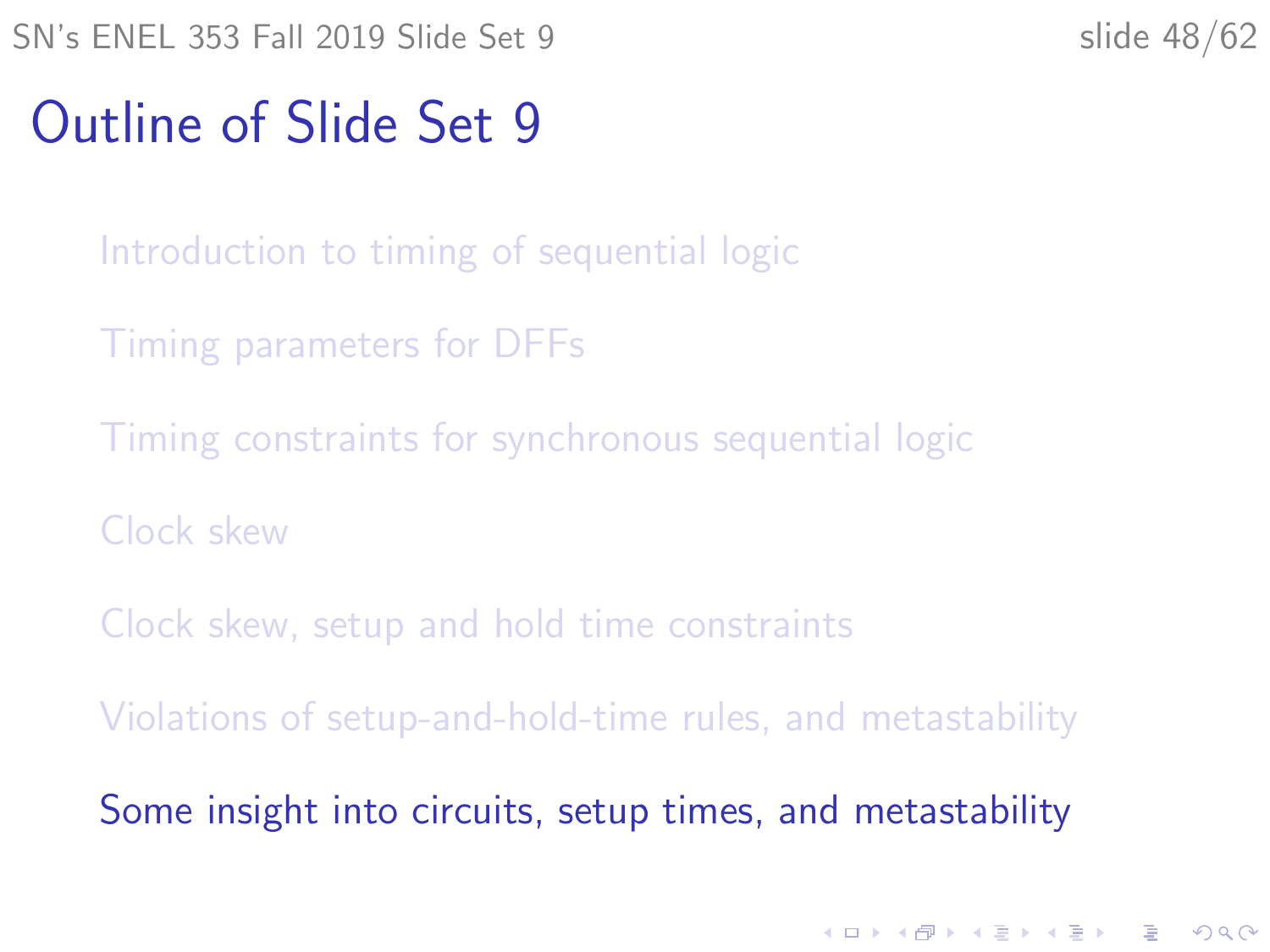# Some insight into circuits, setup times, and metastability

The rest of the slides in this slide set are **not** exam material in ENEL 353 in Fall 2019.

They are intended to provide some insight into why latches and flip-flops must have setup times, and why latches and flip-flops can go metastable.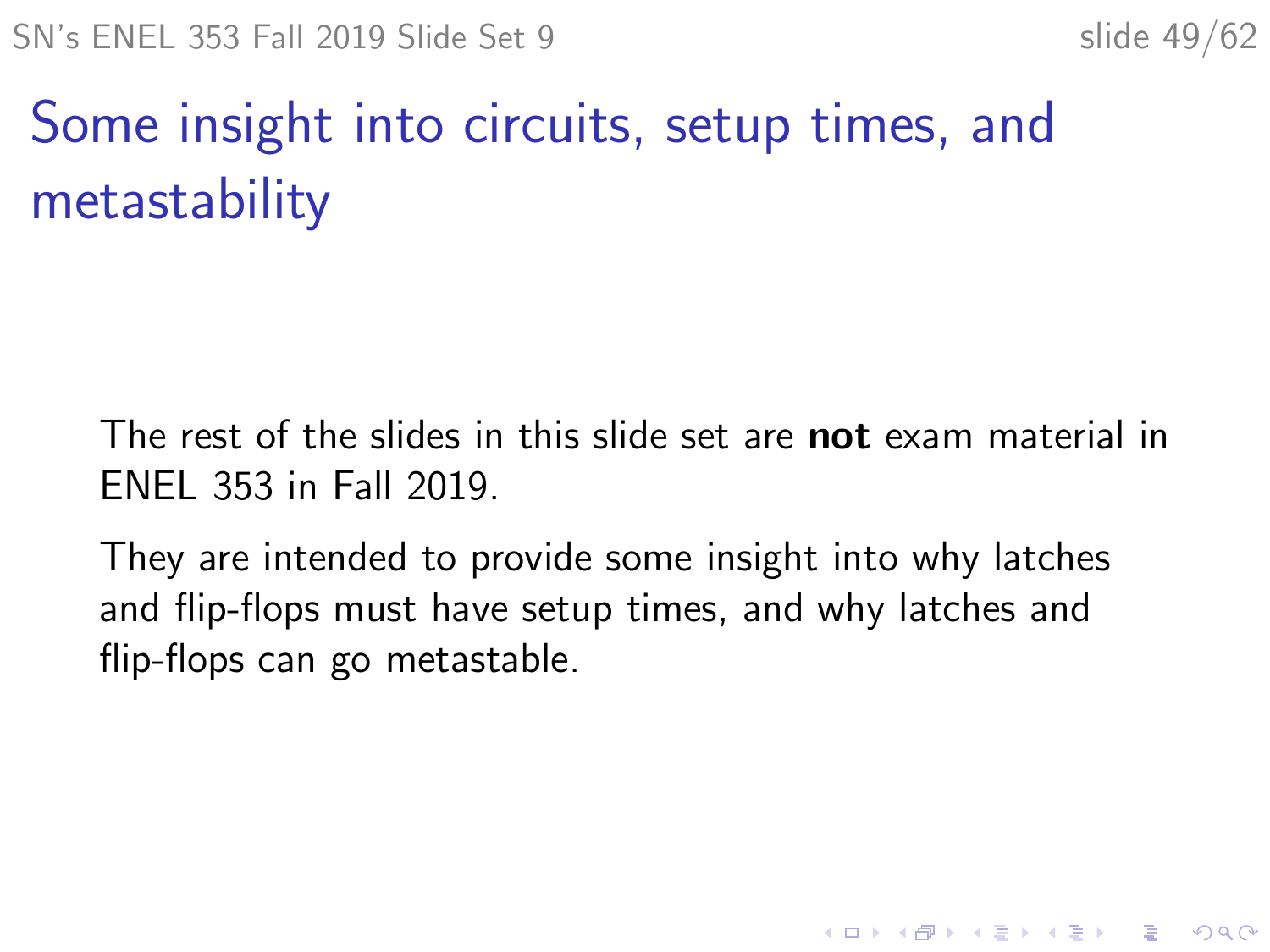$2Q$ 

Static behaviour of CMOS NOT, NOR, and NAND gates

If we slowly vary the voltage at  $A$  in each of the circuits below, and measure the voltage at Y as we go, we'll see an input/output relationship that looks something like the graph sketched to the right.

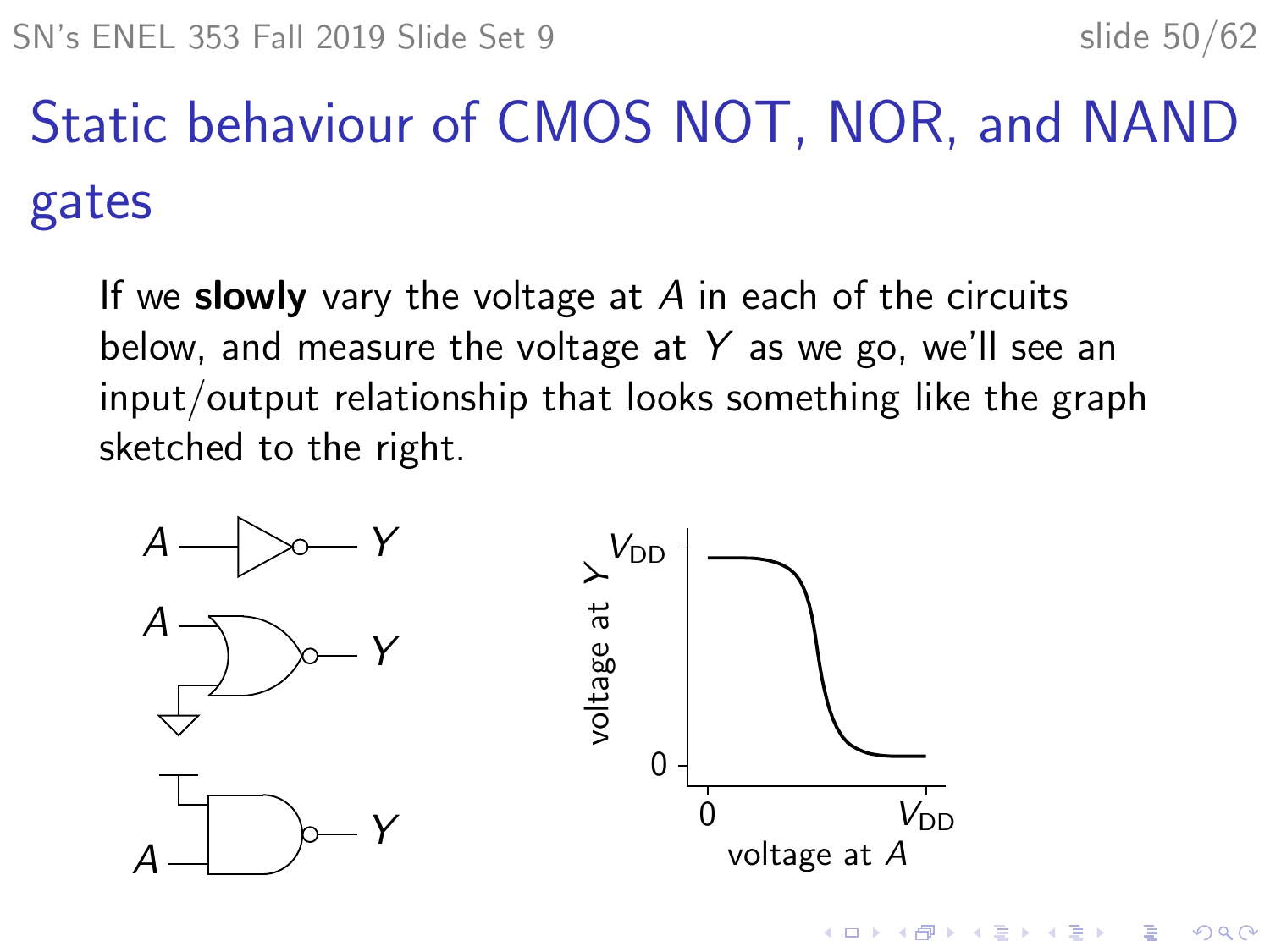#### Static solutions for some bistable circuits



For each of the circuits, there are three static conditions that satisfy input/output voltage relationships for both gates . . .



 $\left\{ \begin{array}{ccc} 1 & 0 & 0 \\ 0 & 1 & 0 \\ 0 & 0 & 0 \\ 0 & 0 & 0 \\ 0 & 0 & 0 \\ 0 & 0 & 0 \\ 0 & 0 & 0 \\ 0 & 0 & 0 \\ 0 & 0 & 0 \\ 0 & 0 & 0 \\ 0 & 0 & 0 \\ 0 & 0 & 0 \\ 0 & 0 & 0 \\ 0 & 0 & 0 \\ 0 & 0 & 0 & 0 \\ 0 & 0 & 0 & 0 \\ 0 & 0 & 0 & 0 \\ 0 & 0 & 0 & 0 & 0 \\ 0 & 0 & 0 & 0 & 0 \\ 0 & 0 & 0 & 0 & 0 \\ 0$ 

 $\equiv$ 

 $2990$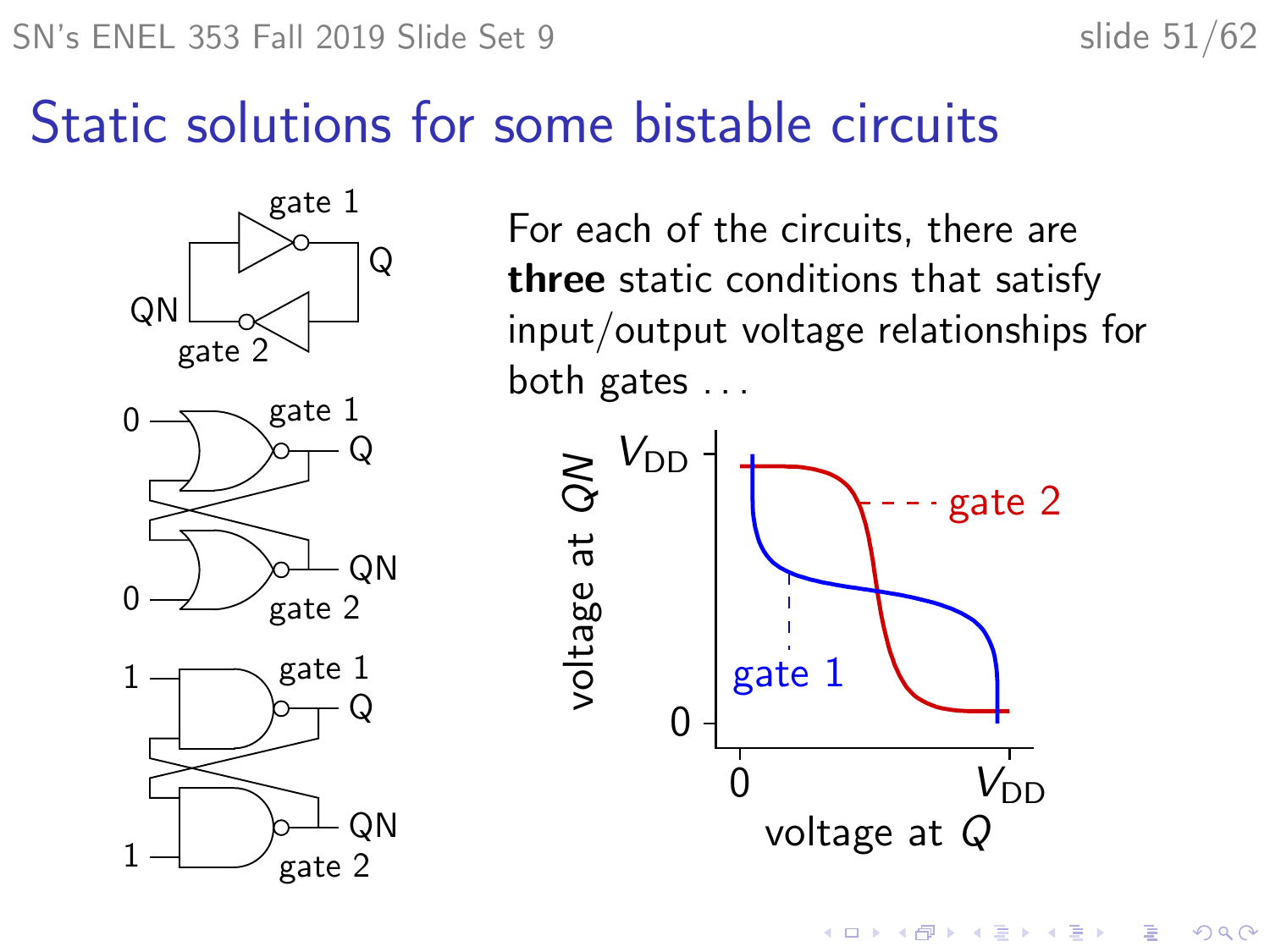#### Static solutions for bistable circuits, continued



The upper-left and lower-right solutions are the stable solutions predicted by Boolean algebra:  $(Q, QN) = (0, 1)$  and  $(Q, QN) = (1, 0).$ 

Boolean algebra only works with 1's and 0's, so cannot predict the metastable solution in the middle of the graph.

> $\mathbf{E} = \mathbf{A} \oplus \mathbf{A} + \mathbf{A} \oplus \mathbf{A} + \mathbf{A} \oplus \mathbf{A} + \mathbf{A} \oplus \mathbf{A}$  $2990$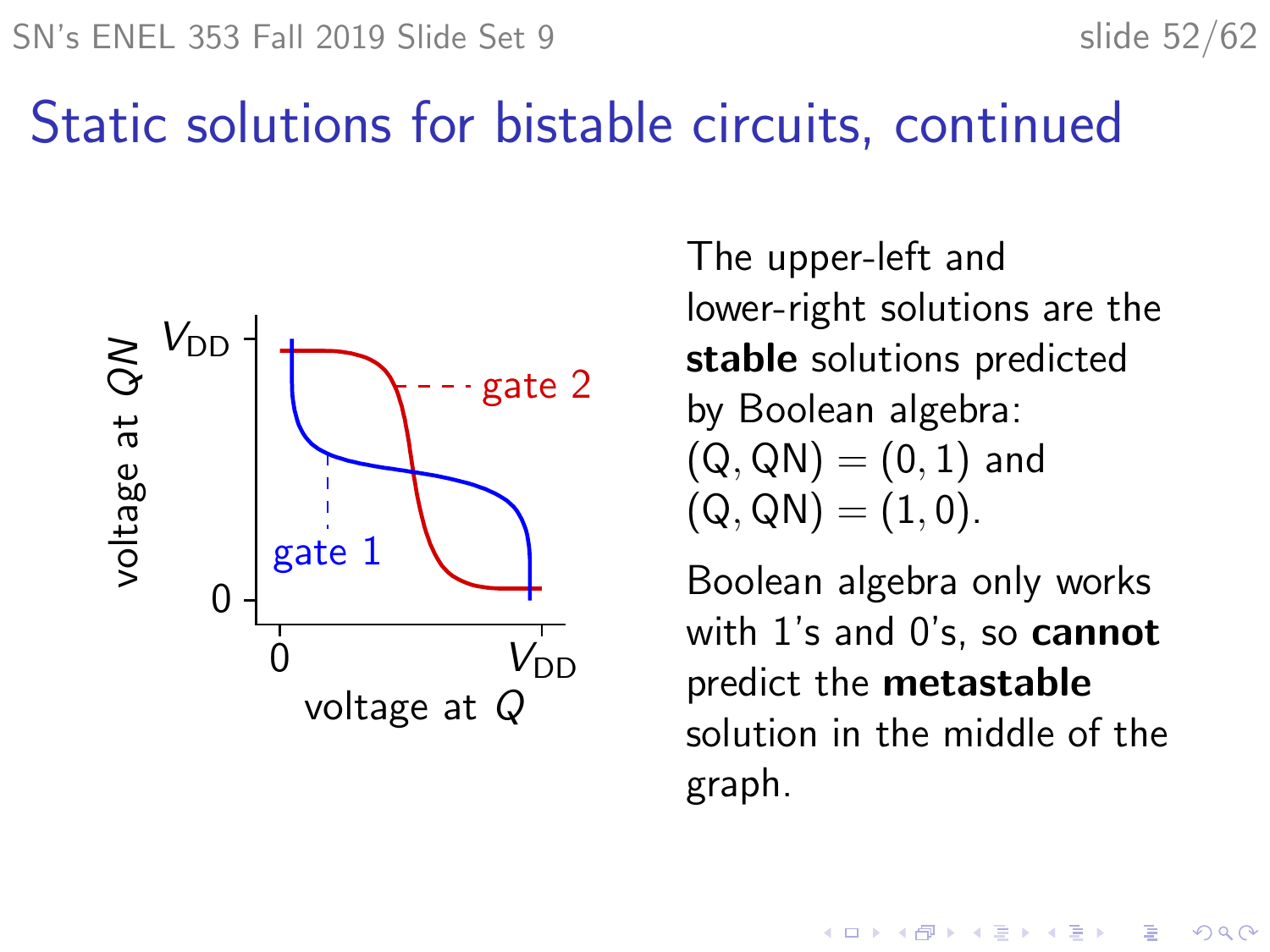#### Dynamic behaviour of bistable circuits

Static analysis shows us only what the possible solutions are when  $dV/dt = 0$  for both gate outputs, and does not tell us how voltages might change as a function of time.

Transistor physics and circuit theory, beyond what has been taught to year 2 ENEL and ENSF students, says . . .

- $\blacktriangleright$  The static solutions that are identified by Boolean algebra are stable equilibrium points. If a bistable circuit is in one of its stable states, moderate amounts of electrical noise will not move the state very far away from that stable state.
- $\blacktriangleright$  The metastable state of a bistable circuit is an **unstable** equilibrium point. A very tiny amount of electrical noise will rapidly drive the circuit from there to one or the other of its stable equilibrium points.**KORK ERREST ADAM ADA**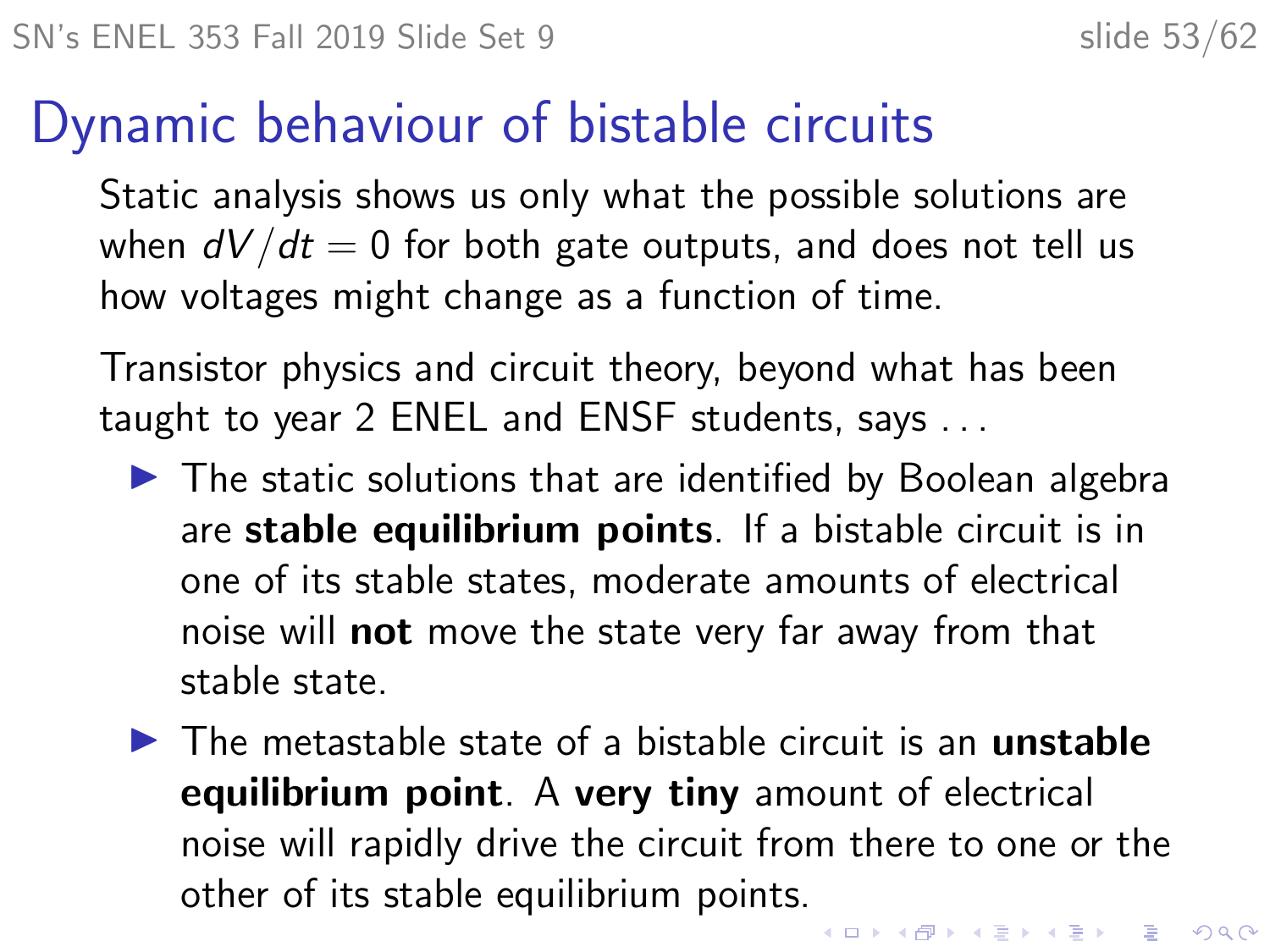**KORKARYKERKER OQO** 

#### Metastability in a D flip-flop

We studied this design in lectures. It's not how D flip-flops are constructed in most modern integrated circuits, but the design is relatively easy to understand.



Reminder: Because CLK passes through a NOT gate before entering the master latch, the master latch is transparent when CLK is LOW.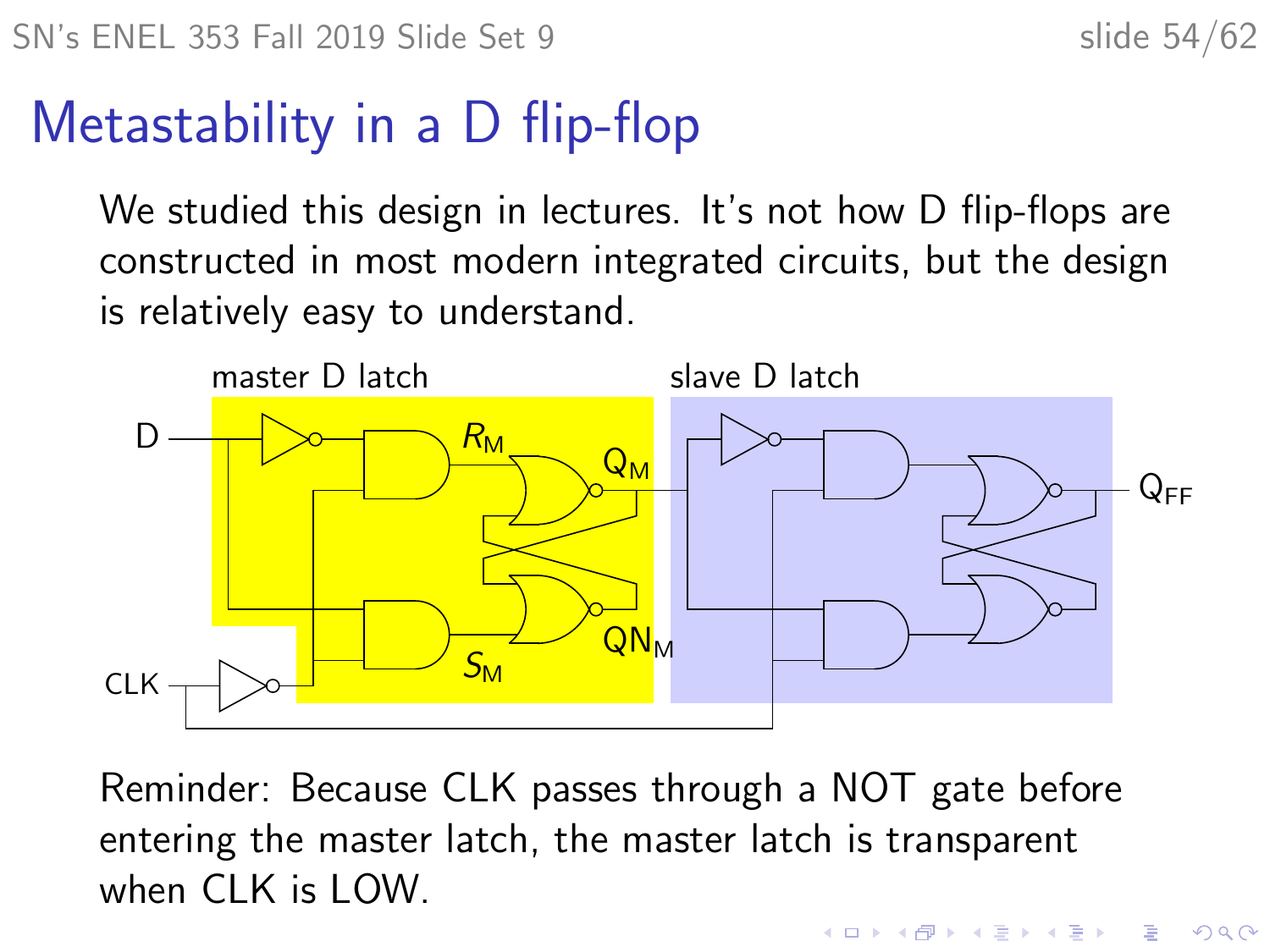#### SN's ENEL 353 Fall 2019 Slide Set 9 slide 55/62

 $2990$ 

Let's look at what happens in the master latch when there is an edge on D just before a rising edge on CLK.



In an **ideal** SR latch,  $(Q_M, QN_M)$  will go to  $(1, 0)$  because of the pulse on  $S_M$ . But in a real SR latch, the width of the pulse matters.

A wide pulse will make the latch "do the right thing."

A very narrow pulse will not decrease the voltage at  $QN_M$ very much, and the voltage at  $Q_M$  won't change at all.  $(Q_M, QN_M)$  will settle back to  $(0, 1)$ .  $\qquad \qquad \exists x \in \{x \in \mathbb{R} \mid x \in \mathbb{R} \} \text{ and } \qquad x \in \mathbb{R} \text{ and } \qquad x \in \mathbb{R} \text{ and } \qquad x \in \mathbb{R} \text{ and } \qquad x \in \mathbb{R} \text{ and } \qquad x \in \mathbb{R} \text{ and } \qquad x \in \mathbb{R} \text{ and } \qquad x \in \mathbb{R} \text{ and } \qquad x \in \mathbb{R} \text{ and } \qquad x \in \mathbb{R} \text{ and } \qquad x \in \mathbb{R} \text{ and } \qquad x \in \mathbb{$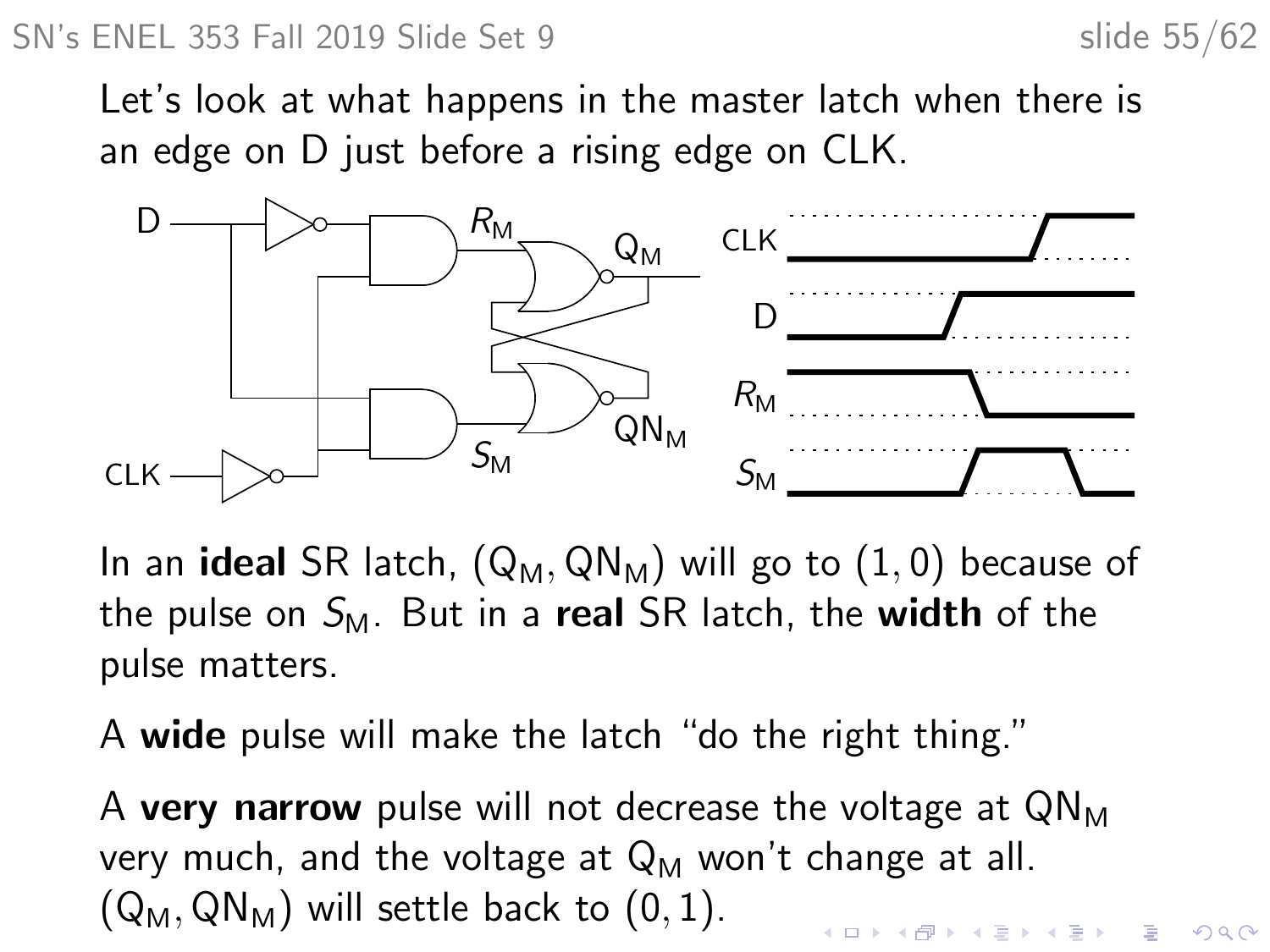$299$ 

B

イロト イ押ト イヨト イヨト



If the width of the pulse on  $S_M$  is "perfectly wrong" the voltages at  $Q_M$  and  $QN_M$  will both be near  $0.5V_{DD}$  when the pulse ends. That gives the pair of NOR gates a chance to go metastable!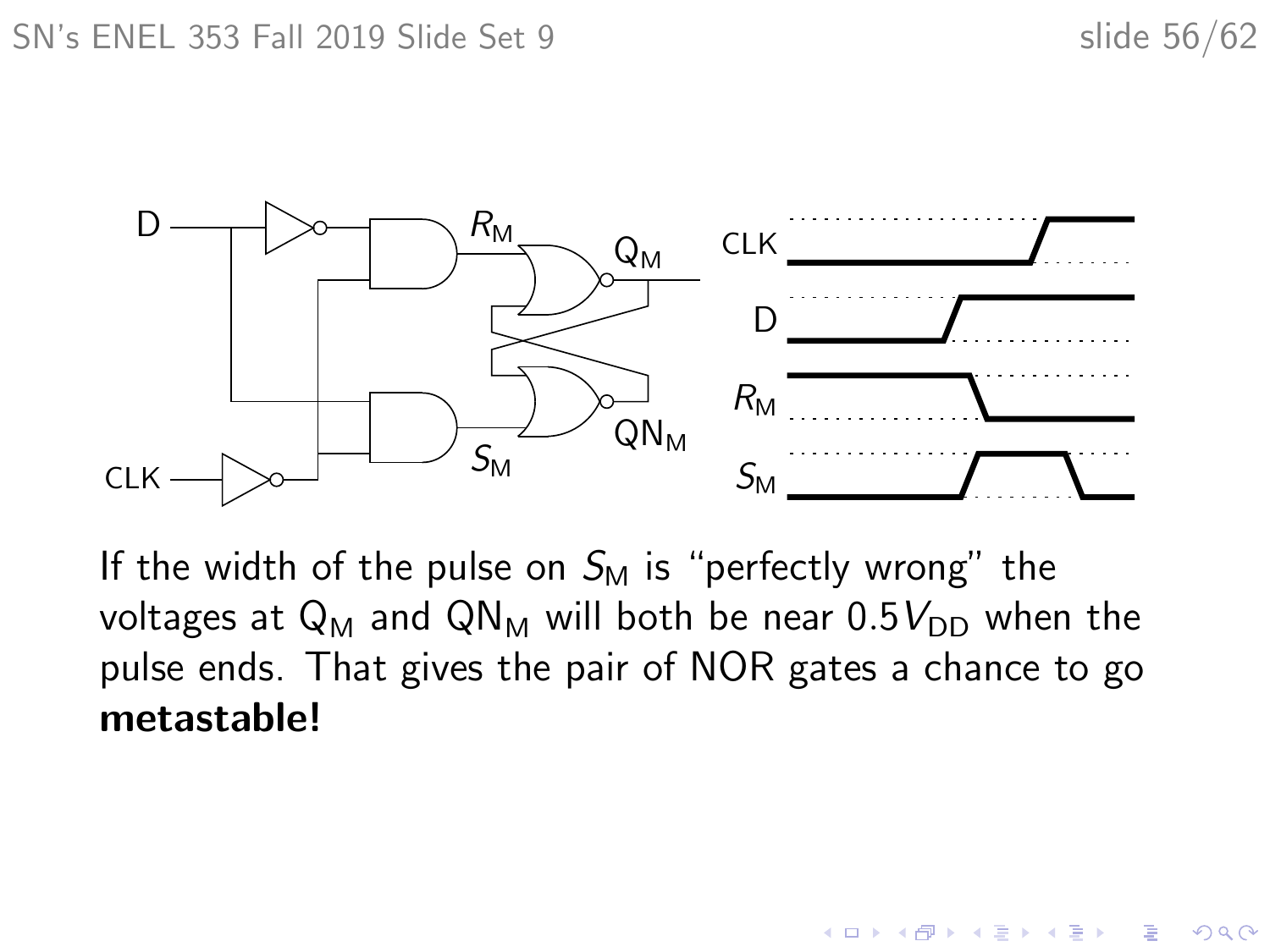#### Now let's have another look at the slave latch . . .



When CLK is HIGH, the slave latch is supposed to be transparent. But if  $Q_M \approx 0.5V_{DD}$ , both AND gates in the slave have "forbidden zone" inputs, and we cannot rely on  $Q_{FF}$ to have any particular value.

If it's still true that  $Q_M \approx 0.5 V_{DD}$  when CLK goes from HIGH to LOW, that could make the NOR gates in the slave go metastable.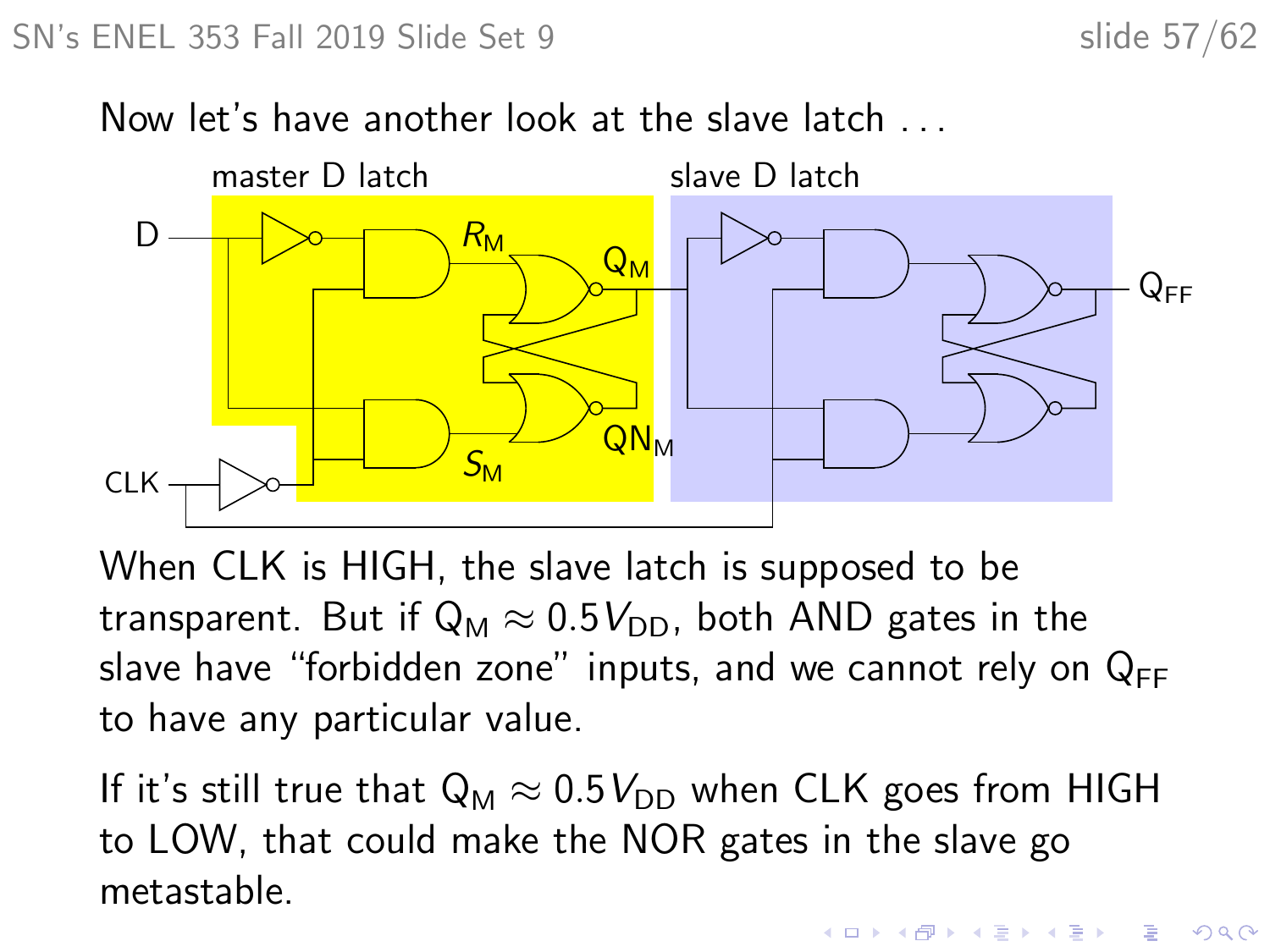#### Setup time in a modern DFF

Below is a D latch suitable for use as the master latch in a DFF. Switches S1 and S2 are implemented in CMOS using simple two-transistor devices called transmission gates.



| CLK | $\vert$ S1 | S <sub>2</sub> | I latch condition                              |
|-----|------------|----------------|------------------------------------------------|
|     |            |                | $\overline{LOW}$   closed   open   transparent |
|     |            |                | HIGH   open   closed   opaque                  |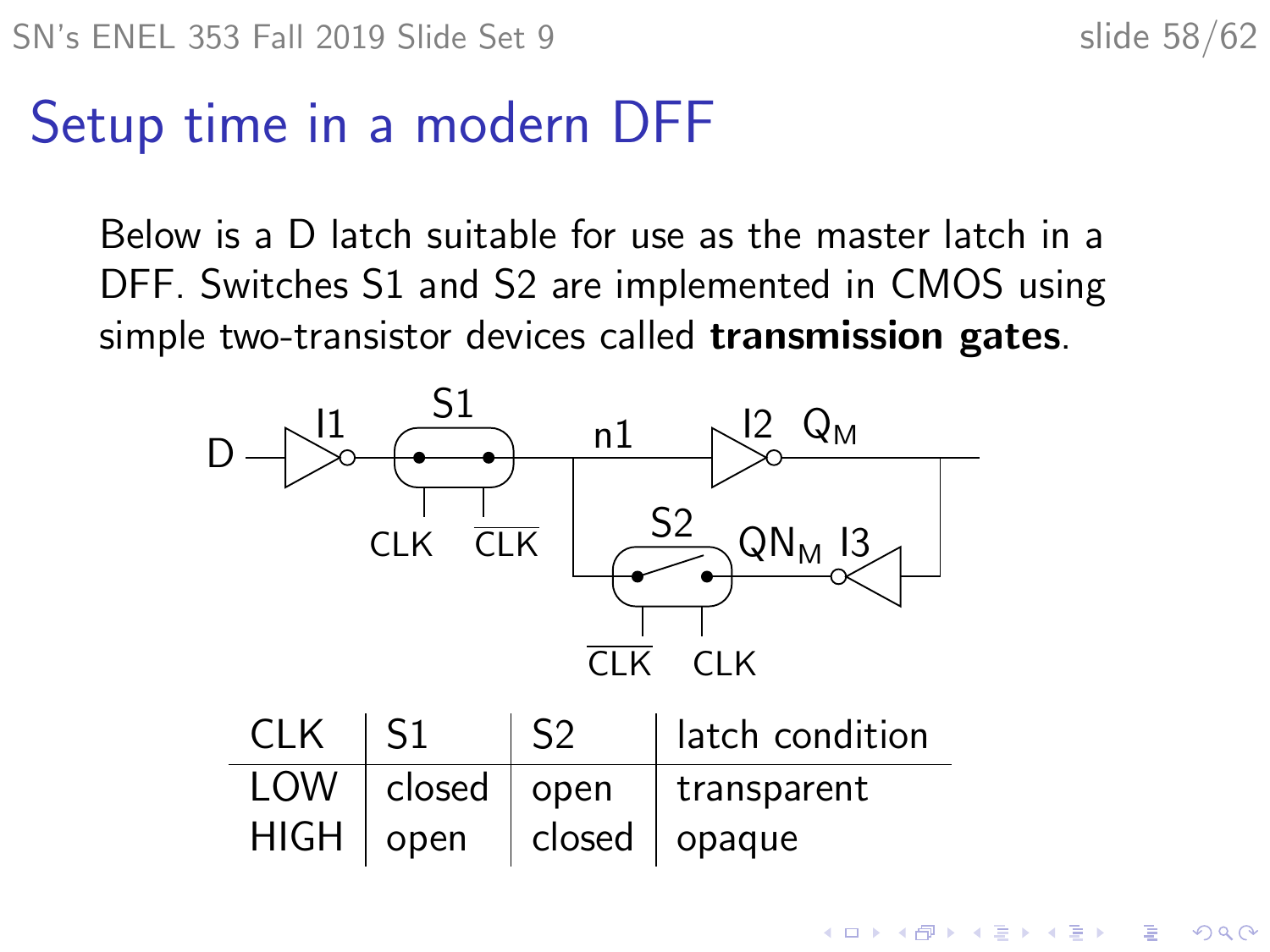$\mathbf{A} \equiv \mathbf{A} + \mathbf{A} + \mathbf{B} + \mathbf{A} + \mathbf{B} + \mathbf{A} + \mathbf{B} + \mathbf{A} + \mathbf{B} + \mathbf{A} + \mathbf{B} + \mathbf{A} + \mathbf{B} + \mathbf{A} + \mathbf{B} + \mathbf{A} + \mathbf{B} + \mathbf{A} + \mathbf{B} + \mathbf{A} + \mathbf{B} + \mathbf{A} + \mathbf{B} + \mathbf{A} + \mathbf{B} + \mathbf{A} + \mathbf{B} + \mathbf{A} + \mathbf{B} + \mathbf{A} + \math$ 

 $2990$ 



When CLK is LOW, S1 is closed and S2 is open. 11 and 12 form a simple buffer.

When CLK is HIGH, S1 is open and S2 is closed. I2 and I3 form a bistable circuit that can lock the state in either  $(Q_M, QN_M) = (0, 1)$  or  $(Q_M, QN_M) = (1, 0)$ .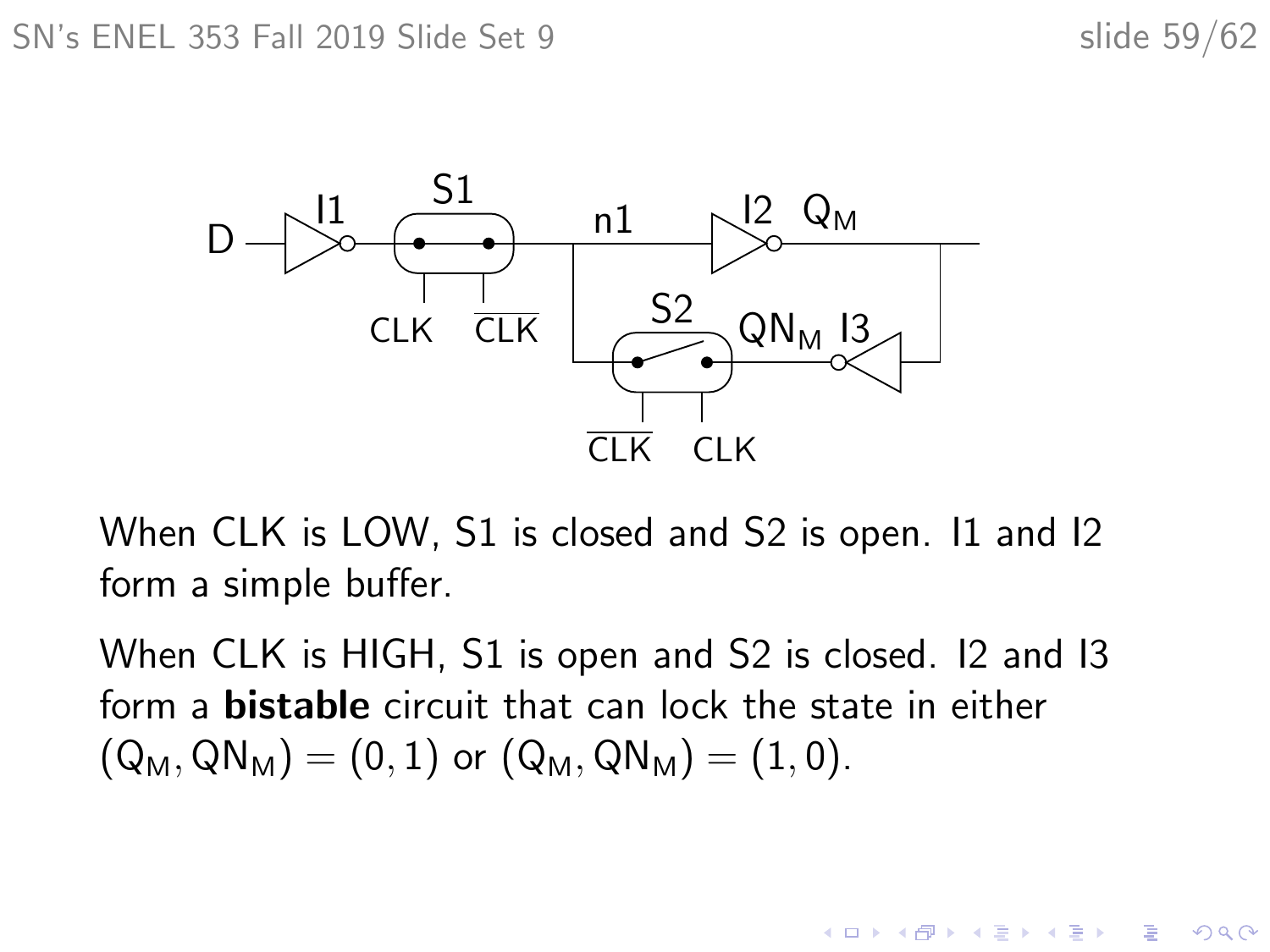SN's ENEL 353 Fall 2019 Slide Set 9 slide 60/62



What happens if there is an edge on D, just before a rising edge on CLK that will break the connection though S1?

I1 may not have enough time to drive node n1 to the correct voltage for  $\overline{D}$ , with one of two possible bad outcomes:

- $\triangleright$  Q<sub>M</sub> could fail to copy the new value of D.
- If the n1 voltage is "just wrong", the bistable circuit made from I2 and I3 could go metastable.

If the signal at  $D$  respects a **setup time** specification, then the above bad outcomes can't happen.

 $\mathbf{E} = \mathbf{A} \oplus \mathbf{B} + \mathbf{A} \oplus \mathbf{B} + \mathbf{A} \oplus \mathbf{B} + \mathbf{A} \oplus \mathbf{A}$  $2990$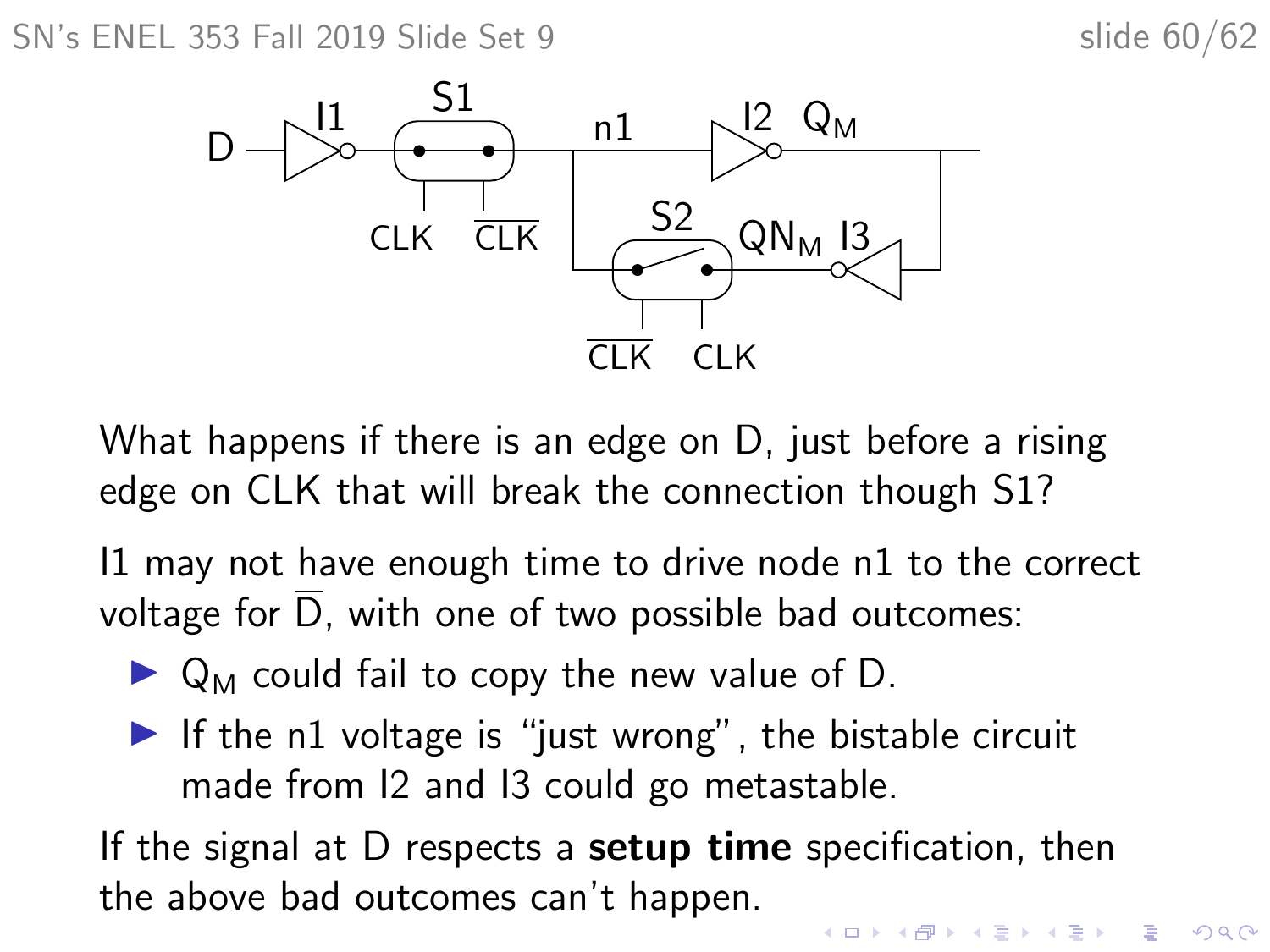$\left\{ \begin{array}{ccc} 1 & 0 & 0 \\ 0 & 1 & 0 \\ 0 & 0 & 0 \\ 0 & 0 & 0 \\ 0 & 0 & 0 \\ 0 & 0 & 0 \\ 0 & 0 & 0 \\ 0 & 0 & 0 \\ 0 & 0 & 0 \\ 0 & 0 & 0 \\ 0 & 0 & 0 \\ 0 & 0 & 0 \\ 0 & 0 & 0 \\ 0 & 0 & 0 \\ 0 & 0 & 0 & 0 \\ 0 & 0 & 0 & 0 \\ 0 & 0 & 0 & 0 \\ 0 & 0 & 0 & 0 & 0 \\ 0 & 0 & 0 & 0 & 0 \\ 0 & 0 & 0 & 0 & 0 \\ 0$ 

 $\mathbb{B}$ 

 $2Q$ 

# Some connections to the textbook and other literature



transmission gate.



On the left, A and B are connected when CLK is HIGH. On the right, A and B are connected when CLK is LOW.